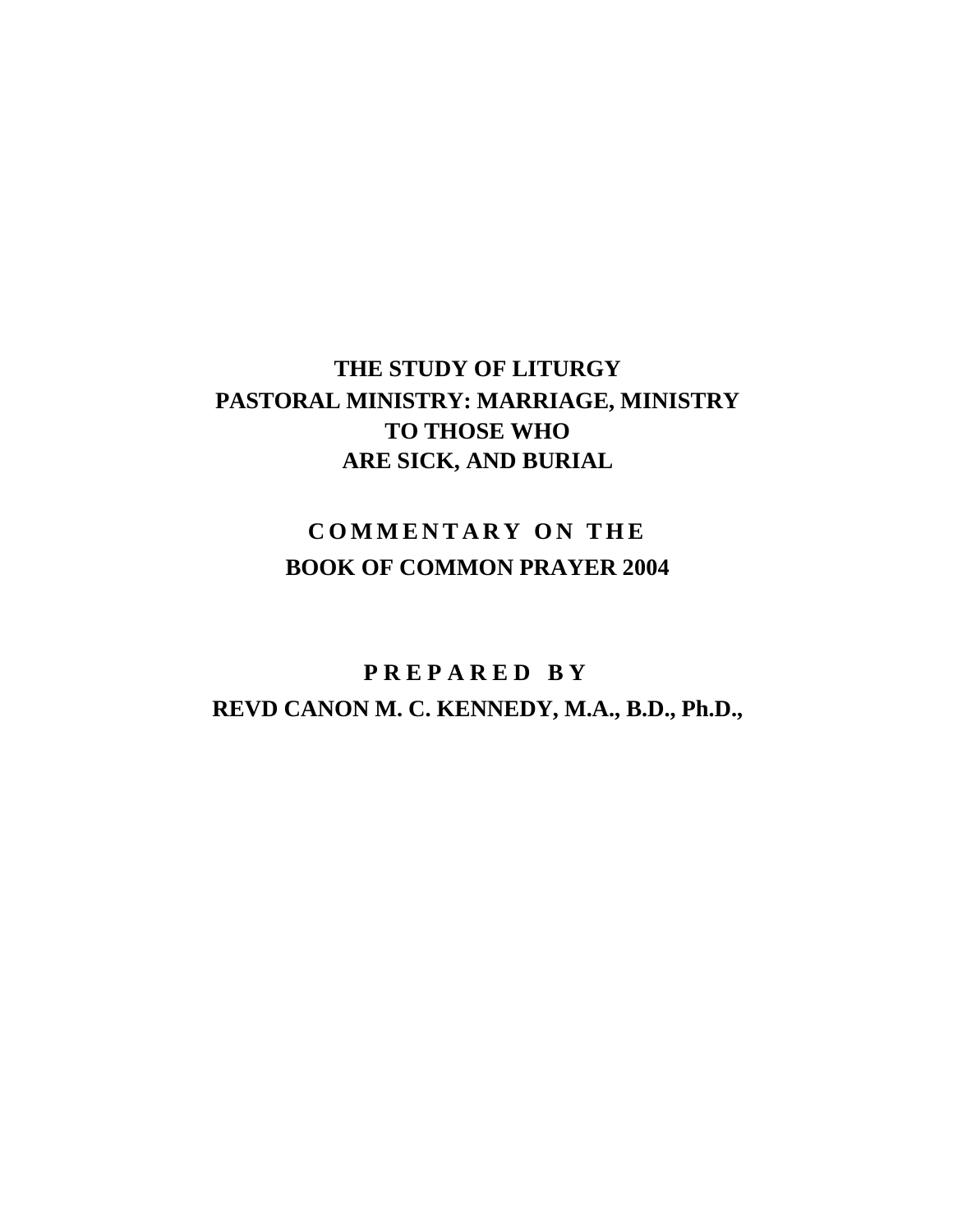# **CONTENTS**

| <b>MARRIAGE</b>                                                     | $\boldsymbol{2}$ |
|---------------------------------------------------------------------|------------------|
| <b>Marriage One</b>                                                 | 3                |
| Marriage Two                                                        | 12               |
| The Thanksgiving of Women after Childbirth                          | 26               |
| Thanksgiving after the birth of a child/thanksgiving after adoption | 28               |
| A form of prayers and dedication after a civil marriage             | 29               |
| Appendix A: The Remarriage of Divorced Persons in Church            | 31               |
| <b>MINISTRY TO THOSE WHO ARE SICK</b>                               | 34               |
| Private Communion                                                   | 48               |
| Holy Communion by Extension                                         | 49               |
| <b>FUNERAL SERVICES</b>                                             | 52               |
| Funeral Services: The canonical position                            | 52               |
| Funeral Services One: The Order for the Burial of the Dead.         | 54               |
| Funeral Services Two, entitled "The Funeral Service"                | 61               |
| When the body is brought to the church on the eve of a funeral      | 71               |
| A form for use at the burial of ashes after cremation               | 72               |
| A funeral service for a child                                       | 72               |
| A form for use in the home, funeral home or mortuary prior to the   | 72               |
| Service in Church                                                   |                  |

# **APPENDIX**

Guidelines on the Liturgical Use of Oil 74 [These guidelines were drawn up by the Liturgical Advisory Committee and issued to the clergy in March 2011. They relate in the first instance to healing, hence their inclusion in this part of the Commentaries, but also to Baptism, Confirmation, and Ordination]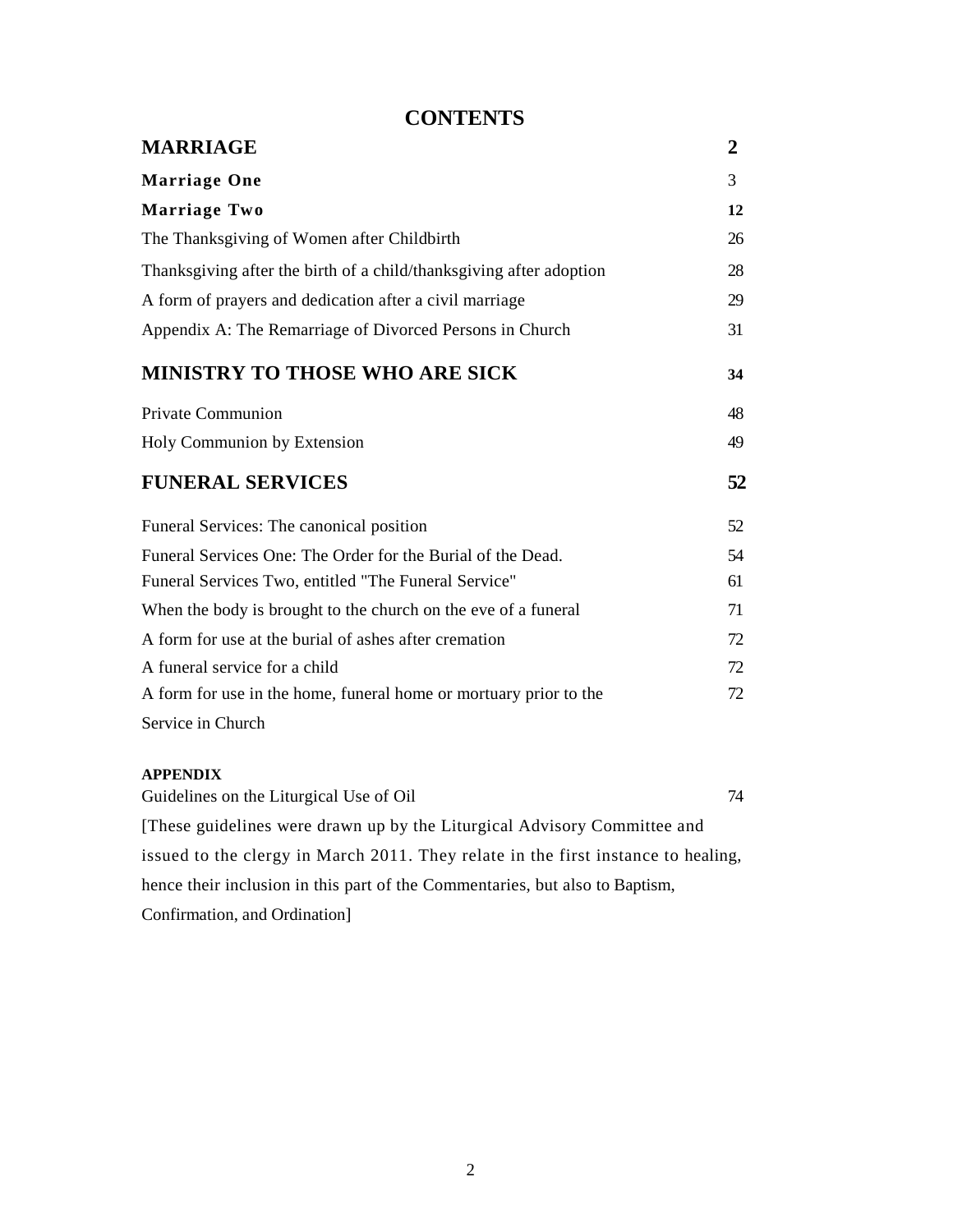# **MARRIAGE**

# **MARRIAGE ONE**

#### **The Form of Solemnization of Matrimony**

The Church's involvement in Christian marriage from the earliest days is indicated by the following citations from the second to the tenth centuries:-

*Ignatius of Antioch* (c. 107 A.D.) "It is fitting for those who purpose matrimony to accomplish their union with the sanction of the Bishop; that their marriage may be in the Lord, and not merely in the flesh. Let all things be done to the honour of God". [Letter to Polycarp V].

*Tertullian* (c.160 - c.225 A.D.) "How can we find words to describe the happiness of that marriage in which the Church joins together, which the Oblation confirms, the benediction seals, the angels proclaim when sealed, and the Father ratifies!" [Tertull. ad Ux. ii.7,8].

*Fourth Council of Carthage* (398 A.D.). In the thirteenth canon it is enjoined that the bride and bridegroom shall be presented by their parents and friends to a priest for benediction.

*Basil the Great* (c.330-79 A.D.) St. Basil calls marriage a yoke which *dia tes eulogias,* by means of the benediction, unites in one those who were two [Hexaem. vii.].

*Ambrose* (c.339-97 A.D.). St. Ambrose calls marriage a sacrament, as does also St. Augustine in many places of his treatise "on the good of marriage"; and the former again says, "As marriage must be sanctified by the priest's sanction and blessing, how can that be called a marriage where there is no agreement of faith?" [Ambrose, Ep. xix].

*King Edmund* (946 A.D.). Among his laws respecting espousals is one which provides that "the priest shall be at the marriage, and shall celebrate the union according to custom with God's blessing, and with all solemnity."

The church in effect took over the heathen marriage rites of pagan Rome and christianized them, replacing the sacrifices to the gods by the nuptial eucharist. The close correspondence of details may be seen in the following analysis,

# *Heathen (Roman) Marriage Rite*

(1) Sponsalia (Betrothal): (a) Presents (arrhae), i.e. "earnest" money; (b) The Kiss; (c) the giving of the Ring; (d) the joining of hands.

(2) Confarreatio (Wedding proper): (e) (Blood) sacrifices to the gods; (f) Veiling (velum, "flammeum"); (g) Crowning with flowers; (h) Prayers; (i) Partaking of the sacrificial cake. Procession, ceremonies at bridegroom's house, coena nuptialis (marriage supper).

*Christian Marriage Rite* (as described by Pope Nicholas I to the Bulgarians in 866):-

(d) Sponsalia (espousals); (c) Subarrhatio (giving of the ring by the man to the woman); (a) Conveyance of dowry by attested documents; (e), (h), (i) Nuptial Eucharist (with Communion of the bridal couple); (f) Solemn Benediction, the veil being held over them; (g) "crowning" as they leave the Church.

The early Roman Sacramentaries (Leonine, Gelasian, Gregorian) provide for the Nuptial Eucharist the usual Collects, a special Preface, and a Benediction (after the Consecration).

The traditional language Marriage Service - Marriage One ("The Form of Solemnization of Matrimony") is derived from the 1549 Order, as amended (in the Church of England) in 1552 and 1662, and (in the Church of Ireland) in 1878, 1926, 2004 and 2009. Its ultimate sources include the medieval (Sarum and York) rites, Hermann of Cologne, and Luther.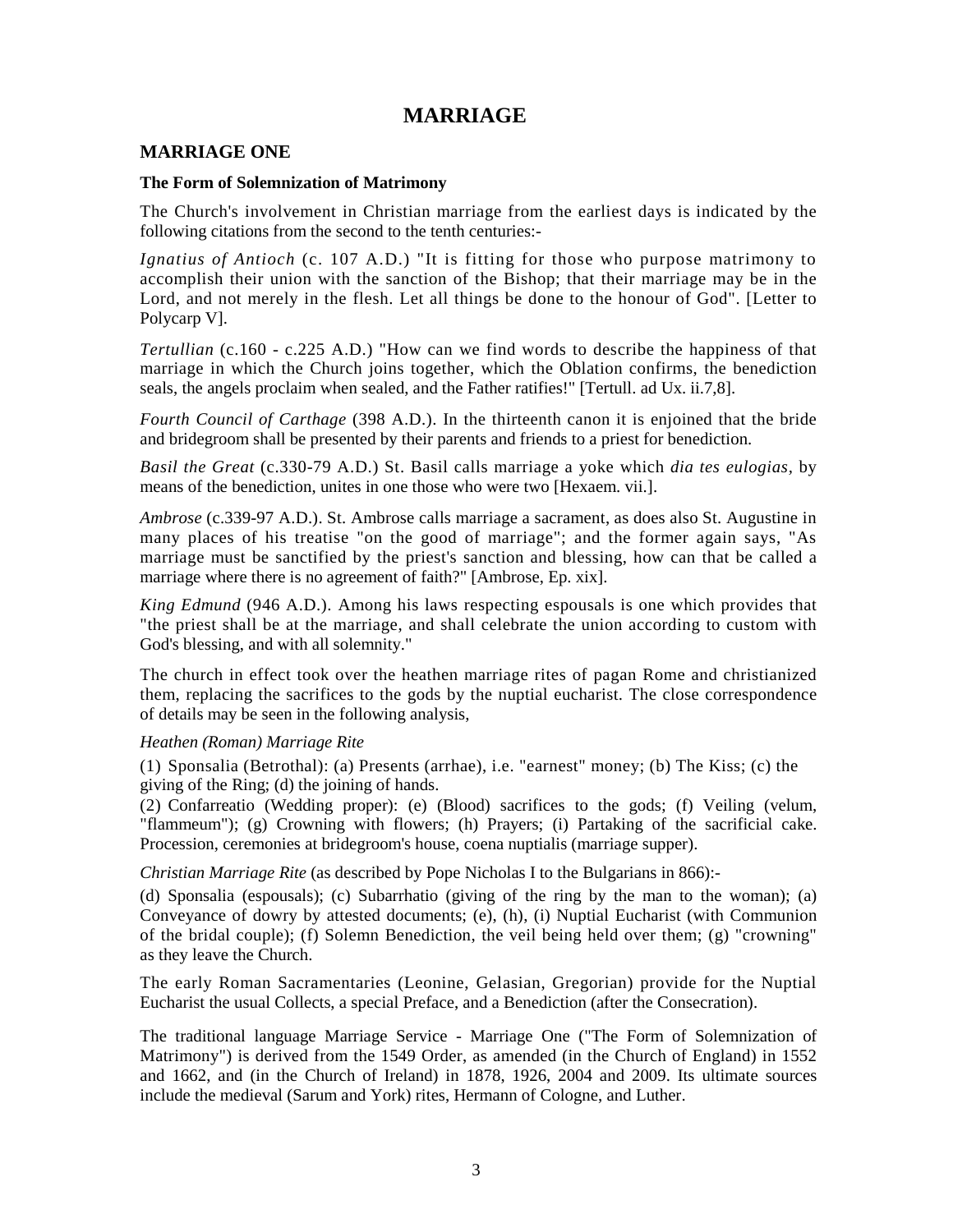For a brief history of Christian marriage see *A Companion to Common Worship,* Vol. 2, Alcuin Club Collections 81, SPCK, 2006, ed. Paul Bradshaw, Chapter Nine pp 180-184 . This covers Jewish precedents, the early Christian centuries, later eastern practice, the medieval west, the Reformation, and the Church of England.

# **COMMENTARY**

**(1) The Banns of Marriage** The calling of the Banns of Marriage or (as an alternative) the issuing of a marriage licence (or special licence) has been abolished, the legal side of the marriage having become the responsibility of the Registrar in both the Republic of Ireland and Northern Ireland. Legislation to bring the contents of the 2004 edition of the Book of Common Prayer into line with the secular law was passed by the General Synod in May 2009 and will be reflected in future printings of the Prayer Book. It is illegal to perform the marriage ceremony without the necessary legal procedure having been followed.

There are now no restrictions as to the seasons of the year when marriages may be celebrated. Historically, it was not customary to solemnize marriages from Advent Sunday to the Octave of the Epiphany, from Septuagesima to the Octave of Easter, and from Rogation Sunday to Trinity Sunday. A prohibition of the celebration of marriages during Lent is found as early as the Council of Laodicea (c.365 A.D., the fifty-second canon).

**(2) Entrance** A rubric in the pre-2004 Order referred to the persons to be married coming into the body of the Church, the man on the right hand, the woman on the left and this remains customary. This part of the service takes place at the chancel step. This is a public service, which takes place "in the face of this congregation". There must be at least two witnesses as well as the officiating clergyperson.

It is customary for the groom to arrive first (with the best man) and to be seated in good time at the front of the church on the south side. When the bride comes into the church (with her bridesmaids and the person who is giving her away) the groom and the best man come forward and stand before the priest and are joined there by the bride and those who accompany her.

**(3) Preface** The significance of the marriage service should be carefully explained to the couple as part of their preparation for marriage. This should include an exposition of the Christian doctrine of matrimony as set forth in the Preface, and of the binding character of the marriage vows. Points that may be brought out in expounding the Preface include:-

"We are gathered together here in the sight of God, and in the face of this congregation..." A wedding in a Registry Office is as legally binding as one in a church and is recognized by the Church as a valid ceremony. But the distinction between a church wedding and one in a Registry Office lies in the latter being a purely civil ceremony - there is no recognition of God whatever. In a church wedding the responsibility to God for the keeping of the marriage vows is fully acknowledged by the couple.

"...an honourable estate, instituted of God in the time of man's innocency..." Marriage was part of God's plan and purpose from the beginning, as may be seen in the Genesis narrative where the creation of Eve comes before the Fall (Genesis 2:18-25). It is essentially wholesome and good.

"...signifying unto us the mystical union that is betwixt Christ and his Church..." The biblical basis for this concept may be found in Eph. 5:23, "For the husband is the head of the wife just as Christ is the head of the church, the body of which he is the Saviour", and Rev. 21:2 "And I saw the holy city, the new Jerusalem, coming down out of heaven from God, prepared as a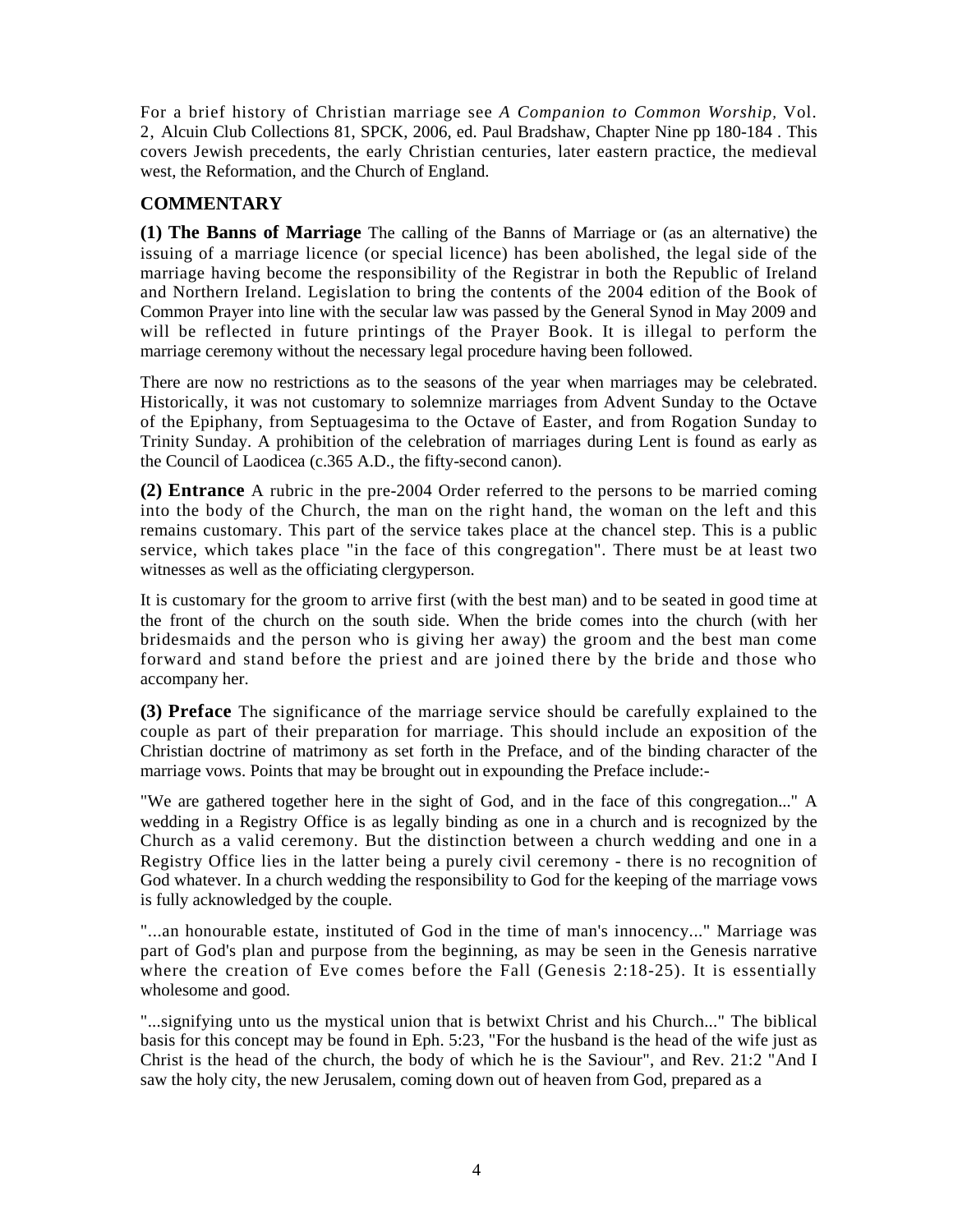bride adorned for her husband." It is well summed up in Samuel Stone's hymn, "The Church's one foundation" where it says,

From heaven he came and sought her to be his holy Bride; with his own blood he bought her, and for her life he died.

"...which holy estate Christ adorned and beautified with his presence, and first miracle that he wrought, in Cana of Galilee..." The reference is to John 2:1-11, the first miracle recorded in St. John's Gospel being the changing of the water into wine at the wedding feast. The young couple involved had the unique privilege of having the Lord present "in the flesh" at their wedding. However, the Lord is truly present in a spiritual way at every Christen wedding since "where two or three are gathered in my name, I am there among them." (Matt. 18:20).

"and is commended in holy Scripture to be honourable among all men..." This would appear to be a reference to the teaching of Jesus, "From the beginning of creation, 'God made them male and female. For this reason a man shall leave his father and mother and be joined to his wife, and the two shall become one flesh.' So they are no longer two, but one flesh." (Mark 10:8).

"...and therefore is not by any to be enterprised, nor taken in hand, unadvisedly, lightly, or wantonly". The extremely serious nature of the commitment is made clear. It must be made "reverently, discreetly, advisedly, soberly, and in the fear of God." The positive view of marriage in the Church of Ireland rite is emphasized through the omission of words found in the 1662 Order, "to satisfy men's carnal lusts and appetites, like brute beasts that have no understanding..."

"...and in the fear of God". "Fear" in this context signifies reverential awe as in Psalm 19:9 "The fear of the Lord is clean and endures for ever; the judgements of the Lord are true and righteous altogether."

[The causes for which matrimony was ordained]

"First, for the increase of mankind, according to the will of God..." This refers back to the biblical "be fruitful and multiply" of Genesis 1:28, and includes the physical aspect of marriage, understood in a positive way.

"...and for the due ordering of families and households..." This is more than ever necessary in a disordered world in which so many young people get into trouble. In particular, children need to be brought up as Christian believers - "in the fear and nurture of the Lord, and to the praise of his holy name." So marriage is not just a matter relating to the couple getting married, but is, normally, to do with the creation of a new family, which must be Christian in quality.

"Secondly, for the hallowing (that is the making holy) of the union betwixt man and woman, and for the avoidance of sin." Some may feel that the final phrase is negative in tone. However, this wording in the Church of Ireland version of the traditional rite represents a considerable modification of that in the 1662 Prayer Book, which read, "Secondly, it was ordained for a remedy against sin, and to avoid fornication; that such persons as have not the gift of continency, might marry, and keep themselves undefiled members of Christ's body."

"Thirdly, for the mutual society, help, and comfort that the one ought to have of the other, both in prosperity and adversity." This is the "being together" aspect of marriage. If it is true that "troubles shared are troubles halved" it is also true that joys are multiplied when there is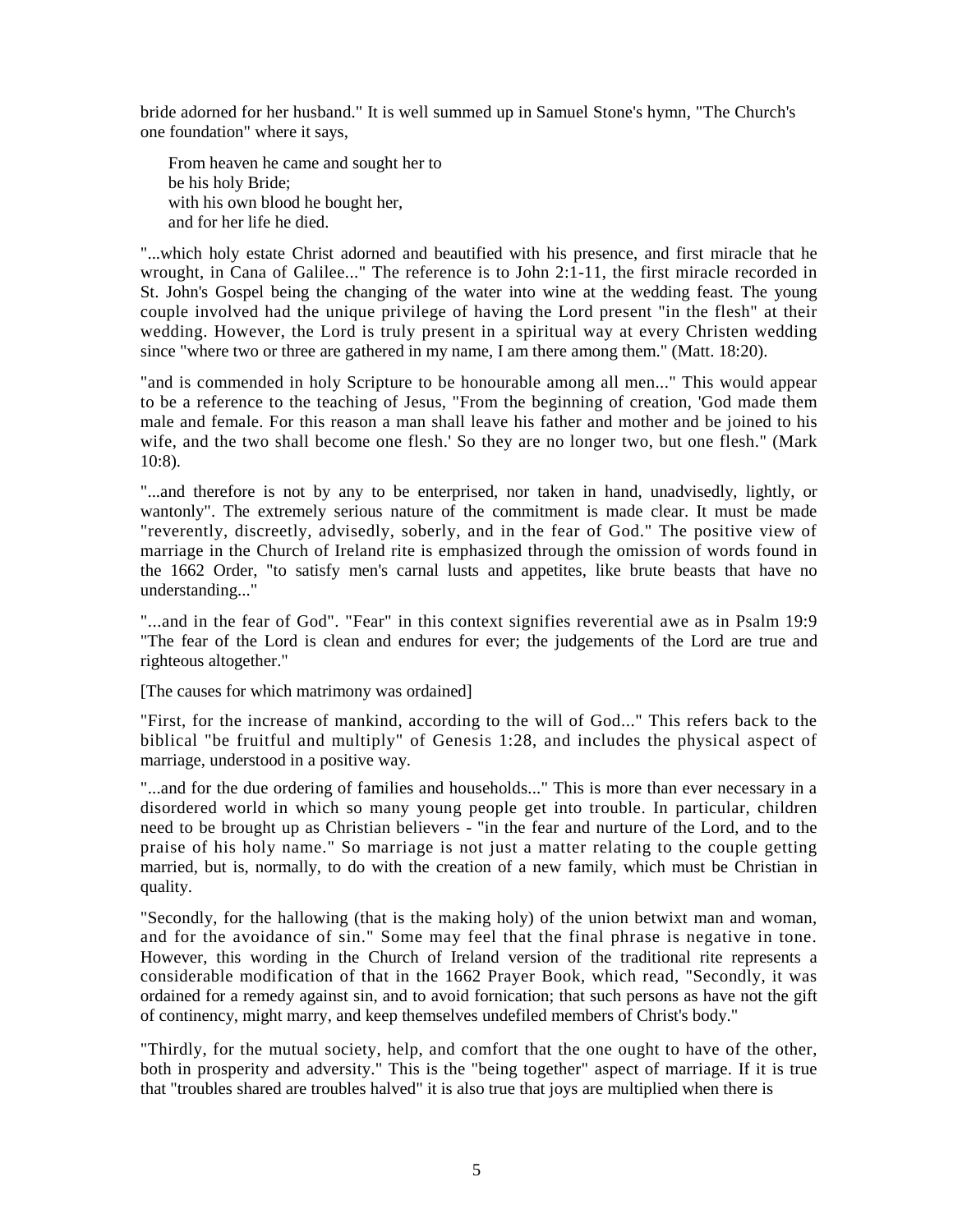someone to share them with. If marriages are to remain stable couples need to make sure that they spend time together.

"...if any man can shew any just cause..." This provision no longer has any effect since the legal aspect of marriage is the responsibility of the Registrar. The entire sentence has been deleted from the rite by an act of the General Synod, 2009.

A rubric indicating that in the case of more than one couple getting married the questions and vows are to be repeated for each couple no longer appears in the Order of Service but it may be taken that this remains the procedure to be followed..

The use of the word "priest" is significant in that there is no provision in the Book of Common Prayer service for a marriage to be solemnized by a deacon, and it is not clear whether this is legal. However, theologically speaking, the ministers of the marriage are the bride and groom. The role of the priest as officiant at the wedding is particularly significant in relation to the nuptial blessing (cf Ordination Services Two p.565 where the "job specification" of the priest is explicitly stated to be blessing God's people in the Lord's name).

# **(4) The Charge.**

The charge places a moral imperative on the couple to disclose anything which might constitute a legal obstacle (impediment) to the marriage and render it invalid.

The General Synod of May 2009 added the following rubric to bring the order of service into line with current law in the Republic of Ireland:

*[RI] Unless the declarations of no civil impediment have already been made by the couple prior to the marriage in the presence of the Registered Solemniser and the two witnesses the man and the woman each make the required declaration now* 

*I solemnly declare that I do not know of any civil impediment to my proposed marriage w i t h . . .* 

It may be noted that the regulations relating to the remarriage of divorced persons is provided for by means of a new Canon (replacing the former Canon 31) and by regulations approved by the General Synod of 1996 (see Appendix A, below).

# **(5)** The historic "shape" of the rite

Historically, the rite of marriage consisted of two parts,

The betrothal ("espousals") The marriage proper.

Originally the "espousals" were distinct from the marriage ceremony and represented a formal and religious recognition of what is now termed an engagement; and it took place months, even years, before the marriage itself. The custom survived in parts of Europe, at least up to the beginning of the twentieth century. The ceremonies were,

(1)The verbal expression of free consent (in effect, the vows)

(2)The presentation of gifts *arrae* or *sponsalia* (representing the marriage settlement);

- (3)Giving and receiving of a ring;
- $(4)$  A kiss;
- (5)Joining of hands;
- (6)Settling a dowry in writing.

The marriage service was essentially a service of blessing, and, as indicated above, included the celebration of the eucharist (witnessed to by Tertullian in the third century A.D.).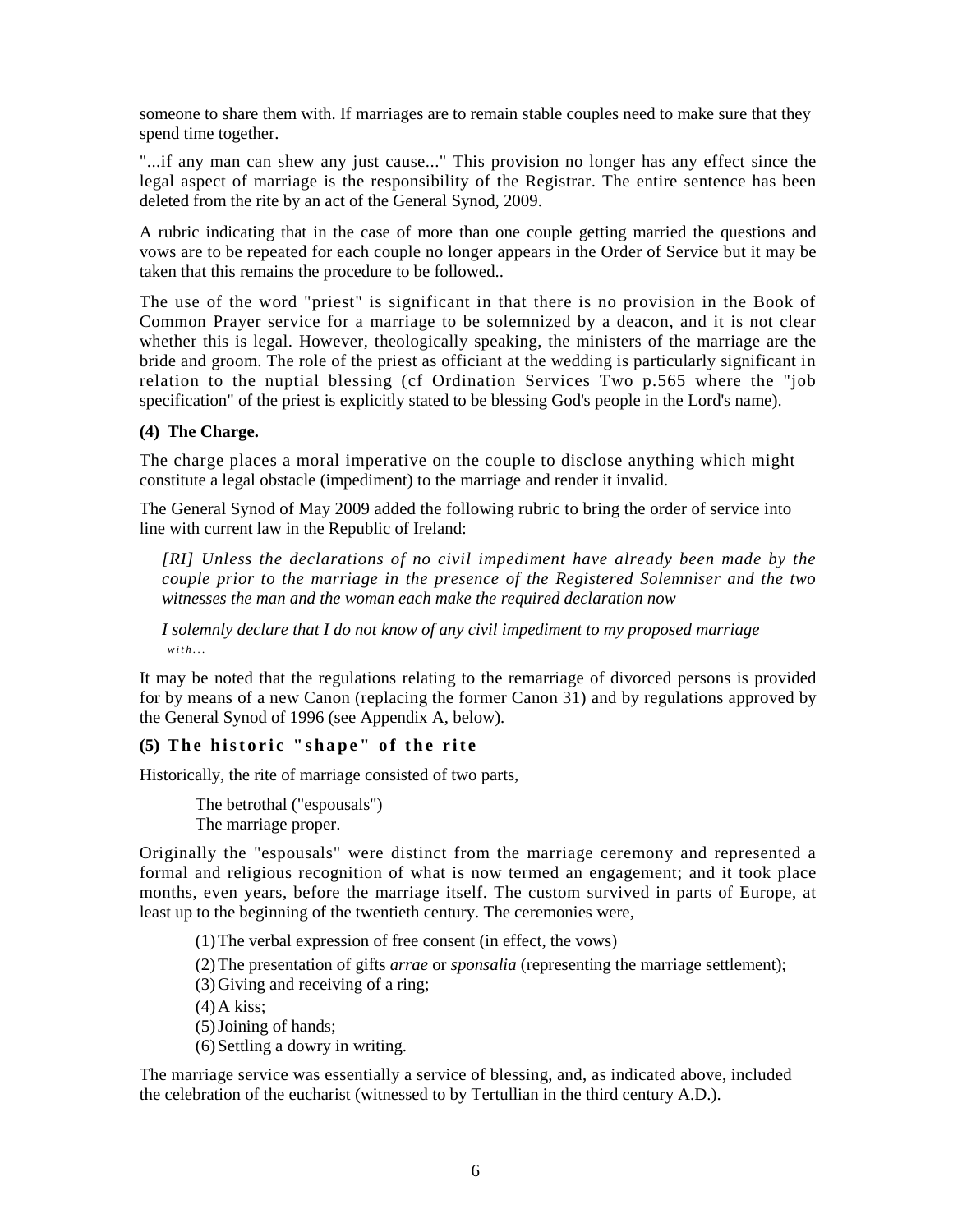# **(6) The Questions** (traditionally known as the "Espousals").

Although this ceremony may appear to be a mere formality, since it is very improbable that persons will appear before the clergyman for the purpose of being married unless they have previously come to a decision and agreement on the subject, yet mutual consent is absolutely essential to the validity of the marriage and it is vital for this to be acknowledged and expressed prior to the vows being exchanged. The man is asked about his willingness to "love, comfort, honour, and keep" his wife. The woman is asked about her willingness to "obey and serve, love, honour and keep" her husband. One may note the positive doctrine of matrimony, which is called a "holy estate", its exclusive content, "forsaking all other", with the only limitation to the commitment implied in the words "as long as you both shall live". Marriage is for life: it is not for eternity.

"Who giveth..." No answer is provided (since the response is properly the minister's receiving the woman at her father's or friend's hands) but it is customary for the bride's father to say, "I do".

The ceremony of "giving away", historically speaking reflected views of woman's dependent status (on her father, then, through the church, on her husband) within the order of creation which are at odds with the concepts of partnership generally held today. However, there is a "letting go" involved which may reflect changing relationships and some brides prefer to have a "giving away" even where it is no longer officially included as in Marriage Two (see below).

**(7) The Promises** (The Marriage Vows). The comprehensive nature of the commitment is here fully expressed. There does not seem to be any difference in meaning between "plighting" and "giving" one's troth, which is an old-fashioned way of saying, "I pledge you my word or my honour", in other words "I make my solemn promise". The word "troth" has the significance of fidelity or allegiance.

The Sarum original of the women's promise included the words, "to be bonere and buxum in bedde and at te borde tyll deth us departhe if holy chyrche it wol ordeyne". ["bonnaire"= gentle, "boughsome" = obedient]

The reference in the rubric to "the accustomed duty" being laid on the book is obsolete - but it is a reminder that the officiating clergyman is entitled to a fee for his services.

# **(8) The Giving of the Ring(s)**

In 1549 the man gave "a ring, and other tokens of spousage, as gold and silver". The gold and silver were removed in 1552, and the ring alone represents the ancient bride-price. Nowadays the ring (which is the circle with no ending) represents the permanence of the marriage bond; and it is a widespread custom to have two rings, the bride's and the groom's. If this is the case the ceremony with the ring is repeated, and the wording of the prayer following is modified so as to read, "...whereof these Rings given and received are tokens and pledges". "With my body I thee worship" means "I will render you service and show you honour" (cf Gen. 24:53, 67). "Worship", from "worth-ship" signifies the acknowledgement of worth, and is still found in secular use in such expressions as "your worship" in relation to a magistrate and "his worship the mayor".

Down to the end of the sixteenth century it was customary for the bride to wear the ring on her right hand; since then it has been worn on the left hand. The use of gold, which is usually free from alloy, is a symbol of purity.

In the Sarum Manual an elaborate form was provided for the blessing of the ring, during which it was sprinkled with holy water, and signed with the sign of the cross. The man was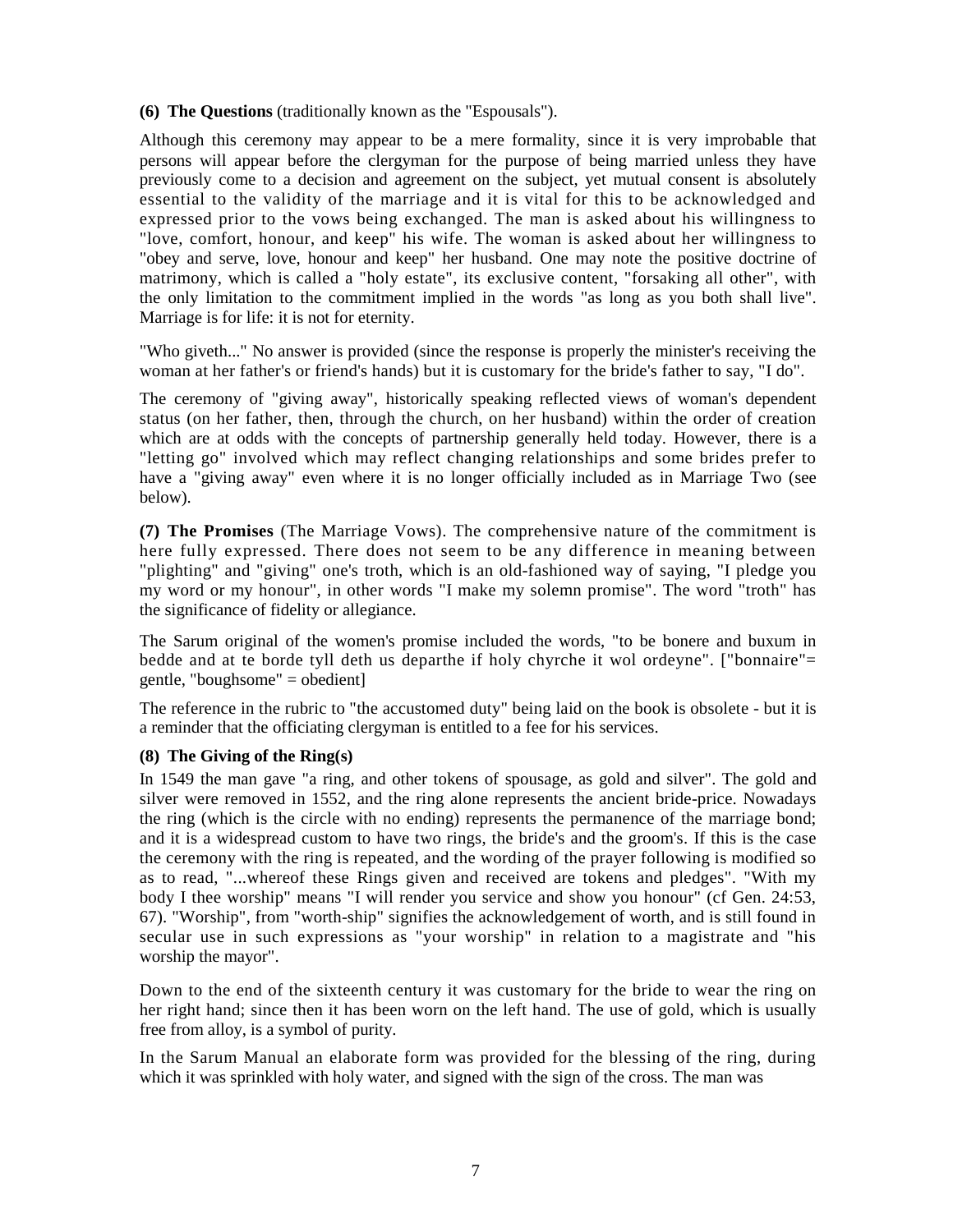instructed to place the ring on the thumb of the bride, saying, 'In the Name of the Father'; then upon the second finger, saying, 'and of the Son'; and then upon the third finger, saying 'and of the Holy Spirit'; and then upon the fourth finger, saying, 'Amen.' ('And there let him leave the ring').

**(9) The Prayer for Blessing** 1549, altered 1552. Compiled from two prayers in the Sarum Manual used in the blessing of the ring.

'O Eternal God, Creator,' etc. In 1549 after the words 'as Isaac and Rebecca' there was the following clause in parenthesis: ('after bracelets and jewels of gold given of the one to the other for tokens of their matrimony'). Isaac and Rebecca are chosen as the Old Testament types of constancy, their history being free from any trace of polygamy.

**(10) Joining of hands** The words here are a slight misinterpretation of the original in the Greek New Testament (Mk 10:9//) which refers to the relationship, "That which..."

This ceremony comes from Hermann's Consultation and does not appear in any pre-Reformation manuals. However, the words were part of the Gospel reading in the *Missa sponsalium.* 

**(11) The Declaration.** This declaration of the completed union is also taken from Archbishop Hermann's Cologne book, and constitutes a proclamation to the church of what has already been effected by previous parts of the rite.

**(12) The Nuptial Blessing** appears almost as an afterthought "And the minister adds this blessing". However, the invocation of God's blessing upon the union is of the essence of the marriage rite, the bestowal of a blessing being a fundamental part of the ministry of a priest (BCP "The Ordination of Priests p.565). The concept of blessing reappears in the prayer "O God of Abraham" later in the rite (see below).

The Declaration followed by the Blessing completes the actual marriage ceremony. Everything else in the service consists of readings and prayers arising out of the marriage, unless the Holy Communion is celebrated. The distinction between the two parts of the service is underlined by the movement from the Chancel Step to the Sanctuary Step during the recitation of the Psalm.

**(13) The Procession to the altar** The rubric says, "The minister goes to the Lord's Table." This originally said "Then shall they go into the quire," and Cosin wished so to restore it, with the alteration "they all." The idea seems to have been that the Clergy, the Choir, the bride and bridegroom, and the bridal party are to go from the body of the church in procession to the chancel, singing the processional psalm 128 - *Beati omnes.* It is customary now for the procession to consist of the bride and groom following the officiating priest. They may be accompanied by the best man and bridesmaid(s) if desired.

**(14) The Psalm** Either Psalm 128 or 67 may be used.

**(15) The Prayers.** These consist of Lesser Litany, Lord's Prayer, Versicles & Responses, the prayers "O God of Abraham...", "O Merciful Lord...", "O God, who by thy mighty power...", and "Almighty God, who at the first beginning..." It may be noticed that only the first and last of these are obligatory. The second and third may be omitted, and it is in accordance with the canons to substitute other suitable prayers at the discretion of the officiating minister. Specifically, those from pp424-427 (Marriage Two) may be preferred.

The concluding prayers have undergone little change in the course of translation from the ancient Latin office.

*The Lesser Litany* 1549, from the Sarum Manual.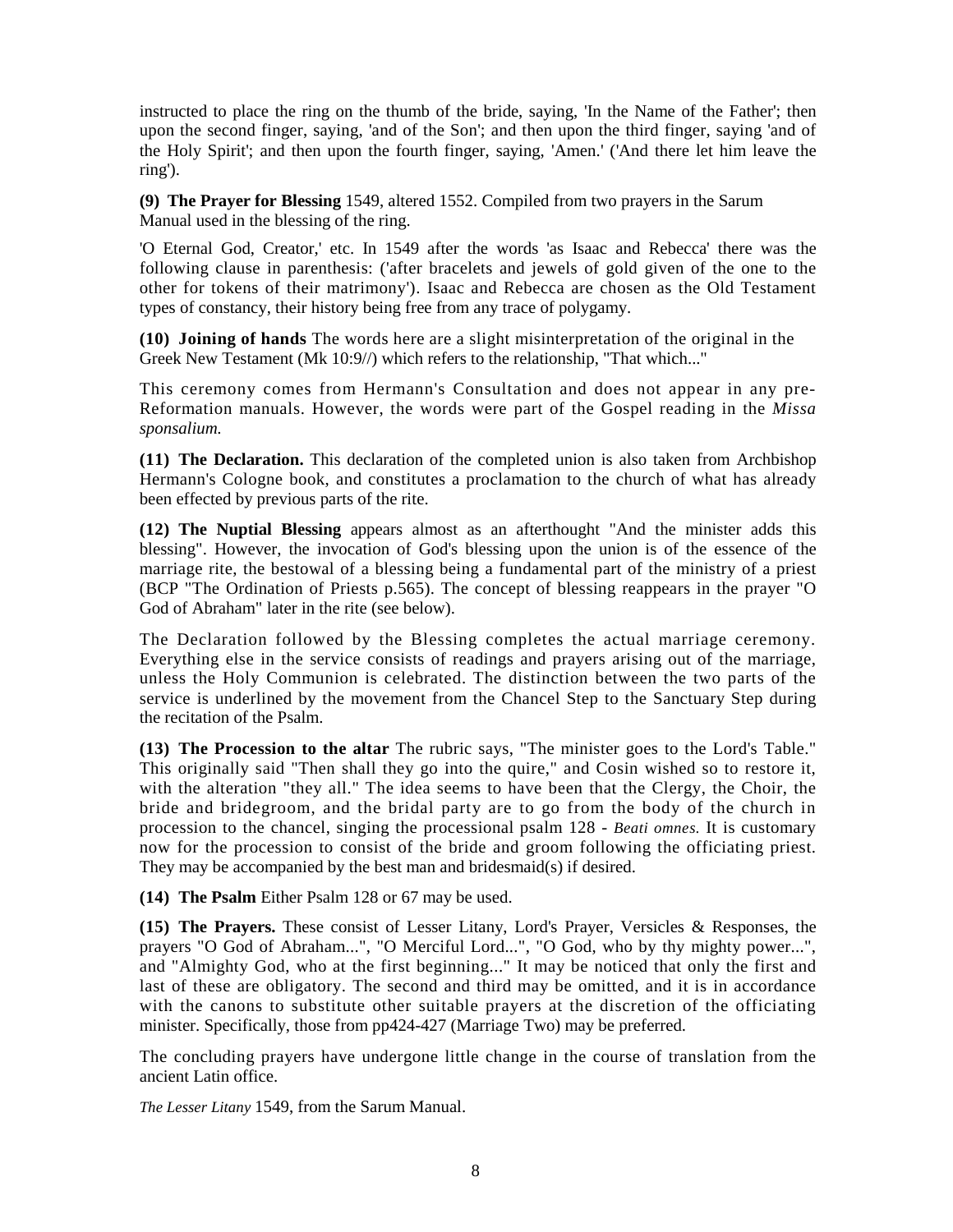*The Lord's Prayer* 1549, from the Sarum Manual. The absence of the Doxology denotes that the prayers which follow are of the nature of supplication, not of thanksgiving. Until 1662 only the last clause, 'But deliver us from evil,' was said by the people.

*The Versicles and Responses.* 1549, from Psalm 86:2; 20:1,2; 61:3; 102:1.

*Prayer for Divine Blessing.* 1549, slightly altered 1552, from the Sarum Manual. "O God of Abraham..."

1549 "And as thou didst send thy angel Raphael to Thobie and Sara, the daughter of Raguel", etc.

1552. For this clause was substituted, "And as thou didst send thy blessing upon Abraham and Sarah," etc.

*Prayer for Fruitfulness.* 1549, altered 1552, from Sarum Manual. "O Merciful Lord, and heavenly Father..."

1549 "That they may see the childer's ('children's,' 1552) children, unto the third and fourth generation, unto thy praise and honour."

1662 "That they may see their children christianly and virtuously brought up, to thy praise and honour."

*Prayer for Holy Married Life.* 1549, altered 1662.

1549 After the words "this woman may be loving and amiable" the prayer ran "to her husband as Rachael, wise as Rebecca, faithful and obedient as Sarah."

1662 Altered to "faithful and obedient to her husband".

*who has consecrated the state of matrimony.* Among the exceptions offered against the Prayer Book by Baxter and his colleagues in 1661 was the following: "Seeing the institution of Marriage was before the Fall, and so before the promise of Christ, as also for that the said passage in this collect seems to countenance the opinion of making matrimony a sacrament, we desire that clause may be altered or omitted." To this the Committee of Convocation replied: "Though the institution of marriage was before the Fall, yet it may be now, and is, consecrated by God to such an excellent mystery as the representation of the spiritual marriage between Christ and His Church (Eph. 5:23)."

*Benedictory prayer for Grace.* 1549. Sarum Manual, from two consecutive forms. Before 1552 the words "sanctify and bless you" were printed "sanctify and + bless you".

# **(16) Scripture Reading**

Prior to 2004 a collection of scripture readings consisting of extracts from Ephesians, 1 Peter and Colossians appeared here for use "if there was no sermon declaring the duties of Man and Wife". These were rarely, if ever, used. To ensure that scripture is read when this office is used the current rubric says, "Unless there is to be a celebration of Holy Communion" (for which an Epistle and Gospel are provided, see below) "a reading from Holy Scripture follows". It may be felt that a single passage of scripture is inadequate and that this is not a particularly appropriate place for it. A better place would be after the psalm.

The Scriptural Address 1549. AV.. 1662 Eph 5:25-33a; Col. 3:19; 1 Pet. 3:7; Eph. 5:22-24; Col. 3:18; 1 Peter 3:1-6.

# **(17) The Sermon**

This is optional "If there is a sermon it is preached here". A sermon in the form of a short (three to five minutes) address on the significance of Christian marriage, based on the Scripture reading is highly desirable and would be better placed after the psalm (and reading). The selection of readings in Marriage Two (p.418) is helpful.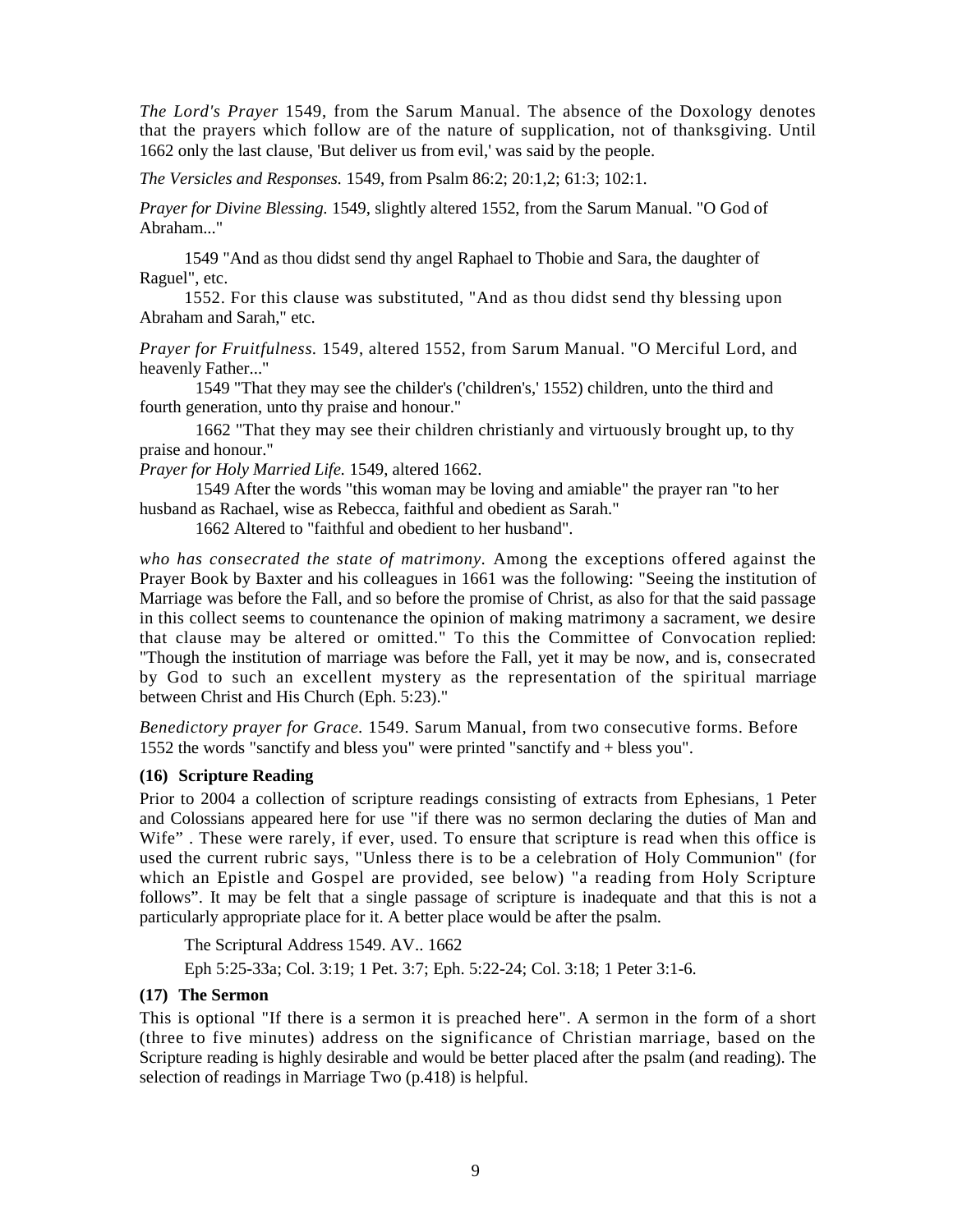1549 Then shall be said, after the Gospel, a sermon, wherein ordinarily (so oft as there is any marriage) the office of man and wife shall be declared, according to holy scripture. Or if there be no sermon, the Minister shall read this that followeth.

1552 Then shall begin the Communion. And after the Gospel, shall be said a Sermon, etc.

1662/1926 After which, if there be no Sermon declaring the duties of Man and Wife, the Minister may read as followeth.

2004 Unless there be a celebration of the Holy Communion a reading from Holy Scripture follows. If there is a sermon it is preached here.

#### **(18) The anthem or hymn**

If there are two hymns to be sung, it is appropriate for the first one to be placed at the beginning of the service and the second here. A solo may be sung during the signing of the Register and what is called in Northern Ireland "The Schedule".

#### **(19) Conclusion** (without Holy Communion)

An additional prayer, not in the 1926 Order is found here:

O eternal God, we humbly beseech thee favourably to behold these

thy servants ... and ... now joined in wedlock according to thy holy ordinance; and grant that they, seeking first thy kingdom and righteousness, may obtain the manifold blessings of thy grace; through Jesus Christ our Lord. **Amen.** 

This is followed by the prayer "O almighty Lord, and everlasting God" and the Grace.

#### **(20) The rubric about communion**

1549 The new married persons (the same day of their marriage) must receive the holy Communion.

1662/1926 It is convenient that the new married persons should receive Communion at the time of their Marriage, or at the first opportunity after their Marriage.

[2004 substitutes "appropriate" for "convenient"].

In the old manuals the Mass of the Holy Trinity concluded the Office, and there is no reason to suppose that it was ever omitted. The modification of the requirement to receive communion according to the Prayer Book Rite was a response to Puritan objections. However, the word "convenient" had here the sense of "fitting" or "appropriate" as is explicitly recognized in the 2004 service and it may well be considered that the Order is incomplete without it. "To end the public solemnity of marriage with receiving the blessed Sacrament, is a custom so religious and so holy, that if the Church of England be blameable in this respect, it is not for suffering it to be so much, but rather for not providing that it may be more put in use." Hooker, *Ecclesiastical Polity,* Bk.5, 73:8.

**(21) Holy Communion at the Time of a Marriage.** The provision of a Collect, Epistle and Gospel was a distinct feature of the 1926 Prayer Book and was not found in the previous Prayer Books from which the 1926 Book was derived. The readings here are those from the 1926 book but, as a further rubric indicates, the readings from the list on page 418 (Marriage Two) may be preferred.

The rubric indicating the procedure to be followed if there is an allegation or declaration of an impediment to the marriage is no longer relevant following the taking over of the legal process by the State and was deleted from the order of service by the General Synod of 2009. The legality of the marriage is secured by the addition of the following rubric,

*A couple must produce a Schedule of Marriage (NI) or a Marriage Registration Form (RI) to the officiating priest before a marriage can take place.*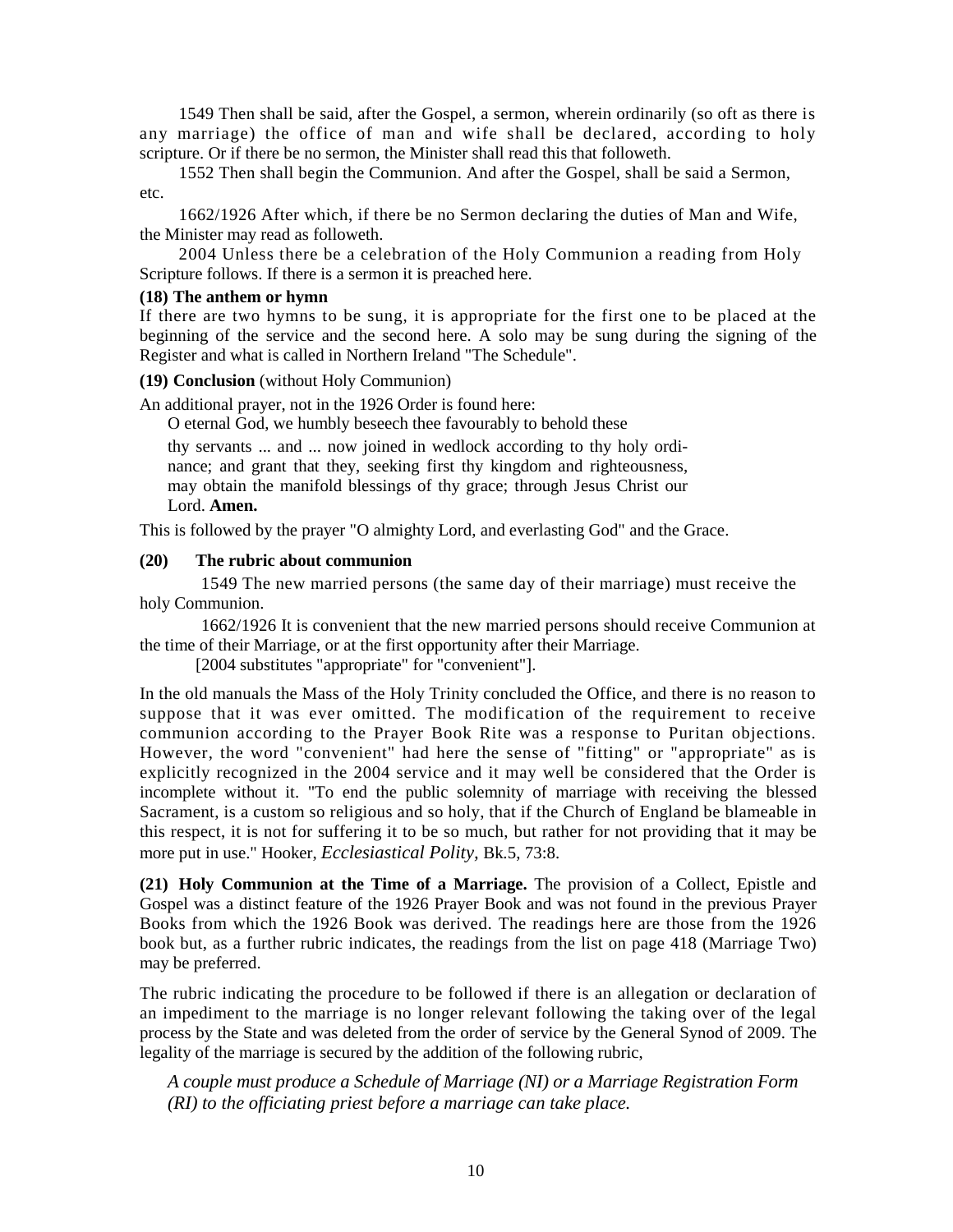It is helpful for the Schedule/Registration Form to be produced at the rehearsal at day or two before the wedding so that there is no danger of it being forgotten on the day of the wedding.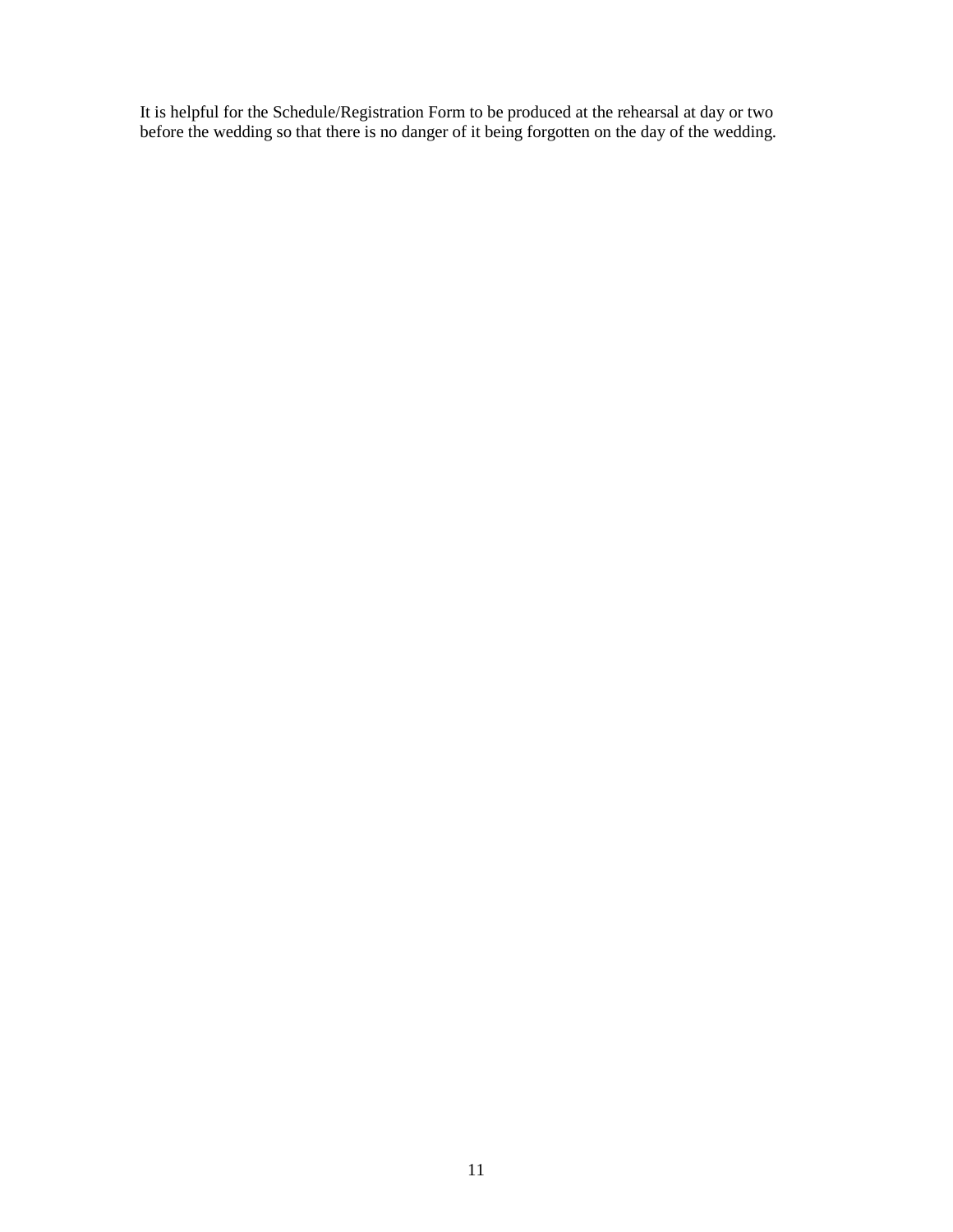# **M A R R I A G E T W O**

# **THE MARRIAGE SERVICE**

A revised marriage service was authorized for use by the General Synod in 1987 and incorporated into *Alternative Occasional Services -* a companion volume to the *Alternative Prayer Book* in 1993. Its contents were to a considerable extent drawn from the modern language order found in the Church of England's *Alternative Service Book 1980,* pp283-304. The current "Marriage Two" order draws on the Church of Ireland's 1987 order and has some similarities with (but is not identical to) that in the Church of England's *Common Worship: Pastoral Services,* Church House Publishing, 2000 and offers an alternative to the more traditional Marriage One.

# **Differences from the Marriage One Service**

1. A more positive view of the nature of matrimony, with an emphasis on love and the joy of bodily union as well as the union of hearts and lives.

2 A difference order of priorities in the reasons for the existence of matrimony;

3. There is a more logical arrangement of the service in that the Ministry of the Word, entitled, "Proclaiming and Receiving the Word" together with the sermon preceded by the collect comes at the beginning of this order, immediately after the Introduction. This means that the significance of Christian marriage as scripturally understood can be read and expounded before the marriage actually takes place. However, as in the 1987-93 order it is still possible to have this after the marriage (in this case following the Affirmation by the People).

4. There is a comprehensive selection of readings from the Holy Scriptures allowing for an Old Testament Reading, Psalm, Epistle and Gospels.

5. Equality between the man and women in the form of the Consent and Vows. The word "obey" included as an option in the 1987/1993 rite has been removed.

6. There is no longer any provision for the "giving away" of the bride - which was included as an option in the 1987/1993 rite.

7. A prayer over the ring is included.

8. There is provision for what is now the general custom of having two rings, although the option of one only remains.

9. An Affirmation by the people included (a change from the 1987/1993 rite).

10. A comprehensive selection of prayers which may be led by members of the congregation (A rubric in Marriage One allows them to be used in that service).

11. The use of modern English throughout, including the Common Worship psalter.

12. Better provision for Holy Communion with the marriage rite using Holy Communion Two (or, as an option, Holy Communion One).

#### **NOTES**

These notes appear at the end of Marriage Two and apply to both rites. The material relating to allegation of an impediment, to banns, and to marriage by licence no longer applies since the alterations made in the marriage law in both jurisdictions.

1. As much notice as possible should be given to the minister of the parish to allow sufficient time for adequate pastoral preparation before marriage.

Ideally, the pastoral relationship is such that the officiating minister already knows at least one of the parties well. Formal preparation is difficult to arrange but both parties should be encouraged to come and see the officiant to discuss all the arrangements and begin the planning process. This provides an opportunity to go through the order of service from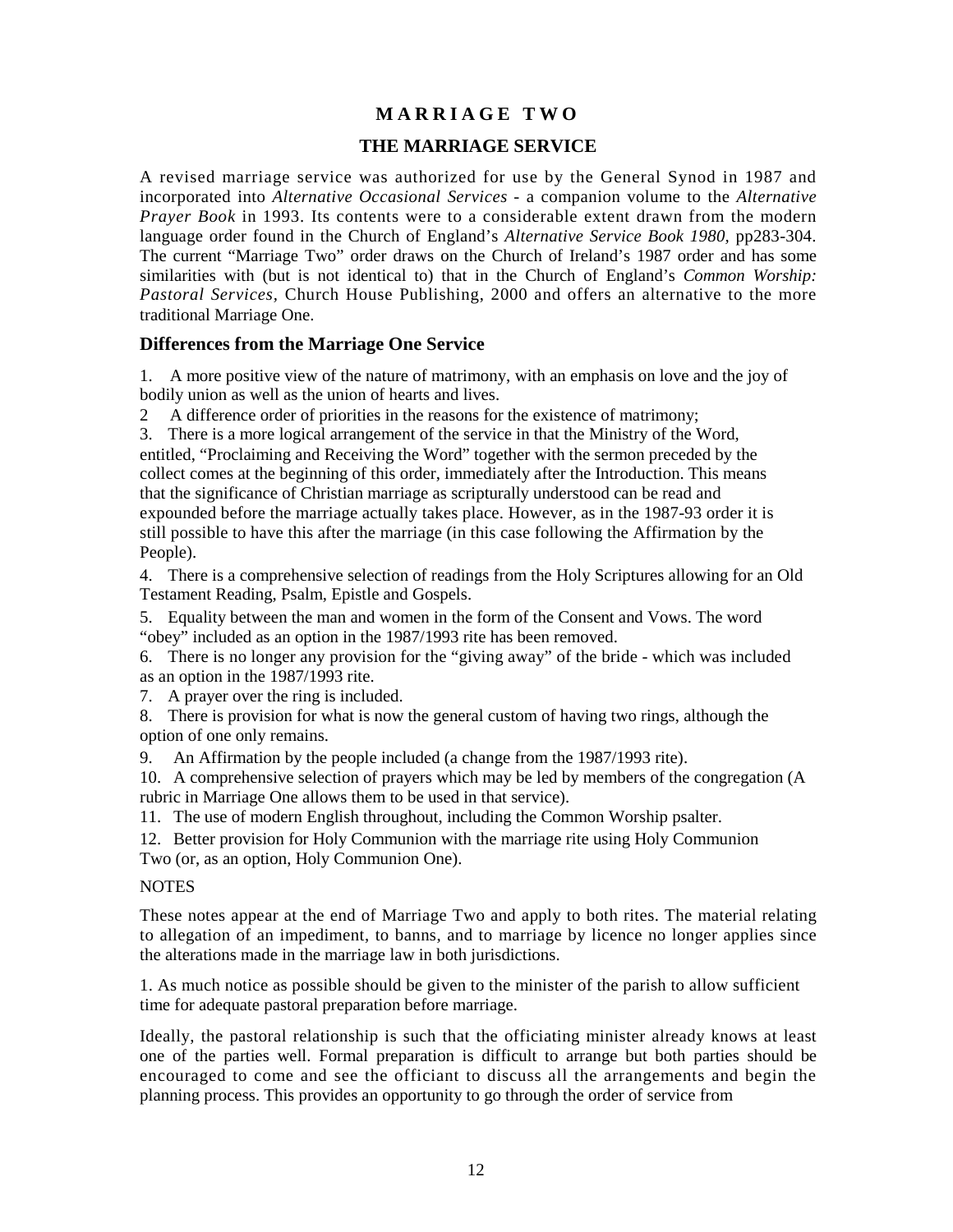beginning to end and explain not only the practical options but the Christian understanding of marriage embodied in the order of service, not least in the introduction, the consent, the vows, and the prayers. It is helpful if the officiant can keep in touch in the period between the initial contact and the actual wedding - which given need to plan the reception well in advance can often be as much as a year.

2. All readings in Proclaiming and Receiving the Word must be from Holy Scripture. These may be used where printed in the service or after the Affirmation by the People. At Holy Communion there are at least two readings, of which the Gospel must be one.

The requirement that all readings in this section must be from Holy Scripture is to prevent nonauthorized and possibly inappropriate material being used. As mentioned above, it is highly preferable for this section to come at the beginning of the service so that God's Word may be read and preached in a manner relevant to the wedding before it actually takes place. It is not only at Holy Communion that it is highly desirable for there to be more than one reading and a psalm. The normal order should be deemed to be Old Testament, Psalm, and Gospel, or Epistle, Psalm and Gospel. Not more than one reading should be chosen from each of the three sections: Old Testament, Epistle and Gospel.

3 Hymns or canticles may be sung at suitable points during the service. Normally there is a hymn at the beginning (after the Entry) and at the end (before the Lord's Prayer and the Blessing) and a solo at the signing of the register, but other arrangements are possible including instrumental music at key points (which does not have to be confined to the Bridal March and the Wedding March) and solos or duets especially where some members of the congregation may be unfamiliar with hymn-singing.

4. The minister and the couple should together choose the readings, hymns, music and the prayers to be used in the service. If a Bible or New Testament is to be presented to the bride and bridegroom it is appropriate that this should be done before the readings.

Theologically speaking the ministers of the marriage are the couple themselves and this gives them a special role in the ordering of the service. It may well be that they may need guidance as to what may or may not be suitable and appropriate, particularly in the areas of music and hymns. But, as far as possible the officiant should help them to make choices which reflect what they want to say about their understanding of what will be their marriage. With regard to the Scripture readings it may be helpful for them to be encouraged to read through the recommended passages in their own time and then make their choice - it will be helpful if these could be presented to them in a printed out form, although they may wish to look through their own bibles. Similarly the couple should be encouraged to think about the meaning of the prayers and choose those which resonate with their own outlook and expectation. There are two choices to be made - whether to use the First (Litany) form, which is fixed or the Second (separate prayers) form and, if the latter is decided upon, which two or three prayers best express what they want to say about their marriage.

5. If Holy Communion is celebrated at the marriage, its reception should not be restricted to the bridal party. The congregation are not present as spectators but should understand their role as that of participants and this makes the affirmation a significant moment. Even more so, receiving Holy Communion along with the officiating priest, the bride and groom and the bridal party indicates that the links are not only social and relational but spiritual as well.

Having said this it is highly likely, if the Holy Communion is celebrated, that there will be some present who will be non-communicants, perhaps because their particular church allegiance makes this impossible, or because they have lapsed or their form of church membership is one in which the sacrament is not emphasized or because they feel awkward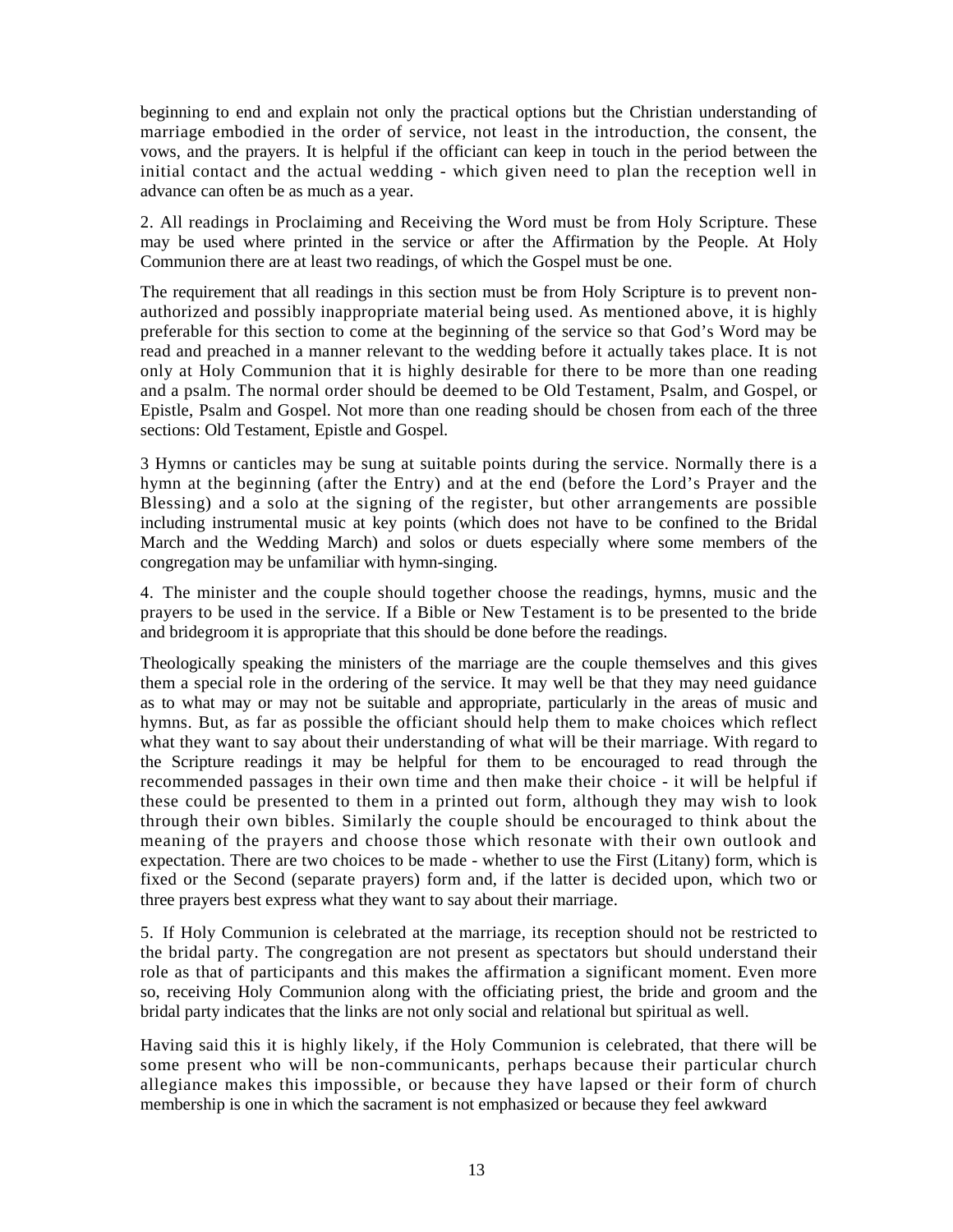and embarrassed with a form of eucharistic liturgy they are not familiar with or may not feel they are welcome at. Some indication that members of other Christian churches are welcome to communicate on the basis of our common baptism may be helpful but sensitivity also needs to be shown towards those who have difficulties or reservations. One partial solution is for those who would like to show their solidarity with the couple but do not feel able to communicate to be encouraged to come forward for a blessing, showing by crossing their arms that they do not wish to receive the elements. Some assistance in the administration may be helpful if there is likely to be a large number of communicants.

#### **The Structure of the Service**

This comprises

The Entry Greeting The Collect Proclaiming and Receiving the Word Readings The Sermon The Marriage The Consent The Vows Giving and Receiving of a Ring The Declaration The Blessing Affirmation by the People The Acclamations The Prayers First Form or Second Form The Peace [If there is Holy Communion] Celebrating at the Lord's Table (or from the Sursum Corda in HC One) At the Preparation of the Table The Taking of the Bread and Wine The Great Thanksgiving (with proper preface, as appropriate) The Lord's Prayer The Breaking of the Bread The Communion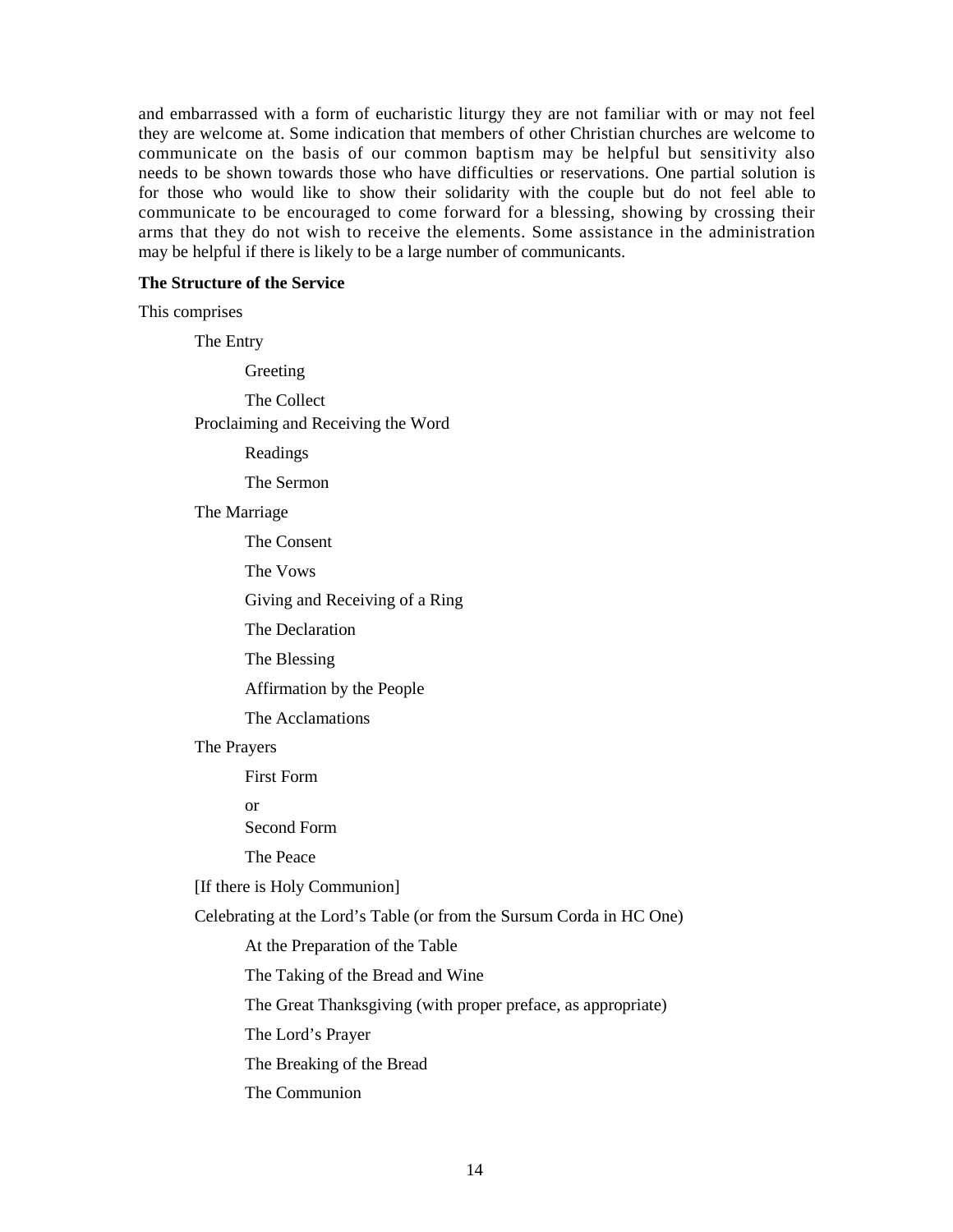The Great Silence Going out as God's People Prayer after Communion Dismissal. [If there is no communion] The Lord's Prayer The Blessing

#### **COMMENTARY**

# **The Entry**

A "greeting", from Ps 118:26, 136:1, specifically of the bridal or marriage party may take place prior to the "Greeting" of the congregation. This may take place in the porch or at the back of the Church. It is desirable for the officiating minister to proceed to the front of the Church prior to the commencement of the entrance of the bride.. He should not "lead in" the bride as it is her procession, not his.

The Bridal March is not the only appropriate music for the bride to enter by. However, care should be taken to ensure the suitability of any alternative and this also applies to the use of a hymn.

The first part of the marriage service takes place at the chancel step, if there is one, although this is not mandatory.

#### **Greeting**

The Greeting proper consists of the Dominus Vobiscum ("The Lord be with you" with its response) and an optional sentence "God is love..." from 1 John 4:16. The sentence establishes the primacy of the thought of "love" which recurs time and again in this order - in the Introduction, the Consent and the Marriage Vows and the Prayers as well as in the Readings from Holy Scripture.

#### **The Introduction**

This comprises the Preface, outlining the Christian doctrine of marriage and the Collect.

With regard to the Preface comparison with Marriage One shows a rather different order of priorities in the understanding of matrimony.

*Marriage One* 

Increase of mankind and due ordering of families Hallowing of the union. Mutual society, help and comfort *Marriage Two* 

Unity in love. Comfort and help Joy of bodily union. Blessing through children New life in the community.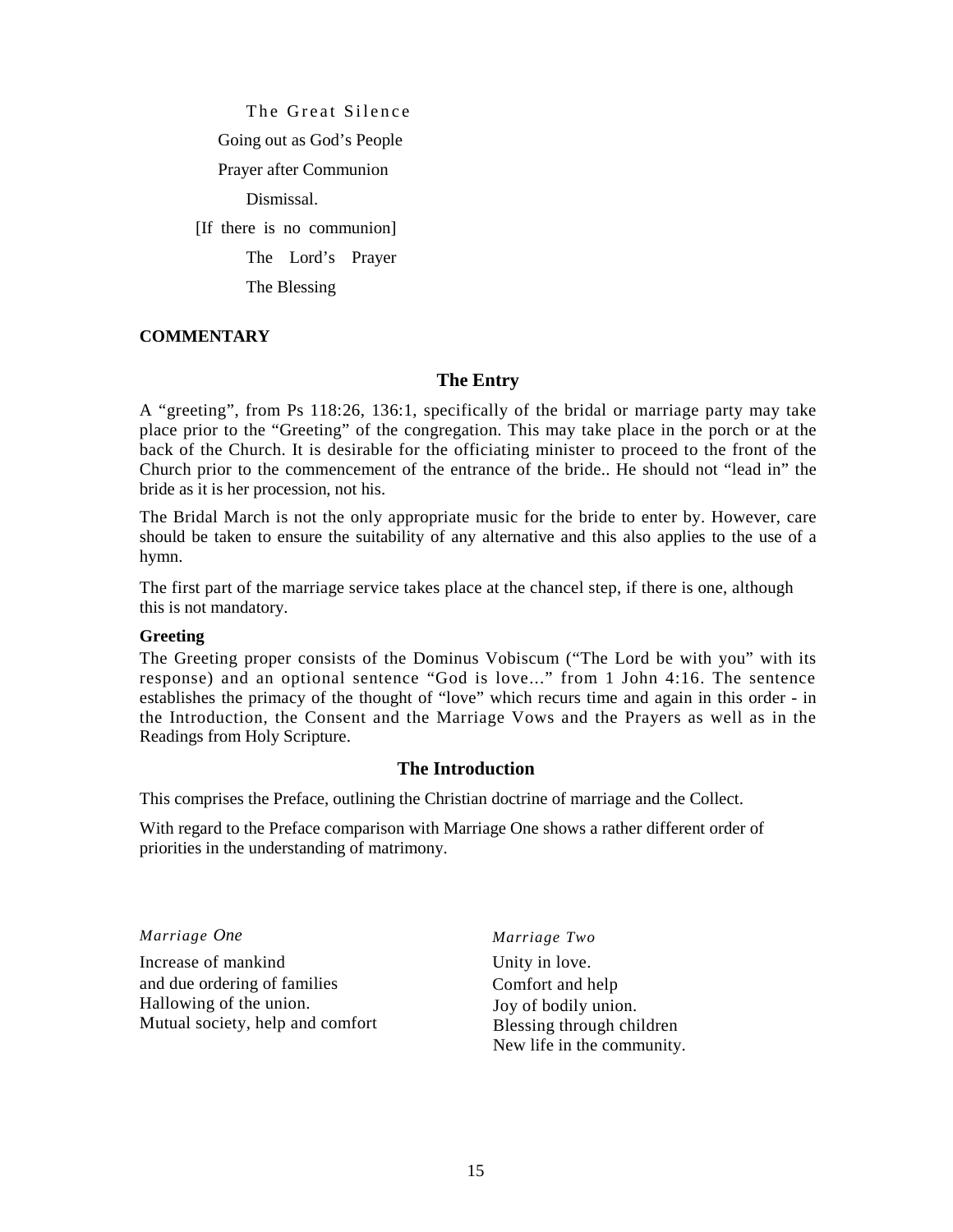# **The Collect**

The role of the Collect is to gather up - "collect" the prayers of the people and may be introduced by a suitable bidding. This collect is to be taken as relating to the rite as a whole, but is nonspecific to marriage. In the Church of England's *Common Worship* the Collect comes after the Declarations (inclusive of the Consent) and takes the form:

God our Father, from the beginning you have blessed creation with abundant life. Pour out your blessings upon N and N, that they may be joined in mutual love and companionship, in holiness and commitment to each other. We ask this through our Lord Jesus Christ your Son, who is alive and reigns with you, in the unity of the Holy Spirit, one God, now and for ever. **Amen.** 

# **Proclaiming and Receiving the Word**

# **Readings**

The rubric specifies "one or more readings from the Holy Scriptures", although in the Notes at the end of the order of service it is stated that at Holy Communion there are at least two readings, of which the Gospel must be one. There is much to be said for the format at all marriage services of at least Old Testament, Psalm and Gospel *or* Epistle, Psalm and Gospel. There should not be two readings from any one section.

In choosing the readings (together with the officiating minister) it is helpful for the couple to be encouraged to go through them all in their own time and to pick those which seem to them best to represent what expresses what they wish to say about their own marriage. If they are unfamiliar with the scriptures it may be helpful to provide them with a set of fully printed out readings. The message of the various passages may be summarized as follows:

Genesis 1:26-28, 31a God created man in his own image; male and female he created them.

Song of Solomon 2:10-13; 8:6,7 "Many waters cannot quench love"

Ecclesiastes 3:1-8 "For everything there is a season, and a time for every matter under heaven".

Ecclesiastes 4:9-12 "Two are better than one"

Jeremiah 31:31-34 "I will put my law within them, and I will write it upon their hearts".

...

Psalm 67 "God be gracious to us and bless us"

Psalm 121 "The Lord shall keep watch over your going out and your coming in". Psalm

127 "Unless the Lord builds the house, those who build it build labour in vain" Psalm 128

"Blessed are all those who fear the Lord, and walk in his ways"

... Romans 12:5-7, 13 "We, though many, are one body in Christ, and individually members one of another.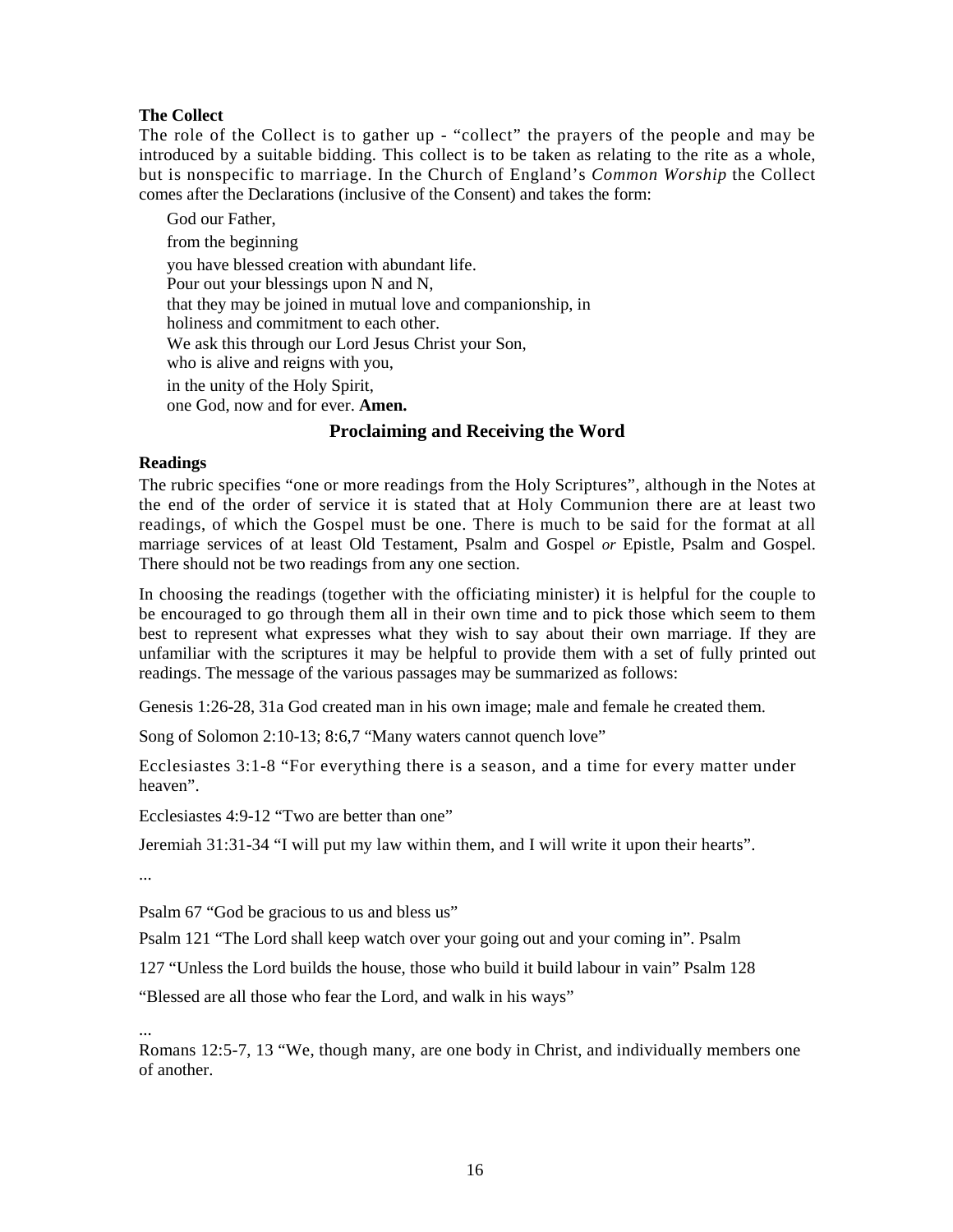1 Corinthians 13: St. Paul's hymn to love. So faith, hope, love abide, these three; but the greatest of these is love.

Ephesians 3:14-21 that Christ may dwell in your hearts through faith; that you, being rooted and grounded in love, may have power to comprehend with all the saints ... and to know the love of Christ which surpasses knowledge, that you may be filled with all the fullness of God.

Ephesians 4:1-6 "Forbearing one another in love."

Ephesians 5:21-33 "Be subject to one another out of reverence for Christ".

Philippians 4:4-9 "Rejoice in the Lord always".

Colossians 3:12-17. Put on then, as God's chosen ones, holy and beloved, compassion, kindness, lowliness, meekness, and patience, forbearing one another ... And let the peace of Christ rule in your hearts...

1 John 3:18-24 "Let us not love in word or speech but in deed and in truth."

1 John 4:7-12. "Beloved, let us love one another; for love is from God; everyone who loves is born of God and knows God."

...

Matthew 5:1-10 The Beatitudes

Matthew 7:21, 24-27 Building one's house on the rock. Mark

10: 6-9, 13-16 "God made them male and female" John 2:1-

11 The wedding feast at Cana of Galilee.

John 15:1-8 "Abide in me and I in you".

John 15: 9-17 "Abide in my love".

These readings for the most part correspond to those in the Church of England's *Common Worship: Pastoral Services* pp137-147, although with some omissions and alterations. The Romans 12 reading in *Common Worship* is superior: 12: 1, 2, 9-13. "I appeal to you ... to present your bodies as a living sacrifice. Let love be genuine; hate what is evil, hold fast to what is good. Never flag in zeal, be aglow with the Spirit, serve the Lord". This was the also reading in the 1987/AOS order of service. Among the psalms 128 is traditional, with its emphasis on the gift of children, and in Sarum (followed by the BCP up to and including the 1926 edition) accompanied the procession from the body of the Church to the altar. Cranmer provided Psalm 67 (which does not refer to children) as an alternative, to which 121 was added in 1987/AOS and appears here along with 127.

#### **The Sermon**

The Sermon was optional in the 1987/AOS rite but here is to be regarded as an integral part of the rite. It should be brief and positive and to the point and normally should be based on one or other of the scripture readings chosen by the bride and groom. It is convenient that seats should be provided for the bridal party during the Ministry of the Word (including the readings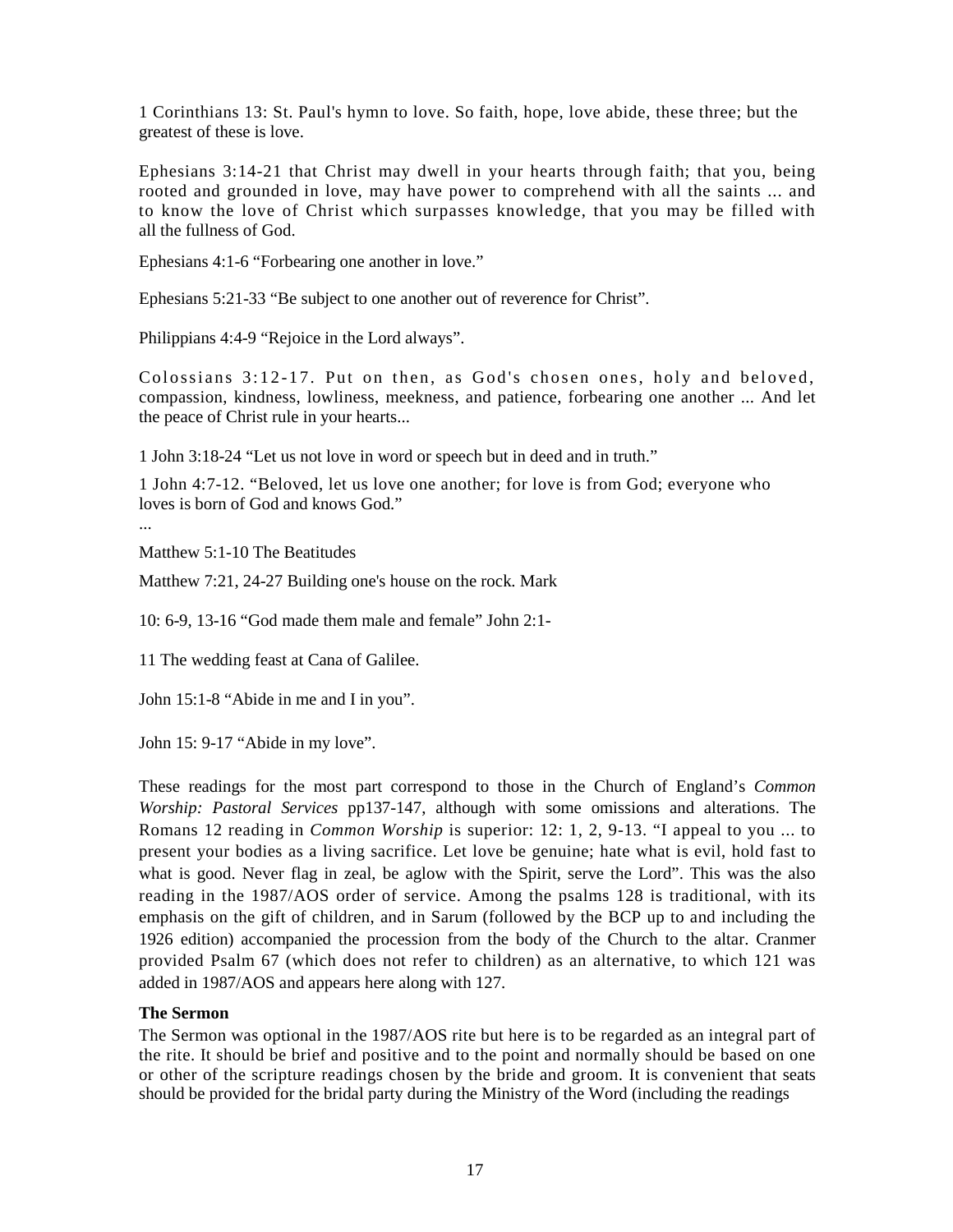#### **The Marriage**

The "requirement by law" to ask for a declaration of an impediment has been modified owing to changes in the marriage law in both the United Kingdom and in the Republic of Ireland and the wording of the marriage service at the relevant points has been amended by an act of the General Synod (2009). The service as amended is what must be used by the officiating minister. The two paragraphs in the *Book of Common Prayer* 2004 under the heading "The Marriage" have been deleted and the following substituted:

The minister may say to the couple:

God, the judge of all knows the secrets of our hearts; therefore if either of you knows any reason why you may not lawfully marry you must declare it now.

[RI] Unless the declarations of no civil impediment have already been made by the couple prior to the marriage in the presence of the Registered Solemniser and the two witnesses the bride and bridegroom each make the required declaration now.

I solemnly declare that I do not know of any civil impediment to my proposed marriage with...

#### **The Consent**

The questions and answers here are designed to ascertain the readiness of the man and woman to make the actual marriage vows. The word "comfort" has the sense of "strengthen", "fortify". The form of the questions is identical for the bride and groom, unlike Marriage One where the option of a question to the woman with the word "obey" is still an option. The Church of England, in *Common Worship: Pastoral Services* both at this point and at the vows permits the bride's part, if preferred, to come before the bridegroom's.

#### **The Vows**

The "giving away" of the bride no longer appears, since it seems to reflect ideas of ownership and control. On the other hand some may see the words as expression the "letting go" which is an aspect of a changed relationship. If the "giving away" is desired the words from Marriage One (with "giveth" instead of "gives") are suitable. The Church of England, in *Common Worship: Pastoral Services* provides an optional alternative and may ask the parents of bride and bridegroom in the following or similar words:

N and N have declared their intention towards each other. As their parents, will you now entrust your son and daughter to one another as they come to be married?

#### **We will.**

The making of vows and the taking of the other's right hand by each party are traditional elements of a legal form of conveyance: the contracting parties are named, the legal term "to have and to hold" is used, the limits are stated - "from this day forward ... till death us do part" and the whole contract is subject to ecclesiastical law - "according to God's holy law,<sup>1</sup> although the latter expression may refer to biblical revelation.

The form of the vows is the same for the man and the woman. In contrast to the 1987/AOS order where "obey" remained as an option (in brackets), the word does not appear in this form of the marriage service.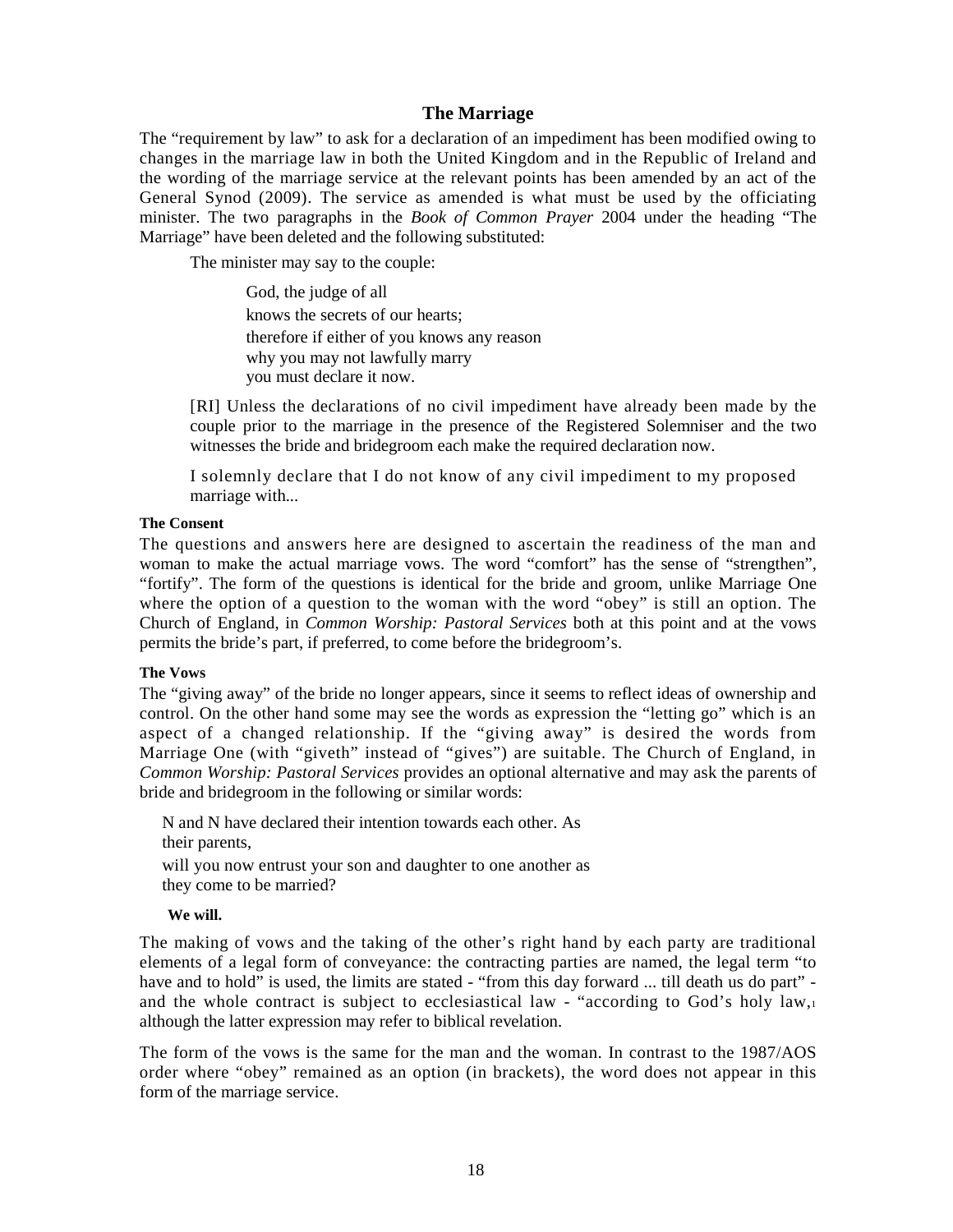The bridegroom and bride face each other to make their vows; and they are not required to say the words "after the minister" as in Marriage One. This is an indication that the ministers of the marriage are, theologically speaking, the couple themselves. The priest and congregation are there as witnesses and in support of the couple, the role of the priest being to conduct the service and to bless the man and woman in the name of the Father, the Son, and the Holy Spirit. However, if it is desired to say the words after the priest this may still be done, the alternative being to provide a printed out form held so that the bridegroom and then the bride may conveniently read them out.

# **Giving and Receiving of a Ring.**

1. One or two finicky objections at the time the 1987/AOS order was being prepared led to the omission of the words "by your blessing" from before "may this ring". There seems no reason why the minister, at his own discretion, may not replace them under Canon 6 (d) so that there is a blessing upon the use of the ring,

Heavenly Father, by your blessing may *this ring* be to ... and ... a symbol of unending love and faithfulness to remind them of the vow and covenant which they have made this day.

The use of the ring in marriage needs to be seen in the context of the general Christian use of rings, which includes,

**(1) Early Christian rings.** In the third and fourth centuries, rings with Christian emblems seem to have been often worn in ordinary life.

**(2) Episcopal rings.** Rings are first mentioned as an official part of a bishop's insignia of office in the early seventh century, and their use became general in the ninth and tenth centuries. They were emblematic of the bishop's betrothal to his church. Use in the Western church only they are worn on the third finger of the right hand.

**(3) Nun's rings.** In many women's orders, for example the Benedictine and Cistercian, a ring is conferred at solemn profession.

**(4) Wedding rings.** The ancient Roman custom was for the man to give a ring to the woman as a sign of betrothal; and by the ninth century this action was duplicated by the giving of a ring at the time of marriage. The giving of this second ring with the formula 'With this ring I thee wed' could be regarded as a sealing of the wedding contract. Down to the end of the sixteenth century the bride wore the ring on her right hand; since then it has been worn on the left hand. The custom of wearing it on the third finger is explained by the practice of pronouncing the Trinitarian formula over the thumb and first two fingers, so that the third was reached at the 'Amen' which sealed the marriage rite.

**(5) The 'Fisherman's Ring'** This is a gold seal-ring which the cardinal camerlengo places on the finger of a new Pope. Engraved on it is St. Peter in a boat fishing (cf. Lk 5:10), with the Pope's name round it.

**(6) The 'Coronation Ring'** in England placed by the Archbishop of Canterbury on the fourth finger of the Sovereign's right hand as 'the ensign of Kingly Dignity and of Defence of the Catholic Faith'.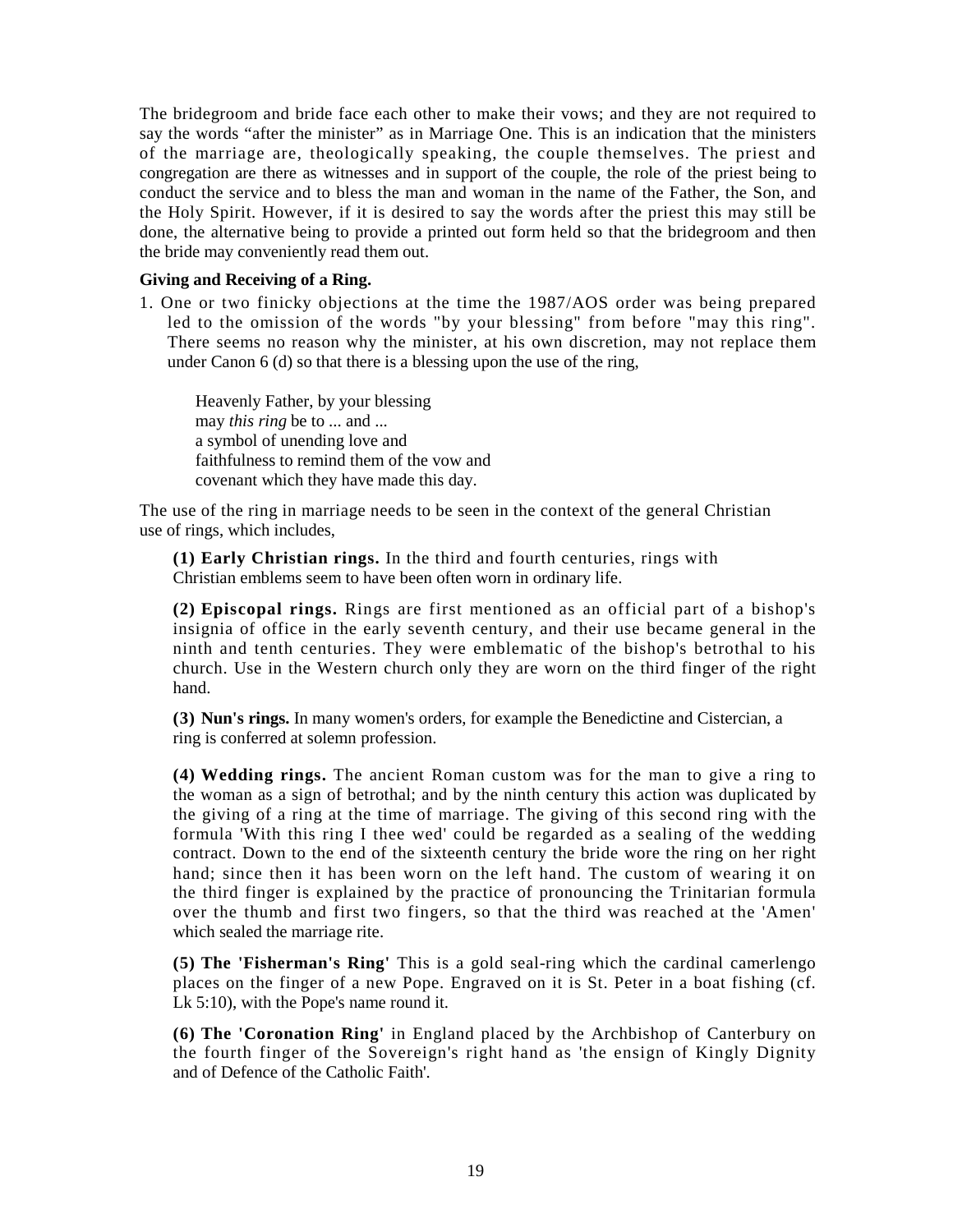The words used at the exchange of each ring begins with a statement of fact: "I give you this ring as a sign of our marriage" and then goes on to express a totality of commitment, including self-giving and sharing; and this is done in the name of the Triune God whose very Being is an expression of self-giving and eternal love.

# **The Declaration**

The word "ring" should be changed to "rings" where there are two (as is now normally the case).

The Declaration summarizes the liturgical steps that have been taken in words which emphasize the role of the couple as ministers of the marriage "in the presence of God and before this congregation",

Giving consent Making vows Joining hands and giving and receiving a ring (rings)

On the basis of this the pronouncement is made in the name of God that they are husband and wife. The strong word "pronounce" is used rather than the *Common Worship's*  "proclaim".

"What God has joined together..." is a better translation than "those whom" as in the Marriage One. The underlying concept is of a bond being created rather than the joining of persons together. The joining of hands, which comes *after* the Declaration rather than *before* it as in Marriage One is a sign of this new reality.

# **The Blessing**

The blessing of the couple is highly significant and may be considered to constitute, in a sense, the *raison d'être* of the marriage service. It is regrettable that in this order and in the previous 1987/AOS service it is not made more of. Prior to a form of blessing similar to that in Marriage Two the following optional prayer occurs in the Church of England's *Common Worship: Pastoral Services:* 

Blessed are you, O Lord our God, for you have created joy and gladness, pleasure and delight, love, peace and fellowship. Pour out the abundance of your blessing upon N and N in their new life together. Let their love for each other be a seal upon their hearts and a crown upon their heads. Bless them in their work and in their companionship; awake and asleep, in joy and in sorrow, in life and in death. Finally, in your mercy, bring them to that banquet where your saints feast for ever in your heavenly home. We ask this through Jesus Christ your Son, our Lord, who lives and reigns with you and the Holy Spirit, one God, now and for ever. **Amen.** 

Henry Everett, in Vol. 2 of *A Companion to Common Worship* says of this nuptial blessing that it is a new composition, cast in the Jewish *berakah* prayer form, with a substantial borrowing from the TEC rite (which it modifies to some extent). It follows TEC in using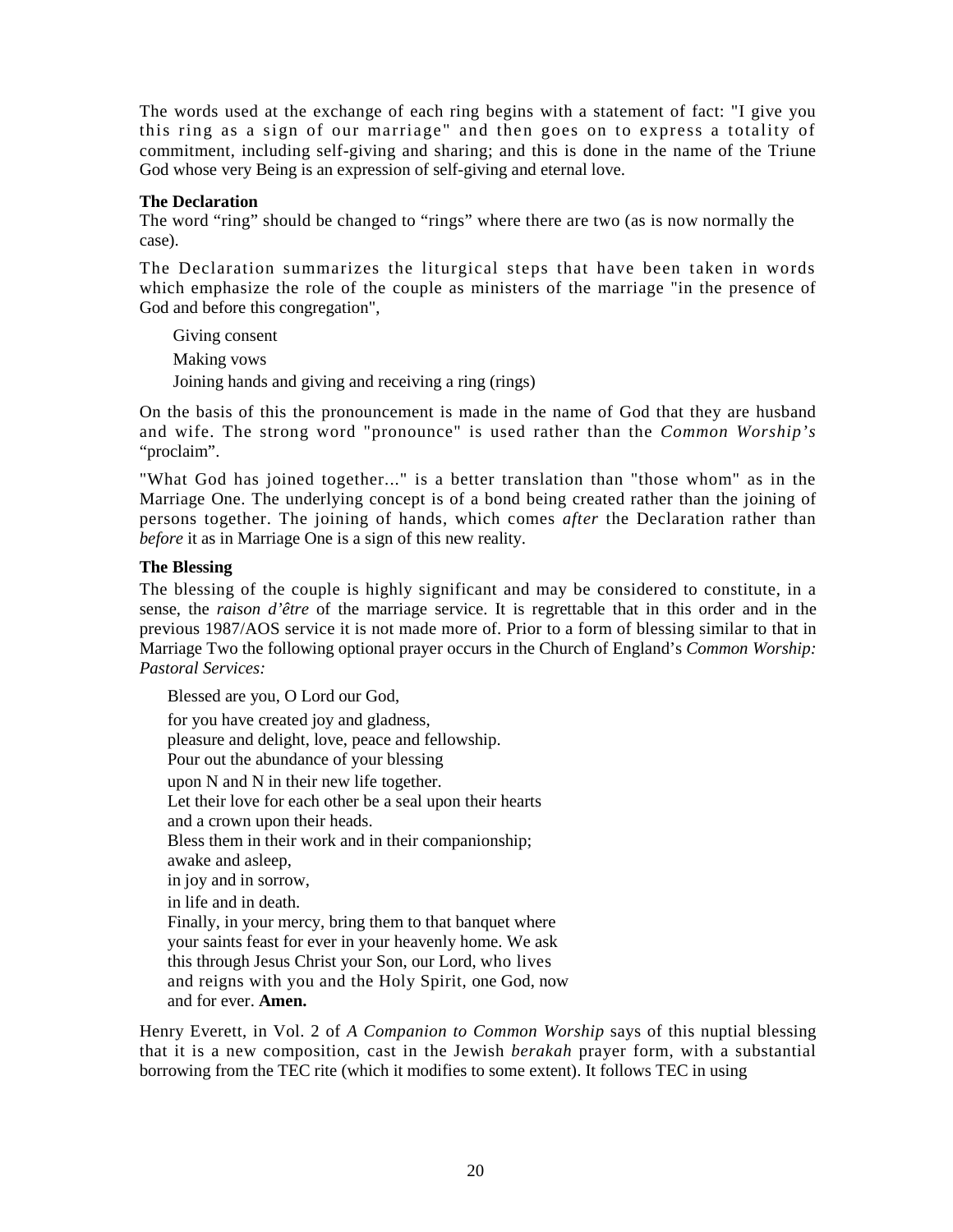imagery of love as a seal on the heart from Song of Solomon 8:7 and as a crown on the head from Isaiah 61:10. Mention of the crown recalls Orthodox rites.

There is an additional clause in the *Common Worship* blessing itself: "that you may please him both in body and soul..." Although the use of the prayer and the blessing highlights the significance of this act it is hard to avoid the impression that in *CW* the blessing itself is being duplicated and this is not fully satisfactory. Alternative forms of the blessing are to be found in the Supplementary texts in CW *(Pastoral Services* p.152f), of varied length some of which are in responsorial form. The final section, he says, improves on ECUSA by using "banquet" rather than "table" and makes a pleasing eucharistic and eschatological connection.

There is nothing in CW, however, corresponding to the (optional) prayer said together by the newly-married couple after the blessing in Marriage Two, "O God our Father, we thank you for uniting our lives..."

For a thorough review of the history of the marriage rite with particular emphasis upon the blessing itself, see Kenneth Stevenson, *Nuptial Blessing - A Study of Christian Marriage Rites,* Alcuin Club/SPCK, 1982.

# **Affirmation by the People**

This feature underlines the presence of the family and friends as more than spectators. They are supporters and encouragers of the marriage.

#### **The Acclamations**

In the Church of England's *Common Worship: Pastoral Services* these acclamations are appointed for optional use after any of the alternative blessings or on their own. This would seem a more logical place than its current situation in Marriage Two after the Affirmation by the People. The same point was made in an earlier edition of these course notes in relation to the 1987/AOS rite.

#### **Registration of the Marriage**

It is stated that the registration may take place at this point in the church or at the end of the service (when it may take place either in the church or in the vestry). Much depends on local tradition and on the geography of the building. If the registration is to take place in the church the schedule (N.I.) and the church marriage register should be placed on a suitable table with a chair for the bride at a convenient place, and the register should be filled in as far as possible. The signing should take place quietly and efficiently and with the minimum of disturbance and fuss. Photographers should be kept from intruding on the ceremony (they can take a photograph of the couple at the table at their leisure after the service and the congregation may have to be discreetly encouraged to keep silent and not to hold conversations whilst the signing is taking place. If there is instrumental music or a solo they can be invited to remain quietly seated and listen. If the signing is to take place in the vestry after the service there are fewer constraints and, usually, more time, but it needs to be done with a due awareness of its significance. The schedule (N.I.) should be given to a responsible person with a warning that it is a legal requirement for it to be returned to the Registrar within three days.

The rubric "a psalm or hymn may be sung" can be interpreted liberally, but the officiating minister does have a responsibility to ensure that anything played or sung at a wedding is suited to the occasion.

#### **THE PRAYERS**

It is assumed that there has been a procession from the chancel step to the sanctuary step which, if the registration has not taken place at this point could occur during the hymn.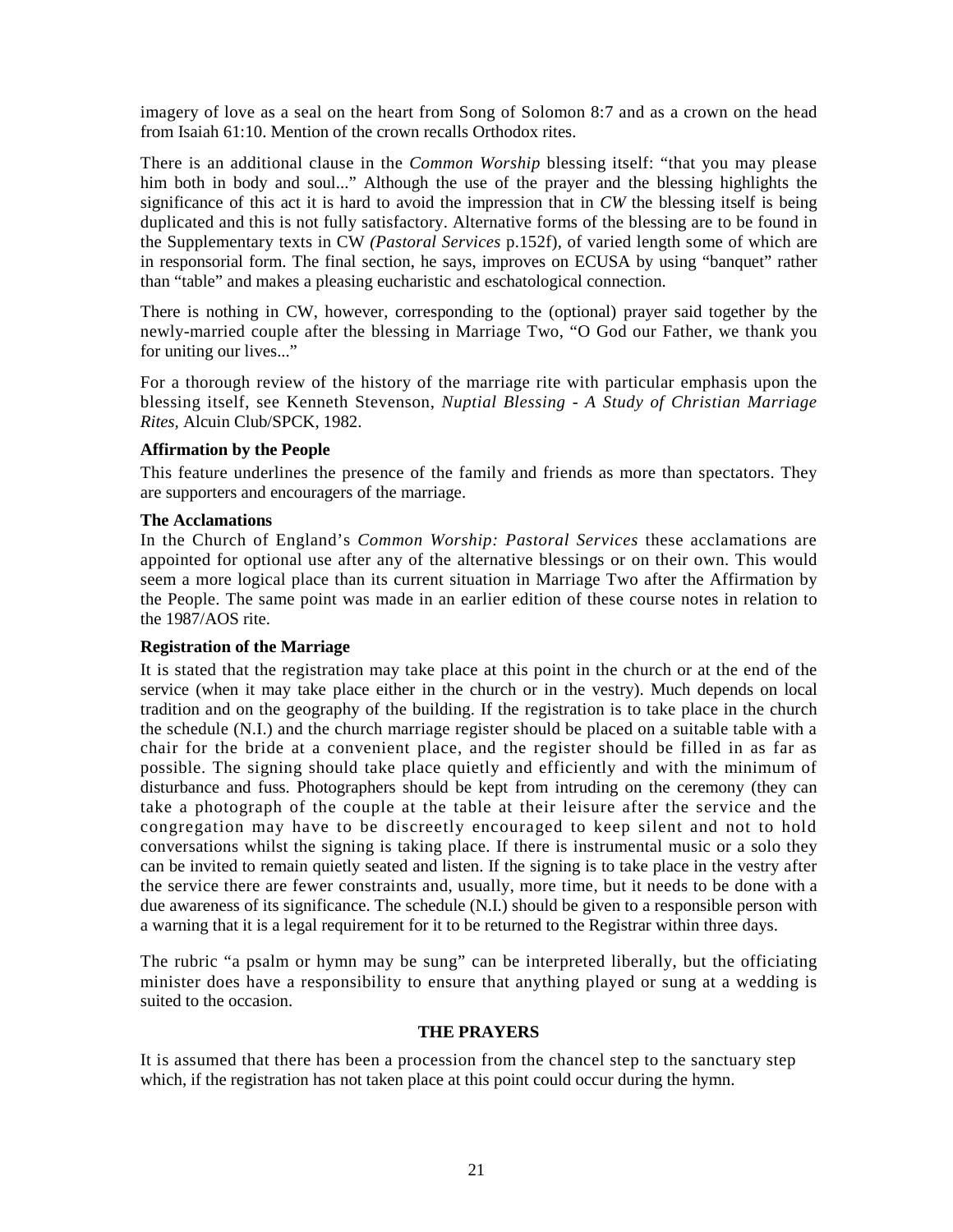In choosing prayers the couple have to make a decision whether to ask for the first form which is essentially fixed and is a Litany, or the second form , which consists of a number of separate prayers from which a selection or perhaps two or three may be picked. What is provided here (including a prayer which may be said by the couple) is more than adequate but if additional prayers need to be looked at there is a comprehensive selection in *Common Worship: Pastoral Services* pp 112-13, 156-168.

# **The Peace**

It is not clear why the Peace is included if there is to be no communion. It would seem sufficient to have a final hymn followed by the Lord's Prayer and either the Grace or a Trinitarian blessing of the congregation. However, if there is to be communion it is highly appropriate to have the Peace together with the sentence from John 13:14. Holy Communion begins at Celebrating at the Lord's Table (on page 208) or if Holy Communion One is to be used at the Sursum Corda. A proper preface is provided for use with Eucharistic Prayer One in Holy Communion Two. At the Communion the newly-married should receive immediately after the presiding minister together with others most closely involved and then the guests in general. Seats should be provided for the newly-married to sit together after they have received (the place where they have been seated during the Ministry of the Word may suit). The service should conclude with the Trinitarian blessing.

There seems no reason why the extended preface to be found in *Common Worship: Pastoral Services* p.130 can not be used with Eucharistic Prayer One taking the place of everything from "Father, almighty and everliving God" to "for ever praising you and saying",

All glory, honour, thanks and praise be given to you, creator of heaven and earth. When you made us in your image, creating us male and female, you gave us the gift of marriage. When sin marred that image you healed our brokenness, giving your Son to die for us. Therefore we raise our voices, with all who have served you in every age, to proclaim the glory of your name:

#### **The Lord's Prayer and the Blessing**

If there is Holy Communion the Lord's Prayer comes in its customary place and similarly the blessing of the congregation. If there is no communion it follows here and the service concludes with either the Grace or a blessing of the congregation, "God the Holy Trinity...".

#### **Amended Rubrics**

To bring the order of service into line with the provisions of secular law in both the Republic of Ireland and Northern Ireland the contents of pp429-30 were deleted by an act of the General Synod in May 2009. The following rubric was inserted,

*A couple must produce a Schedule of Marriage (NI) or a Marriage Registration Form (RI) to the officiating priest before a marriage can take place.* 

It is helpful if these are produced at the rehearsal a day or two before the wedding to avoid any possibility of the Schedule/Marriage Registration Form being forgotten.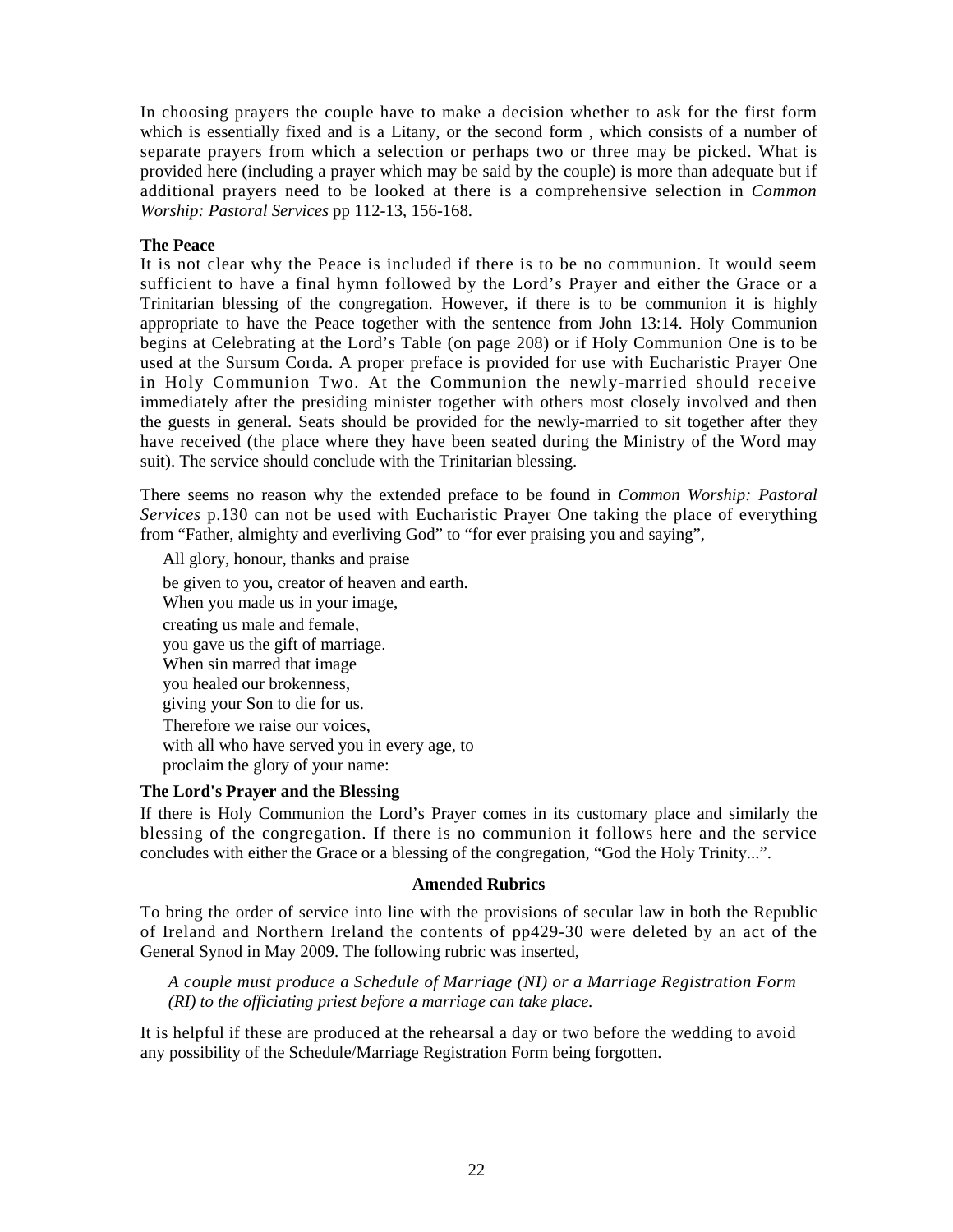# **Some Practical Aspects**

# **(1) The legal requirements**

The whole legal side of the marriage arrangements has been taken over by the state in both jurisdictions. In Northern Ireland the officiating minister has to sign a form stating his willingness to conduct the wedding and this must be arranged. It is prudent to arrange for the "schedule" (N.I.) which allows the marriage to occur to be delivered to the officiating minister at the rehearsal and avoiding any possibility of its being forgotten on the day of the wedding.

# **(2) Rehearsal**

It is probably advisable to arrange this at the time that the date of the wedding is fixed usually on an evening a day or two before the wedding itself. This takes place in the Church and involves a "dry run" through the wedding with an opportunity for questions about details. This should not last longer than half an hour.

# **(3) Punctuality**

Some brides arrive very late. This may be through no fault of their own (there have been cases where taxis have failed to turn up!) but it may also happen through carelessness, and there is even, very occasionally, an element of "showing off". The best approach is probably to represent to them tactfully at the rehearsal stage that arriving as near as possible to the stated time is a courtesy to one's guests. The same consideration applies to the grooms, although it is more unusual for them to be behind time. It may be suggested that they not only arrive well before the stated time, but that they have their photography finished and be seated with the best man in their seat at the front right-hand side about ten minutes before the wedding is due to begin.

# **(4) Orders of Service.**

Most couples have these printed. To encourage participation by the congregation not only the two hymns should be printed but the psalm and other congregational parts (such as the versicles and responses in the Marriage One Order and the Acclamations in the Marriage Two) should be reproduced. As copies of these will be need by the bride and groom, best man, bridesmaids, and (for convenience) the officiating clergy, one should ask that the ushers leave a sufficient number of copies on the altar to be handed out during the service as required. The bride and groom customarily share one copy.

Some clergy keep the whole service on disk and insert the variable parts (including hymns, readings, etc.) for the particular marriage. There is much to be said for printing out the entire service in booklet form (a printer can put on an attractive cover if the couple are not able to do this themselves) and enabling the congregation to follow it all including the readings. Where this is done care needs to be taken not to infringe regulations about copyright.

# **(5) Photographers/videos**

Policy among clergy varies considerably. If there is to be a video of the wedding the operator(s) should be placed as discreetly and inconspicuously as possible to one side and should not be allowed to wander about during the service. This also applies to photographers. A picture from the gallery (if there is one) is probably not too obtrusive, but at all costs one would wish to avoid someone walking around the chancel and leaning over to take shots of the putting on the ring etc. Most photographers are courteous and cooperative, but one meets the occasional "rogue" member of the profession who will take advantage of the goodwill of the clergy.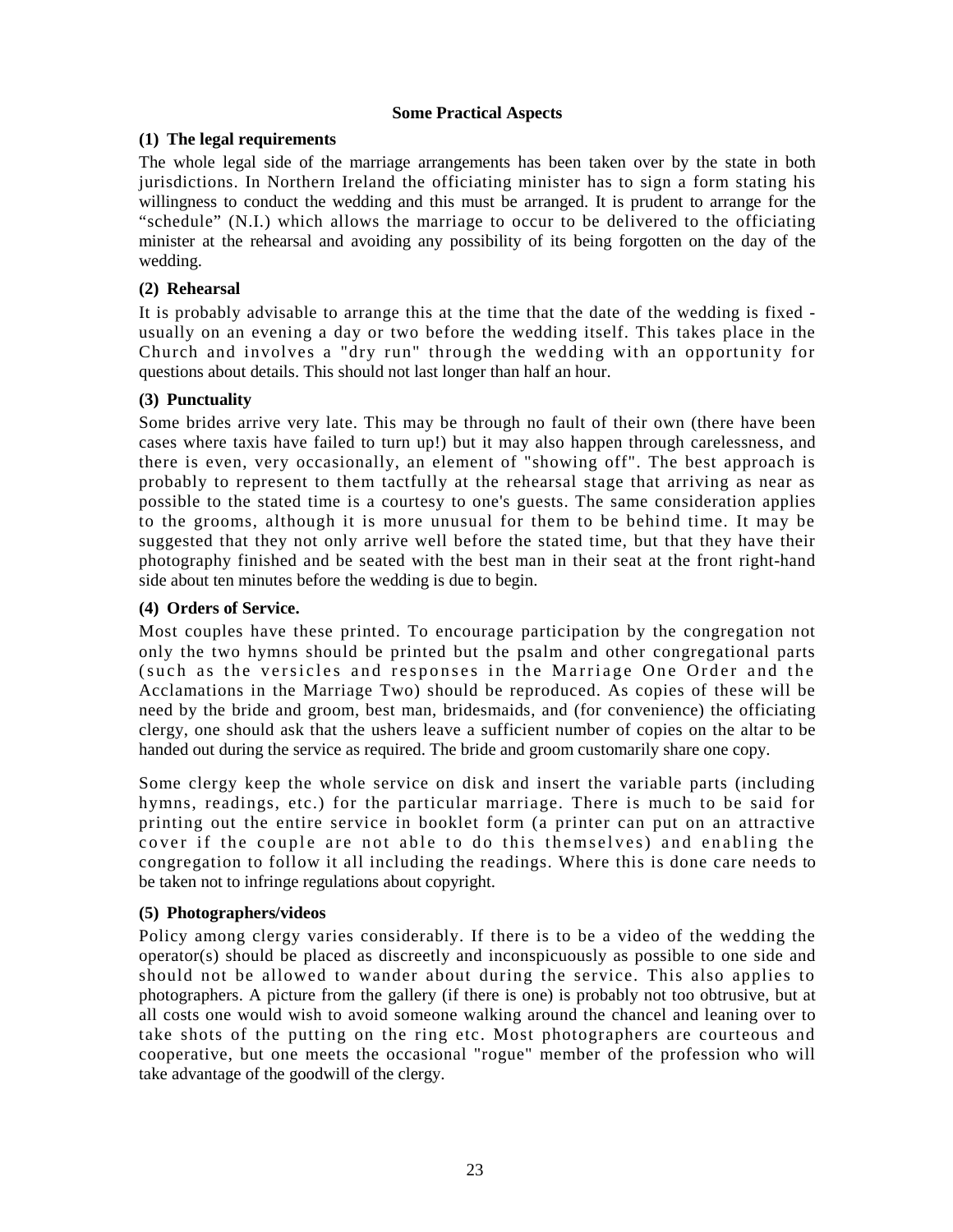# **(6) Before the service.**

It may be convenient for the officiating minister to wait in the Vestry. If so, one of the ushers should be asked to let him or her know when the bride has arrived. The minister should then go to a convenient place at the front of the Church (reading desk if at the chancel step, seat at north side of altar if in the sanctuary of a small church) to wait for the bride's entry. Some system of communication with the organist is desirable to let him or her know when to begin the bridal march. If there is an inner door into the church, opening this fully (both sides of a double door) by an usher is a useful signal that the bride is ready to come in. The groom and the best man will have been instructed to come forward when the bridal march (or its equivalent) begins. If need be, this can be encouraged by a nod of the head. As mentioned above the clergy should not "lead in" the bride.

# **(7) Disposition of wedding party.**

Groom stands to right of bride, both of them at the center of the step, best man  $\&$ groom's man) to the right of the groom. Bride's father, having brought the bride to the step goes out to the end of the row leaving room for bridesmaid(s). Whether some bridesmaids, flower girls etc. stand in a row with the bride and groom or behind them depends on the layout of the Church and on personal preference. The principal bridesmaid should take charge of the bouquet during the service. The bride's father (or whoever is "giving away" the bride) remains at the front until he has performed his function, and then retires to sit on the north side of the Nave.

# **(8) Directions by Officiating Minister.**

At each stage of the service the officiating minister may give quiet directions to kneel, stand, repeat the words etc. so that the bride and groom may know what is required of them. It is advisable to practice the taking of the partner's hand (as in a handshake) and kneeling (some non-Anglicans may not know how to kneel upright and may sit on their heels if not otherwise directed!)

# **(9) Combination of the Marriage Service with Holy Communion.**

As this will produce a service that is too long for the bridal party to remain standing, seats should be provided in a convenient place. The bride and groom make their communion immediately after the celebrant (and any assistants) and are followed by the best man, bridesmaids and other members of the bridal party.

# **(10)Posture/Deportment etc.**

At each stage in the service the officiant may indicate quietly to the couple to stand, kneel, or sit. If one of the parties to the marriage is a member of a non-episcopal Church and is unfamiliar with kneeling he or she should be rehearsed to do it properly and with dignity (i.e. upright and not "squatting" on the heel). The officiant should set an example of dignity, for example, walking slowly (and not "cutting corners") and knowing how to stand still.

**(11) Liturgical Colour.** The appropriate liturgical colour is white; and the priest should wear a white stole together with cassock and surplice (unless a scarf and hood are preferred). A cassock-alb would be appropriate if the Holy Communion is to be celebrated. A problem arises whenever a wedding takes place at anything other than a festive season. Probably the Church should retain purple for frontals, pulpit falls, book markers etc. during the penitential seasons of Advent and Lent, arrangements for the "green" period of the year being at the discretion of the officiant.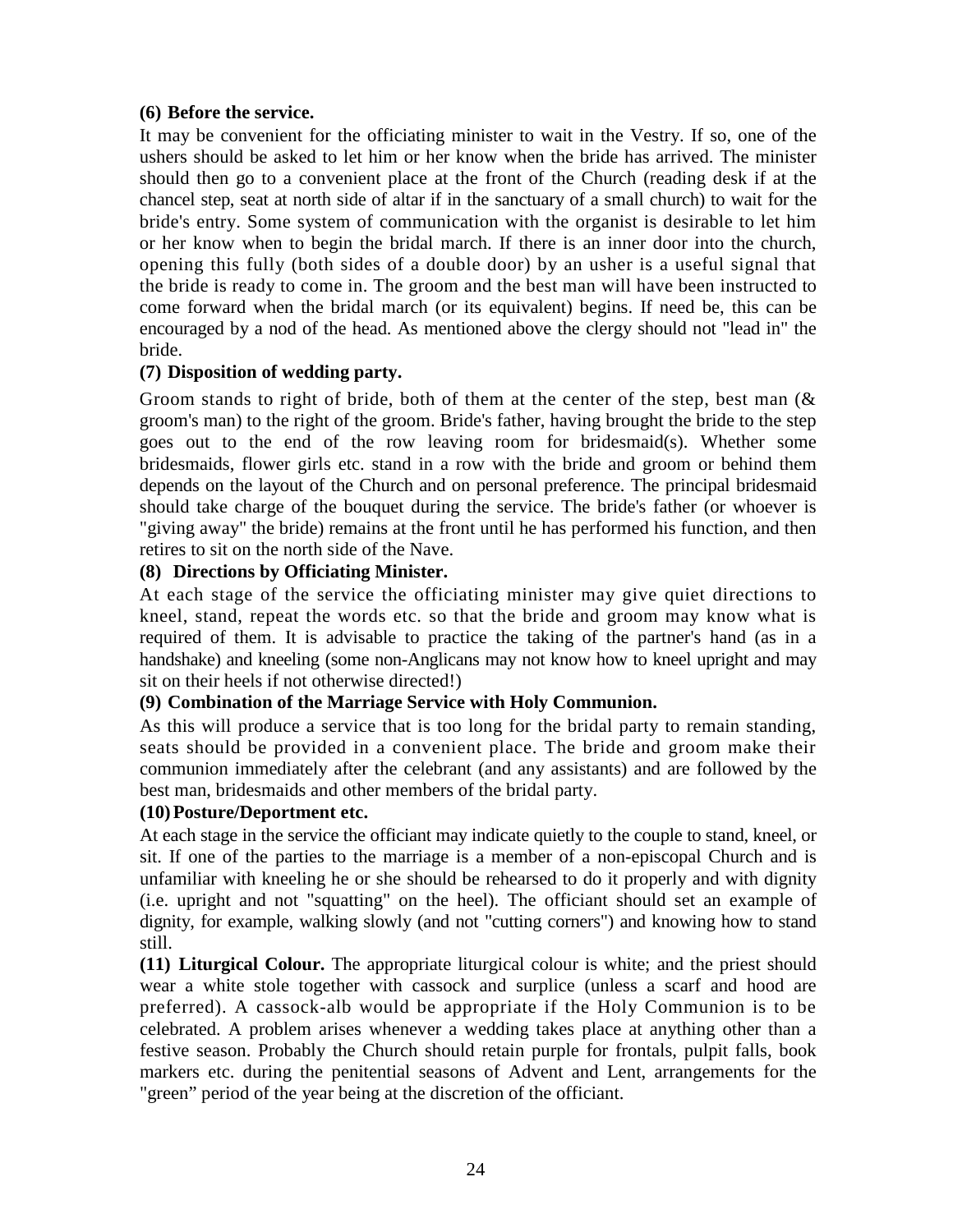# (12) **Participation by clergy/ministers of other denominations not in communion with the Church of Ireland.**

This is governed by Canon 10.

# 10. **Visiting ministers of Churches not in communion with the Church of Ireland.**

A minister or accredited preacher of such Christian denominations not in full communion with the Church as may from time to time be specified by the House of Bishops may, in such circumstances as may from time to time be prescribed by the House, and with the permission of the ordinary, which permission shall be without prejudice to the normal maintenance of the recognized rules of church order,

- (a) deliver an address in any church or cathedral at any service,
- (b) read the service of Morning or Evening Prayer or any other service (other than the Holy Communion authorized under Canon 5 (1) (or such parts thereof as the ordinary may decide) either jointly with, or in the absence of, a minister of the Church of Ireland or a reader authorized by the bishop.

The ordinary shall satisfy himself, before giving such permission, that the Participation of such visiting minister is acceptable to the incumbent and the churchwardens (if any) of any church concerned, and that it is not contrary to any provision of the civil law.

The permission of the ordinary is nowadays presumed for the assistance of members of mainline churches such as the Presbyterian or Methodist (or wherever this is acceptable, Roman Catholic), but in any case of doubt the bishop or other ordinary should be consulted. The final words of the canon are very important since the marriage service must be performed "according to the rites and ceremonies of the Church of Ireland". These would seem to imply that the essential parts of the service (from the **Consent** to the **Blessing)** must be performed by a Church of Ireland clergyman (or woman) and that the marriage might not be deemed valid if these parts were to be performed by the minister of any other denomination in a Church of Ireland Church. The parts of the service that are normally shared are the Preface, a Scripture reading and/or the Prayers.

# (13) **Filling in the register.**

This must be done carefully and in full. It is in order for the register to be filled in prior to the wedding except for the signatures of the officiating clergyman and the bride and bridegroom and their two witnesses. The church register is no longer the official record of the wedding, which is contained in the schedule returned to the Registrar but it contains the church's own information about the wedding.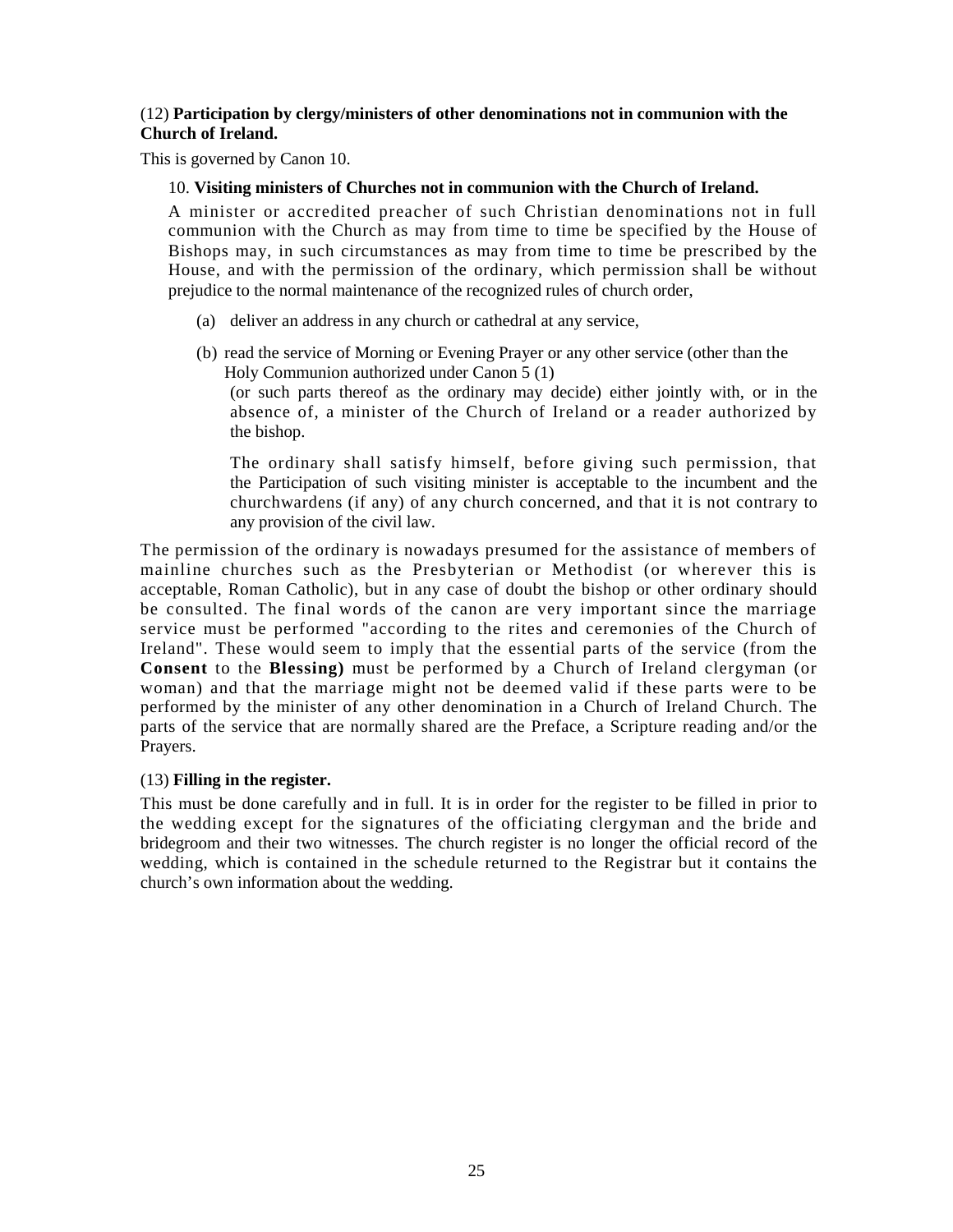# **The Thanksgiving of Women after Child-Birth C o m m o n l y c a l l e d The Churching of Women**

This rite does not appear in the 2004 edition of the Book of Common Prayer, but has not been repealed and so remains an authorized service of the Church of Ireland. The text may be found in the 1926 edition of the Prayer Book.

The title in Sarum was *Ordo ad Purificandum Mulierum Post Partum ante Ostium Ecclesiae* - The Order for the Purification of Women after childbirth before the church door. In 1549 this became *The Order for the Purification of Women.* In 1552 the title was altered to *The Thanksgiving of Women after Childbirth, commonly called the Churching of Women,* and this was retained in 1662 and passed into the Irish Prayer Books of 1878 and 1926. The concept of "Purification", derived from scriptural antitypes (Luke 2:22ff //Lev. 12:2-6) no longer appeared, since it was at no time in the text of the service, but it lingered on in popular understanding. The rite is ancient, being mentioned in a letter of St. Augustine of Canterbury to St. Gregory the Great (A.D. 601).

The rite appeared after the Burial of the Dead in Prayer Books up to and including the Irish Prayer Book of 1878, and was moved into its present more logical position following the Solemnization of Matrimony in 1926.

In his classic commentary *A Rational Illustration of the Book of Common Prayer of the Church of England,* Charles Wheatley (1686-1724) had this to say,

As to the original of this custom, it is not to be doubted, but that as many other Christian usages received their rise from other parts of the Jewish economy, so did this from the rite of Purification, which is enjoined so particularly in the twelfth chapter of Leviticus. Not that we observe it by virtue of that precept, which we grant to have been ceremonial, and so not now of any force; but because we apprehend some moral duty to have been implied in it by way of analogy, which must be obligatory upon all, even when the ceremony is ceased. The uncleanness of the woman, the set number of days she is to abstain from the tabernacle, and the sacrifices she was to offer when she first came abroad, are rites wholly abolished, and what we noways regard: but then the open and solemn acknowledgement of God's goodness in delivering the mother, and increasing the number of mankind, is a duty that will oblige to the end of the world. And therefore though the mother be now no longer obliged to offer the material sacrifices of the law, yet she is nevertheless bound to offer the evangelical sacrifice of praise. She is still publicly to acknowledge the blessing vouchsafed her, and to profess her sense of the fresh obligation it lays her under to obedience...

The structure of the rite is,

Preface Psalm (116 or 127) Lesser Litany Lord's Prayer Versicles and Responses Collect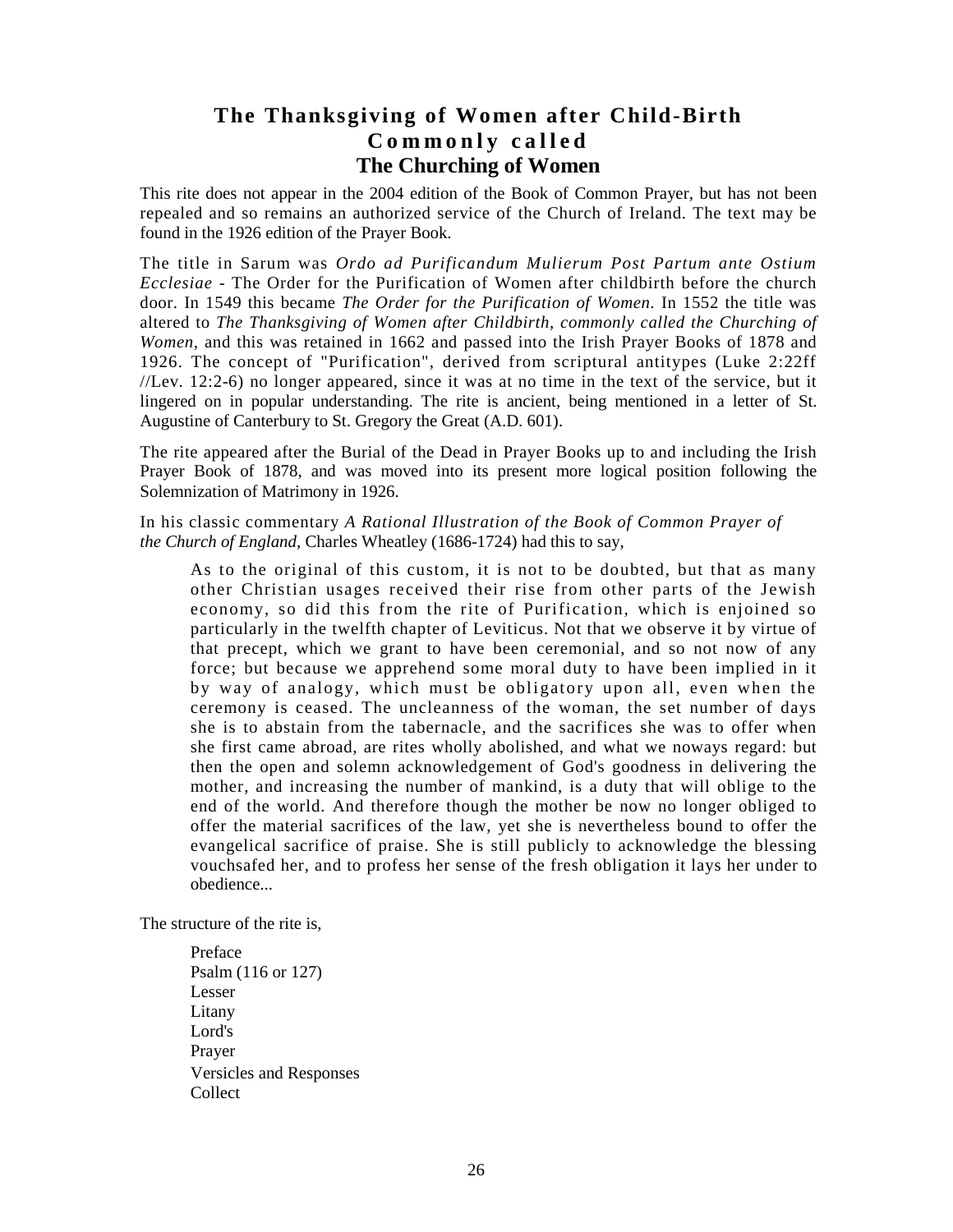#### Blessing.

It may be noticed that no mention of the husband is made in this rite except in Psalm 127.

#### **Commentary**

The woman is instructed to come into the church "at the usual time after her delivery", but this is not defined. In medieval times the rite took place "before the door" with the attendant symbolism of readmission to the church, but from 1549 the rite has taken place within the church. 1549 referred to the "choir door" as the place where it was to occur, the direction in 1552 being "nigh unto the Table". A churching stool or form was provided in some places. She is to come "decently apparelled", a reference to the woman wearing a white veil, an ancient custom which was enforced by law in the reign of James 1 and was still widely observed in the late seventeenth century. Bishop Wren's orders and injunctions for the diocese of Norwich, in 1636, enjoin, "That women to be churched come and kneel at a side near the communion table without the rail, being veiled according to the custom, and not covered with a hat; or otherwise not to be churched..." The Irish Prayer Books of 1878 and 1926 follow 1662 in directing woman to kneel down "in such place and at such time, as hath been accustomed, or as the Ordinary shall direct."

The Preface indicates the purpose of the rite in words which reflect the real dangers of childbirth in the pre-modern age,

Forasmuch as it hath pleased Almighty God of his goodness to give you safe deliverance, and to preserve you in the great danger of Child-birth; you shall therefore give hearty thanks unto God, and say,

Psalm 121 was prescribed in 1549 and 1552, and this was altered to Psalm 116 in 1662 (with Psalm 127 as an alternative).

The versicles and responses come from Sarum.

The prayer is based on a collect in Sarum. The element of thanksgiving "we give thee humble thanks for that thou hast vouchsafed..." was added in 1662.

The blessing was added in the Irish Prayer Book of 1878 and retained in 1926.

The concluding rubric prescribes "accustomed offerings" and also mentions the Eucharist, "and if there be a Communion, it is convenient that she receive the Holy Communion". The churching of women therefore, has properly a eucharistic context.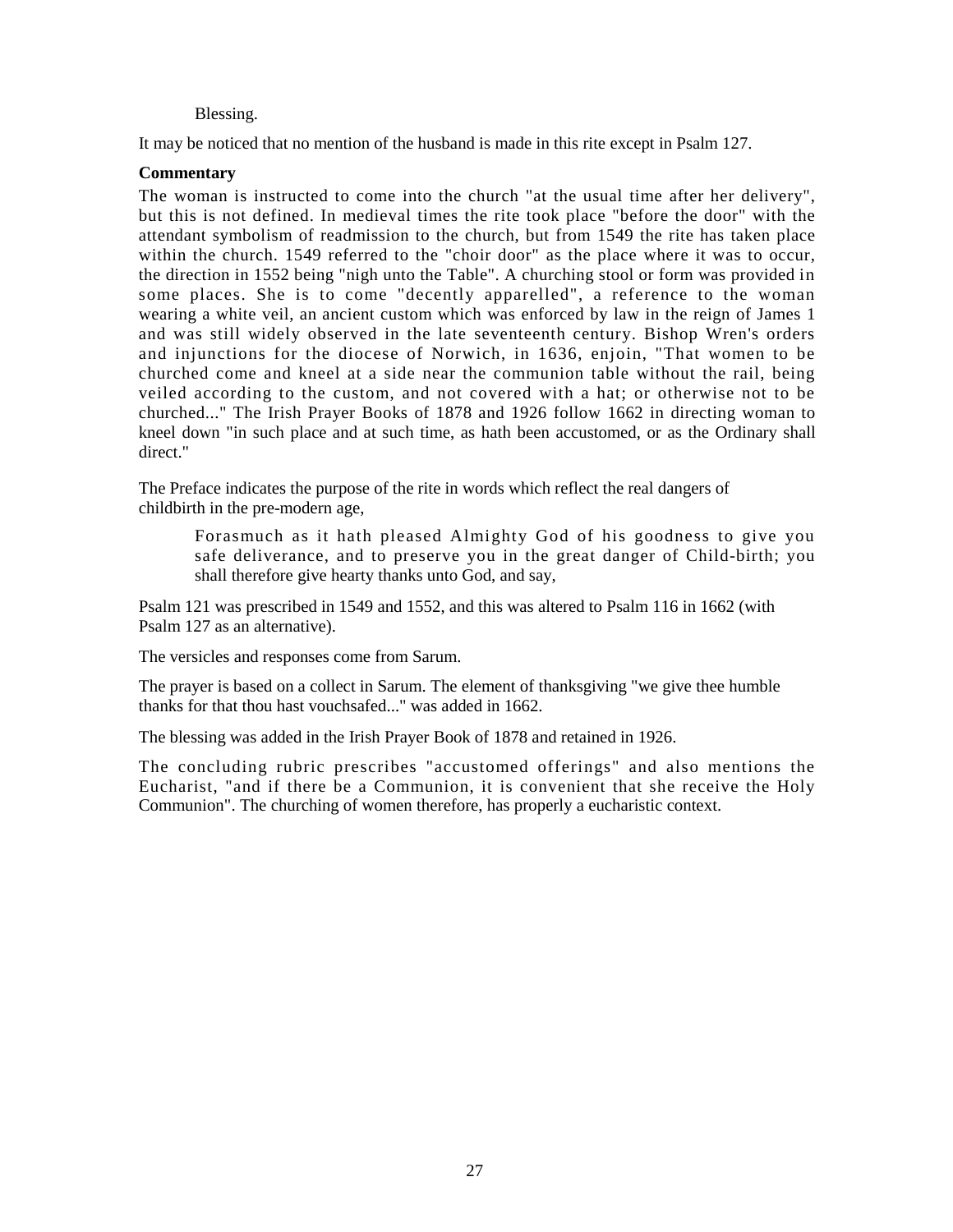#### **THANKSGIVING AFTER THE BIRTH OF A CHILD THANKSGIVING AFTER ADOPTION.**

This order is intended as a replacement for the Churching of Women (but see above on the status of the 1926 order of service). The emphasis is on the thanksgiving of both parents for the safety of the mother in giving birth to the child and for the life of the newborn baby. A single order is provided for birth and adoption but with suitable variation, the prayer "after the birth" giving thanks "for the life of this child, for a safe delivery, and for the privilege of parenthood" and that "after adoption" being "for the life of this child, for his/her adoption into our family, and for the privilege of parenthood". When used after the birth of a child it is deemed most appropriate to be held in hospital or in the home. The rubric emphasizes that it is in no way a substitute for the sacrament of baptism, indicating that no support is being given to the concept of having a "thanksgiving" service after birth and postponing or even ignoring altogether the sacrament of the new birth. The thanksgiving after adoption may be used in the home, or, if the child has already been baptized, the suggestion is made that it provides an opportunity for receiving him or her into the life of the parish and may be used at Holy Communion or at Morning or Evening Prayer. It must not be used before the official Adoption Order has been made.

The prayer of thanksgiving (said by both parents) is followed by a prayer in which the minister asks God to bless the parents that they may cherish their child and be wise and understanding to help *him* as *he* grows. Suitable psalm verses are followed by suggested readings and a choice of prayers. If the child has not been baptized the prayer is made, "that in faith *he* may be received by baptism into the family of (the) Church and become an inheritor of (the) kingdom". The Lord's Prayer is followed by scriptural verses from St Luke's Gospel (the Magnificat) and Revelation, and the service concludes with a blessing.

In many cases the prayers that are offered in the hospital ward are informal and it may not be practical to have an actual order of service. However, this service provides resources that might be drawn upon even in an informal ministration. A prayer for the baptismal service (p.369) which may also be found suitable is,

Almighty God,

bless the home of this *child*  and give such grace and wisdom to all who have the care of *him,*  that by their word and good example they may teach *him* to know and love you; through Jesus Christ our Lord. **Amen.** 

[NB the notes on these two orders of service are reproduced from the Commentary on Christian Initiation]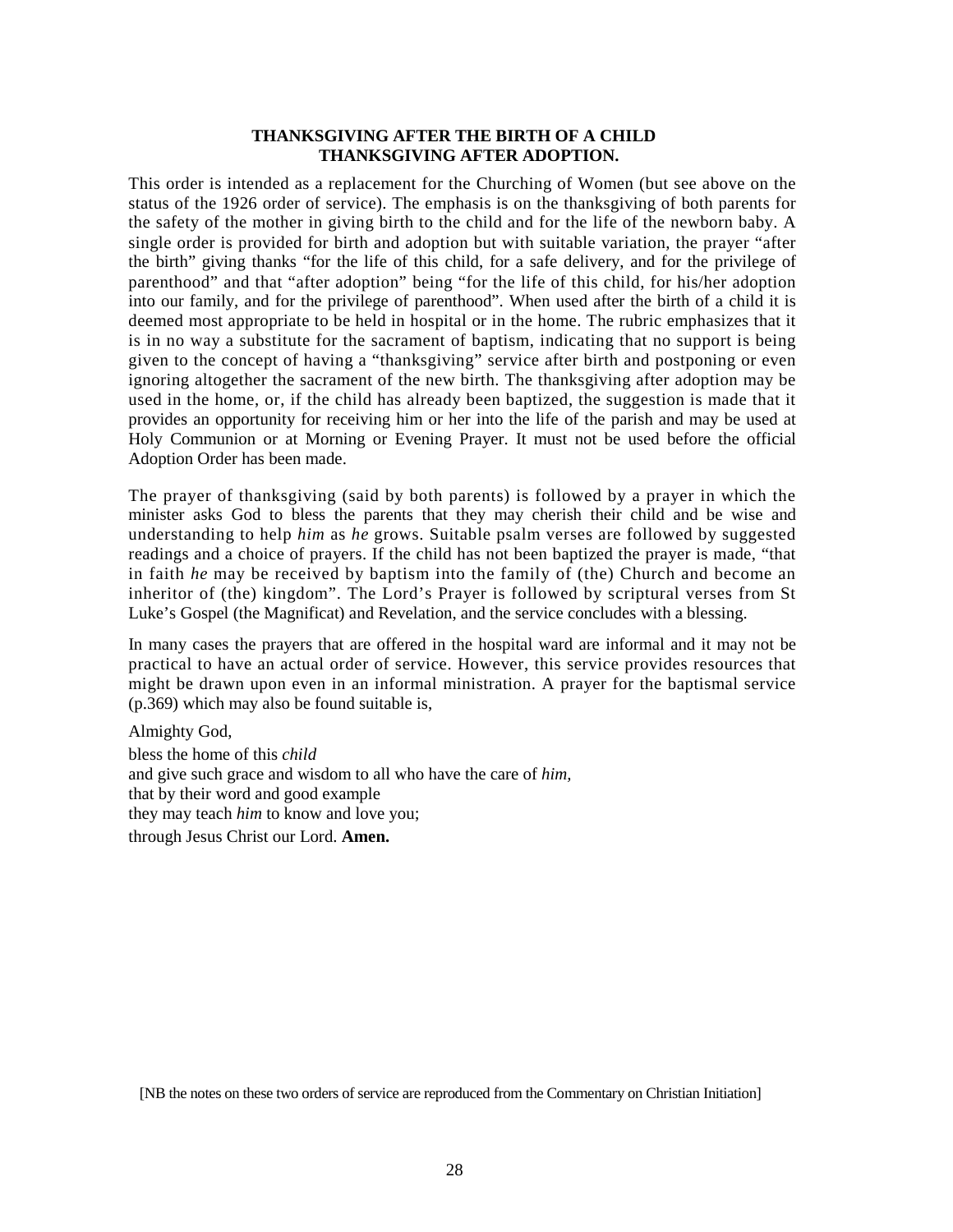# **A FORM OF PRAYER AND DEDICATION AFTER A CIVIL MARRIAGE**

The provision of legislation to permit the remarriage of divorced persons in church has reduced the use of this order, which for a long time was the only option for people in this category. However, there still is a need for an order for those whose marriages or remarriages have been of a civil character and who wish to add an explicitly Christian dimension to their union.

The married couple enter the church together since they are man and wife. The order of service commences with the greeting.

#### **Introduction**

The sentences comprise 1 John 4:6 "God is love" as in the marriage service and Ps 127:1 "Unless the Lord builds the house"

The Introduction (which is drawn from *Common Worship: Pastoral* Offices but adapted for the Church of Ireland) is a mixture of that from the marriage service - which may be used in an abbreviated form or in full - together with a preliminary paragraph and a conclusion which are specific to the occasion.

.... and .... you stand in the presence of God as husband and wife to dedicate to him your life together, that he may consecrate your marriage and empower you to keep the covenant and promise you have solemnly declared.

You now wish to affirm your desire to live together as followers of Christ, and you have come to him, the fountain of grace, that strengthened by the prayers of the Church, you may be enabled to fulfil your marriage vows in love and faithfulness.

#### **The Collect**

The Collect is that of the marriage service.

# **Proclaiming and Receiving the Word**

This takes the same format as the corresponding section in the marriage service including the provision of two readings, of which the final one is the Gospel if there is Holy Communion. A Sermon is included.

#### **The Dedication**

This comprises as exposition of the Church's understanding of marriage to which the husband and wife are asked to assent, followed by questions derived from the marriage service - in the form of "will you continue to" addressed first to the husband and then to the wife. The husband and wife may then be asked to join their wedding-ring hands and the symbolism of the rings is expressed. The congregation are asked to affirm their continuing to support the couple in their marriage and the husband and wife say together a prayer of dedication:

Heavenly Father,

we offer you our souls and bodies, our thoughts and words and deeds, our love for one another. Unite our wills in your will, that we may grow together in love and peace all the days of our life;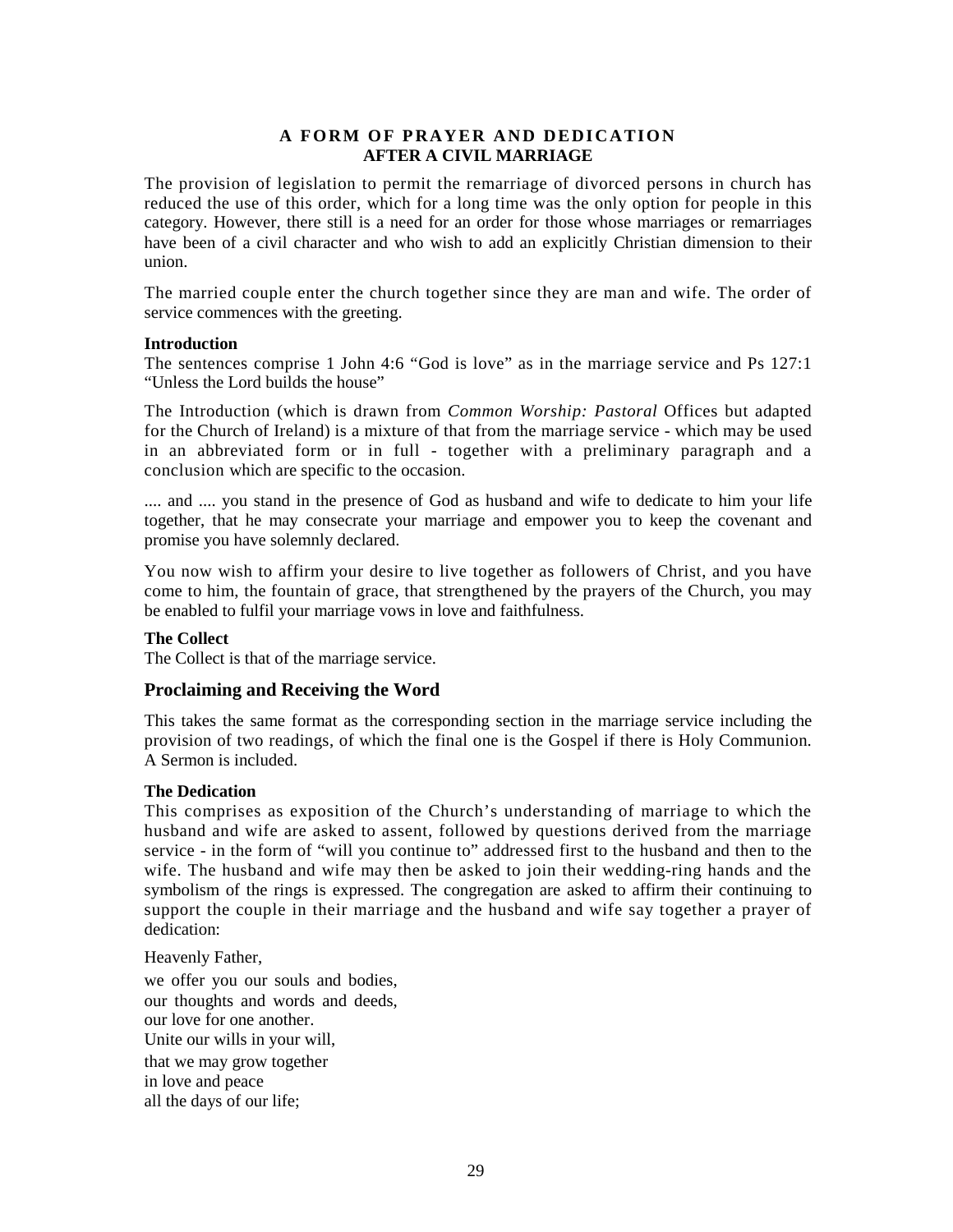through Jesus Christ our Lord. Amen.

A prayer for perseverance follows followed by the Aaronic blessing.

#### **Prayers**

The prayers are those from the marriage service without the final one (said by the couple together).

From the Peace to the conclusion of the rite the Holy Communion service is identical to that used in the marriage rite. If there is no celebration of the Holy Communion the service concludes with the Lord's Prayer and the Grace.

Notes to the text indicate that the service is used at the discretion of the minister and it is defined as one in which the couple, already married, wish to dedicate to God their life together. Because it is not a marriage service, no entry is made in the register of marriages and in the course of the service no ring is given or received. All readings must be from Holy Scripture. The minister and the couple together choose the readings, hymns, music and prayers to be used. If there is Holy Communion all communicants should be free to receive.

In *Common Worship: Pastoral Services* it is suggested that at the entrance of the couple Husband and wife should enter the church together without ceremony and sit together at the front of the church. Other prayers may be used, especially when they form part of the particular Christian tradition of the husband or wife. When the service is not led by a priest the Grace is used instead of the blessing. *Common Worship* insists on Prayers of Penitence at the beginning of the rite.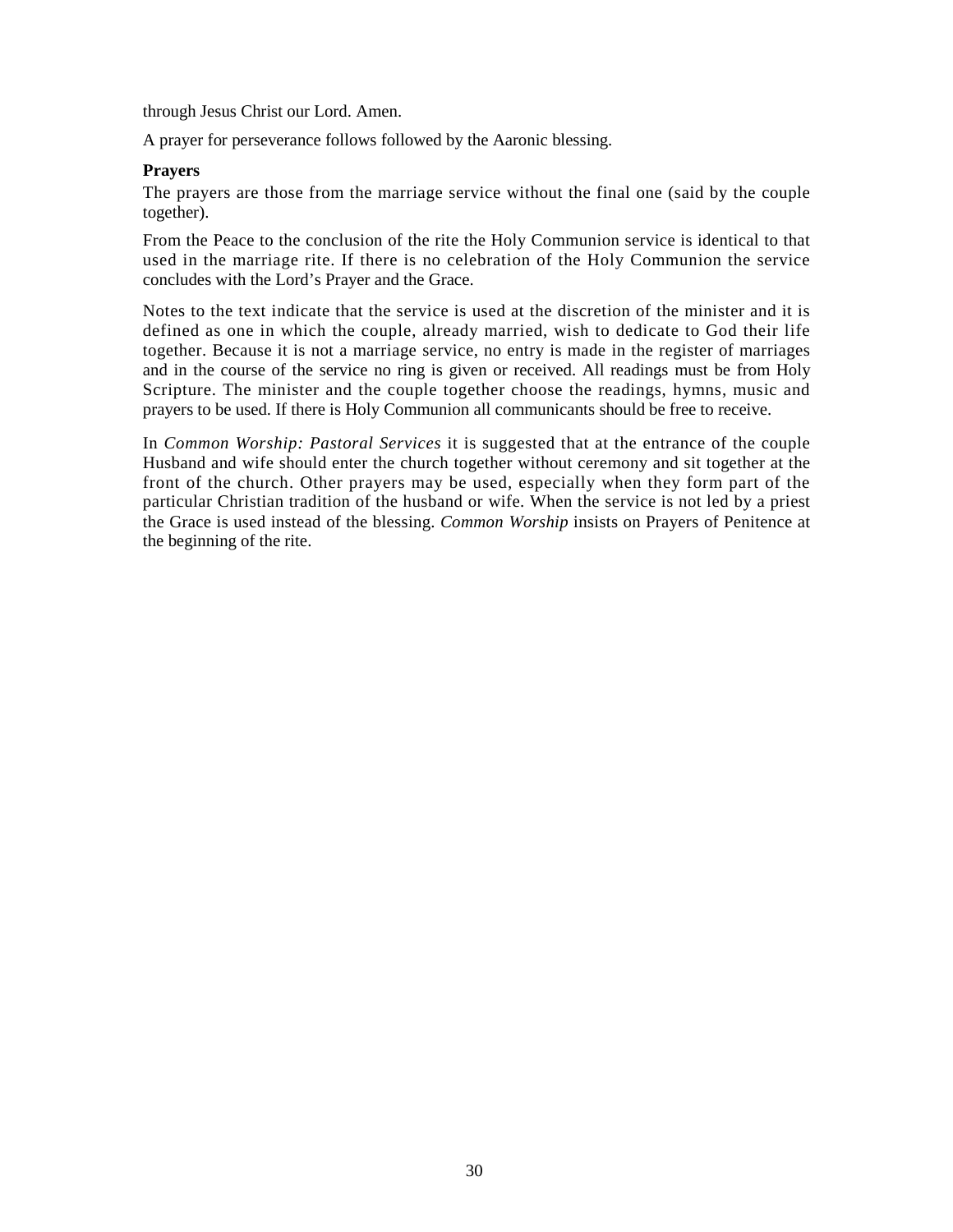# **A p p e n d i x A The Remarriage of Divorced Persons in Church**

Canon 31. The Solemnization of marriages.

1. The Church of Ireland affirms, according to our Lord's teaching that marriage is in its purpose a union permanent and lifelong, for better or worse, till death do them part, of one man with one woman, to the exclusion of all others on either side, for the procreation and nurture of children, for the hallowing and right direction of the natural instincts and affections, and for the mutual society, help and comfort which the one ought to have of the other, both in prosperity and adversity.

2. No clergyman shall agree to solemnize a marriage between parties who are within the degrees expressed in the table set forth in the Book of Common Prayer or any table which may be prescribed.

3. [a] When any clergyman is approached with a view to solemnizing a marriage between parties either of whom has been party to a ceremony of marriage with another person still living he shall, if he is unwilling to perform the ceremony, so inform the parties immediately.

- a No clergyman shall agree to solemnize a marriage between parties either of whom has been a party to a ceremony of marriage with another person still living unless he has first sought from the bishop his opinion as to the advisability of solemnizing the marriage of the couple concerned.
- b The clergyman shall consider and take into account the opinion of the bishop in exercising the discretion, vested in him by law, as to whether or not he should solemnize the marriage concerned.
- 4. It shall be the duty of the clergyman to make available to the bishop, in such a form as may be prescribed by regulation, all the information, in so far as he shall obtain it, which shall the bishop shall require to enable him to form an opinion.

5. The bishop shall be entitled to seek and take into account such pastoral or other advice from such persons and in such manner as may think fit. He shall at least consult, and take into account, the advice of the incumbent of the parishes to which either of the parties to the proposed remarriage belongs, and also the incumbent of the parish in which it is proposed to conduct the ceremony of remarriage. The advice of such person or persons shall be confidential to the bishop.

6. The bishop shall as soon as practicable communicate his opinion to the clergyman. In cases where a decree of nullity has been granted on grounds acceptable to the Church of Ireland, he shall declare that the applicant is ipso facto free to marry in church. In other cases, in which he shall give a favourable judgement, he shall prescribe that the clergyman conduct a private service of preparation for remarriage in church with the parties involved (in such a form as may be provided by regulation) before the solemnization of matrimony may take place.

[Statute Chapter 1 of the General Synod of 1996, *Journal of the General Synod of 1996* pp cxxxvii, cxxxviii]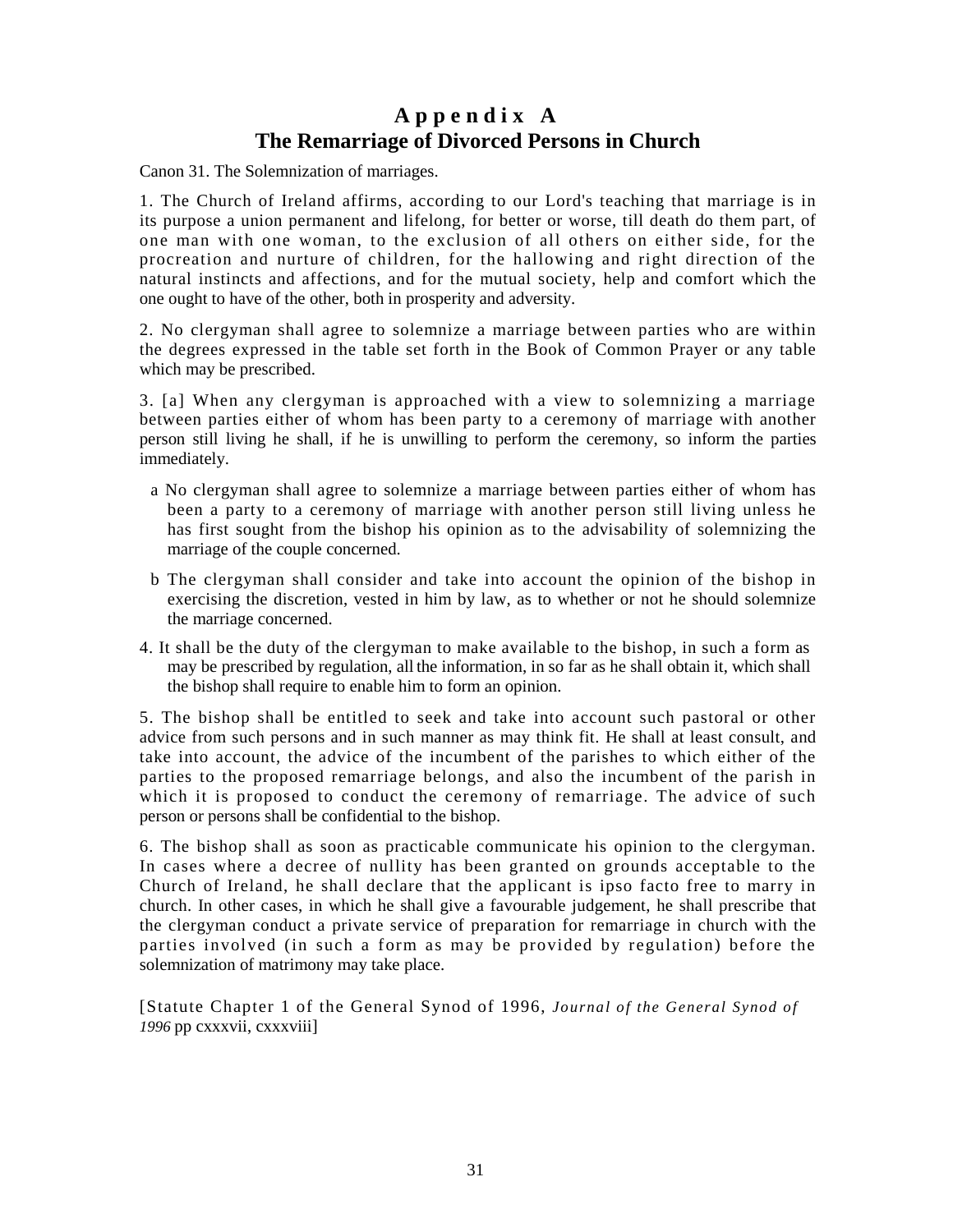# R E G U L A T I O N S approved by the General Synod 1996 as required by Canon 31

A. It shall be the duty of every clergyman to whom application is made for a marriage to be solemnized to ascertain the marital status and history of both parties desiring to be married.

B. Nothing in the following Regulations is intended to deprive any clergyman of his freedom to decline to solemnize any marriage for reasons of conscience. In such cases the clergyman shall refer the couple to the archdeacon.

C. Where either of the parties to the intended marriage or the previous marriage is the parent, child, grandchild, brother, sister, nephew or niece of the clergyman who has been approached or of the spouse of that clergyman, he shall inform the bishop of the approach and of the relationship. The bishop shall appoint another clergyman, who is willing to act, to carry out in place of the clergyman who has been approached the duty prescribed in Section 4 of Canon 31.

D. In every case where either of the parties has participated in a ceremony of marriage with a person who is still living, the clergyman shall enquire about the following:

# (1) **Marital Status:**

He shall first enquire as to whether they are legally free to marry by virtue of either a civil annulment or a civil divorce. In the case of divorce he shall require the couple to consult the Registrar General of the jurisdiction in which they intend to be married as to their legal capacity to marry. Save in exceptional circumstances an application after a second divorce shall not be considered.

# (1) **Further Information**

He shall enquire about

(a) evidence in the parties of an appreciation of the Church of Ireland teaching about the nature of marriage and its lifelong intent;

(b) the present connection of the applicant(s) with the Church of Ireland;

(c) the grounds on which the annulment or divorce was granted;

(d) evidence that adequate and proper provision has been made for any previous partner and for children, if any;

(e) whether due efforts towards reconciliation were made before separation proceedings began;

(f) whether the applicants have a firm intention to sustain their proposed union with the help of God and the Church.

# E. **Procedure**

Having ascertained the information listed above, the clergyman shall refer the matter to the bishop. In so doing he shall state whether or not he supports the application, with his reasons, and whether he is satisfied with the couple's understanding of, and commitment to, the Church's teaching on marriage. He shall further state whether he is willing to perform the ceremony himself.

*The Service of Preparation for Remarriage in Church* shall be held in the church in the presence of both parties. It may be extended, or form part of another service (such as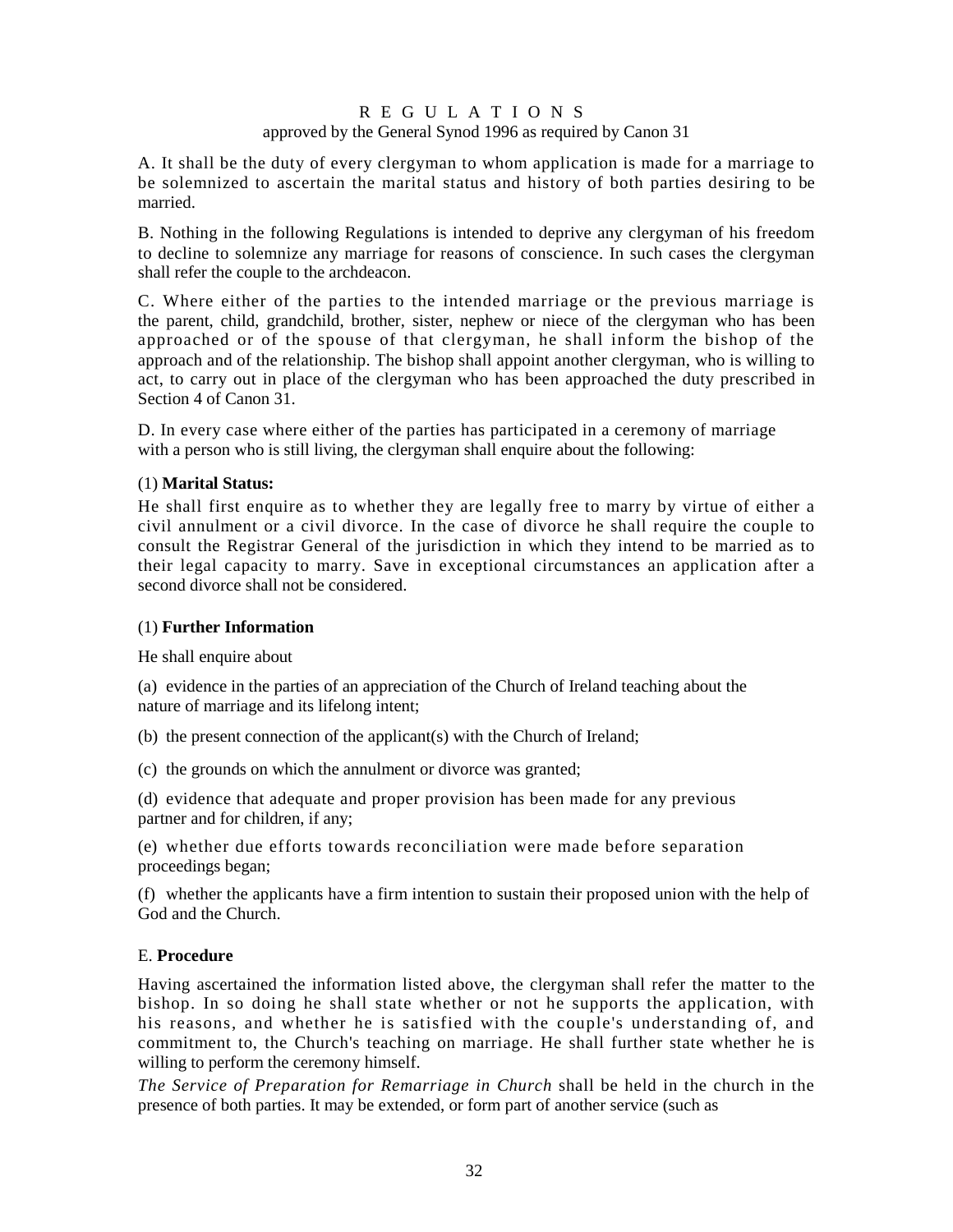Holy Communion), or, on the advice of the bishop, be amended in such manner as to make it appropriate to particular circumstances.

# **The Service of Preparation for Remarriage in Church** consists of

**INTRODUCTION** Sentence Questions and commitments THE COLLECT

THE MINISTRY OF THE WORD Psalm or Te Deum, part 3 Epistle or Gospel (the latter obligatory if here is Holy Communion)

**PENITENCE** Sentence Short exhortation Confession Absolution

PRAYERS One or more of the three prayers given may be said Lord's Prayer (optional) The Grace (optional)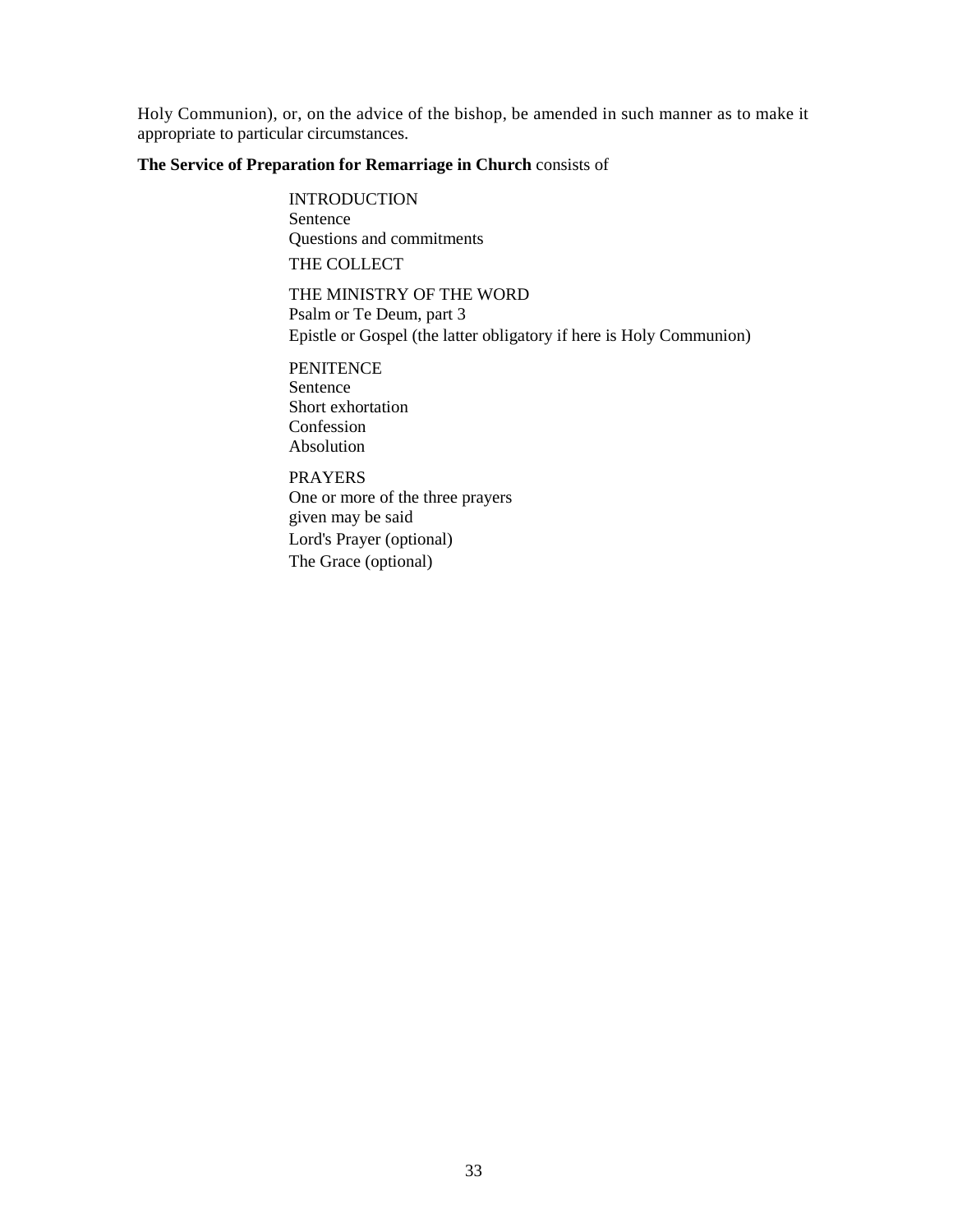# **MINISTRY TO THOSE WHO ARE SICK**

#### **The Canonical Position**

Canon 30, "Ministers to visit the people in their cures" says,

(1) The minister or curate shall visit from time to time all those in his cure for such exercise of his ministry as may be found fitting and convenient.

(2) When the minister or curate shall hear that any persons in his cure are dangerously sick, he shall visit them (even though they have not previously resorted to the church) to instruct and comfort them in their distress according to the order of the Book of Common Prayer or otherwise as he shall think suitable.

In practice the pastoral role of the rector or curate assistant in relation to those who are sick is much more extensive than these bare canonical requirements imply. Parishioners should be encouraged to let the clergy know about any sickness in the parish; and those who are in hospital must be visited, if possible.<sup>1</sup> Those who are chronically ill and the elderly should be offered communion, at the very least twice in the year (at Christmas and Easter), perhaps four times if this is practicable; and there may be some who will appreciate the opportunity for a monthly communion.

Notification of clergy by hospital chaplains has been made much more difficult in some cases through he application of EC rules about confidentiality. This makes it all the more important for parishioners to tell the clergy about any relatives who are in hospital.

The canon refers to ministry according to the Book of Common Prayer or "otherwise as he shall think suitable", giving a wide discretion to the officiating minister who should, however, pay due attention to what is liturgically provided and specifically authorized by authority of the General Synod.

# **The status of "Ministry to those who are sick"**

This part of the 2004 Prayer Book replaces "The Order for the Visitation of the Sick" Prayer Book of 1926 and also the provision in Alternative Occasional Services 1993, itself based on an experimental order of 1985. Some material from the Visitation from the Sick, although formally replaced, is still of value and may be used under Canon 5(d):

It shall be lawful to use in the course of or before or after any public office of the Church

(d) any prayer or hymn not containing substantial variations from the practice of, nor contrary to the doctrine of the Church as the minister may consider to be required by current circumstances; but the provisions of Canon 5(3) and (4) shall apply to all such prayers and hymns

Canon 5(3) and (4) states

All variations in forms of service and all forms of service used or made under the provisions of this canon shall be reverent and seemly and shall be neither contrary to nor indicative of any departure from the doctrine of the Church.

If any question is raised concerning any such variation, or as to whether it is "of substantial importance", the same shall be referred to the bishop in order that he may give such pastoral guidance, advice or directions as he may think fit, but with prejudice to the right of any person to initiate proceedings in any ecclesiastical tribunal.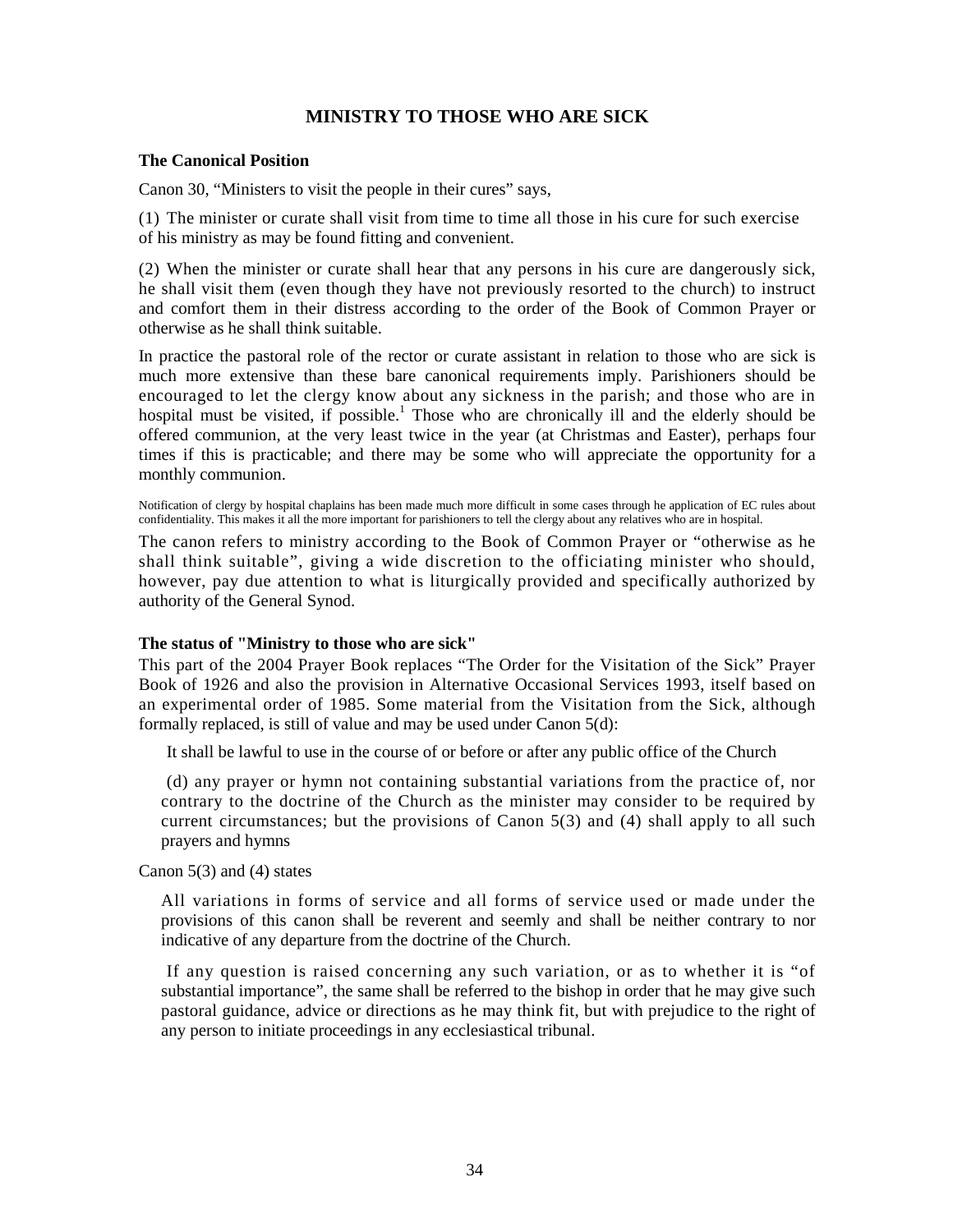#### **The theological understanding of ministry to those who are sick**

The restoration of the Church's Ministry of Healing in the twentieth and twenty-first centuries together with the role of healing ministry in Charismatic Renewal in the latter part of this period, has had a considerable influence upon the manner in which such ministry is approached and this is reflected in the liturgical provision in the 2004 edition of the Book of Common Prayer. However, even before these developments came to be widely influential some rethinking of the theology embedded in the earliest editions of the Prayer Book was already evident. The Order for the Visitation of the Sick in the 1926 book placed considerably less emphasis upon suffering as a visitation from God<sup>1</sup> although sickness was still seen as a means by which He "corrects" his children.

<sup>1</sup>Exhortation, 1549, 1552, 1662, "Wherefore, whatsoever your sickeness is, know you certainly, that it is God's visitation" <sup>2</sup>Exhortation, 1926, "Our heavenly Father, in his love for all men uses sickness as a gracious means whereby to *correct* his children."

A positive approach is seen throughout the provision in the 2004 Prayer Book. For example, the pre-Sanctus in the Eucharistic Prayer (p.443-4) lays stress on the goodness of God in creation and redemption,

We give you thanks, our God and Father, for you have created us and you sustain us. Through your only Son Jesus Christ you have revealed your love and your care for all your people; you are ready to forgive and to save in time of need; so we proclaim your glory...

In the provision for the Laying on of Hands on p.447 it is made clear that the purpose for this is for healing, both in the rubric and in the accompanying prayer, and the example of the healing ministry of Christ is explicitly referred to,

In the name of our Lord Jesus Christ who laid his hands on the sick that they might be healed, I lay my hands upon you... May almighty God, Father, Son, and Holy Spirit make you whole in body, mind and spirit, give you light and peace, and keep you in eternal life. **Amen.** 

Similarly in the form on p.448 for Anointing with Oil, the form of consecration says, "sanctify this oil for the healing of the sick" and prays that those who received this ministry may, "by the power of the Holy Spirit be made whole". The scripture passage chosen is that from the Epistle of James which refers to the elders of the church praying over the sick person, anointing him with oil in the Name of the Lord; "and the prayer of faith will save the sick man, and the Lord will raise him up, and if he has committed any sins he will be forgiven."

And the minister says that in continuing this ministry with the laying on of hands and anointing the prayer will be that the Lord "will grant healing and restoration and forgiveness according to his loving and gracious will.

That it is the whole person that is being ministered to is emphasized in the concluding prayer in this section where it says, "As you are outwardly anointed with this oil so may our heavenly Father grant you the inward anointing of the Holy Spirit; of his great mercy release you from suffering, and restore you to wholeness and strength...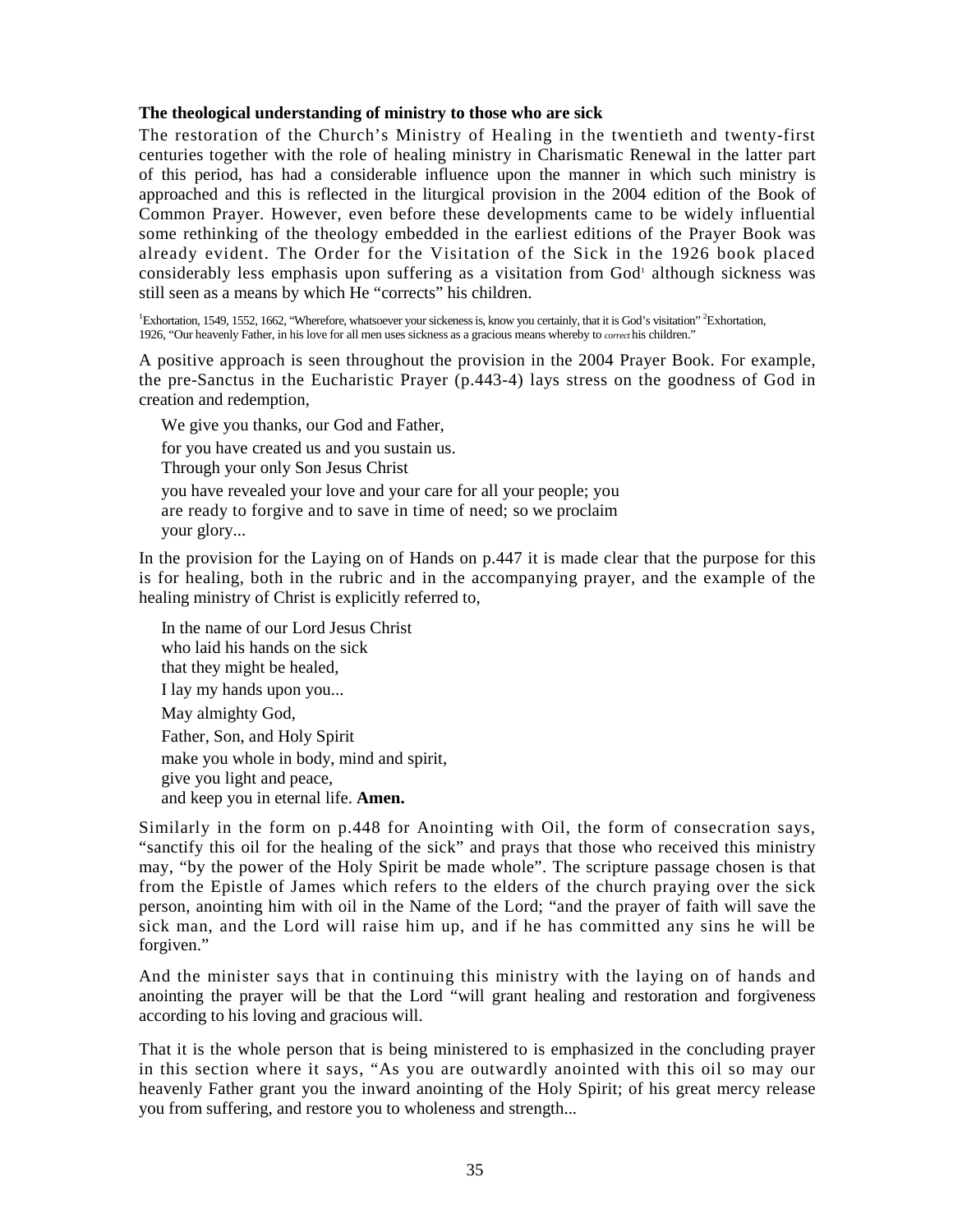All of the section of Prayers on pp450-453 are positive in tone, including as they do the invocation of Christ in a verse from St Patrick's breastplate and such familiar prayers as "God be in my head...".

The headings in the selection of Readings gives the flavour of their content,

Penitence, Prayer, Thanksgiving, God's Promises, God's Love, the Beatitudes, the Comforter, the True Vine.

The section on Preparation for Death is also positive as in the prayer to Christ "Set your passion, cross and death between your judgement and us as we entrust ... to you. We pray you to free us all from the pains of death and from the wounds of sin; that death may be the gate to life and to unending fellowship with you...

An alternative approach to healing ministry in the magnificent service, "A Celebration of Wholeness and Healing" also emphasizes the positive dimension of healing ministry. For example, in the Prayers of Intercession it says,

Lord, grant your healing grace to all who are sick, injured or disabled, that they may be made whole.

At the Laying on of Hands and Anointing it refers to Christ as the anointed Son who brings healing to those in weakness and distress:

He broke the power of evil and set us free from sin and death

that we might become partakers of his glory. His apostles anointed the sick in your name bringing wholeness and joy to a broken world. By your grace renewed each day you continue the gifts of healing in your Church that your people may praise your name for ever.

At the laying on of hands the following or other suitable words are used:

In the name of God and trusting in his might alone receive Christ's healing touch to make you whole.

May Christ bring you wholeness of body, mind and spirit, deliver you from every evil, and give you his peace. **Amen.** 

# **COMMENTARY**

The first part of the liturgical provision for "Ministry to those who are sick"<sup>1</sup> is an improved version of the 1985 experimental order "Ministry to the Sick" as finalized in 1992 and incorporated into *Alternative Occasional Services* the following year. The remaining part, "A Celebration of Wholeness and Healing" is derived from a service of the same title in the Church of England order *Common Worship: Pastoral Services* pp 13ff but adapted for Church of Ireland use (for example in the eucharistic prayer). In *Common Worship* it is described as "especially suitable for a diocesan or deanery occasion" and it is certainly suitable for diocesan healing services such as those held quarterly in the Diocese of Armagh. However, it is also suitable for healing services in church at parish level.

<sup>1</sup>The title "Ministry to those who are sick" resulted from an amendment put down at the General Synod by Canon John McKegney who felt that "Ministry to the Sick" was too abrupt and negative in character.

The 1985 form suffered from a certain lack of clarity as to whether it was a collection of resources or an actual order of service. If the latter it would have been very difficult to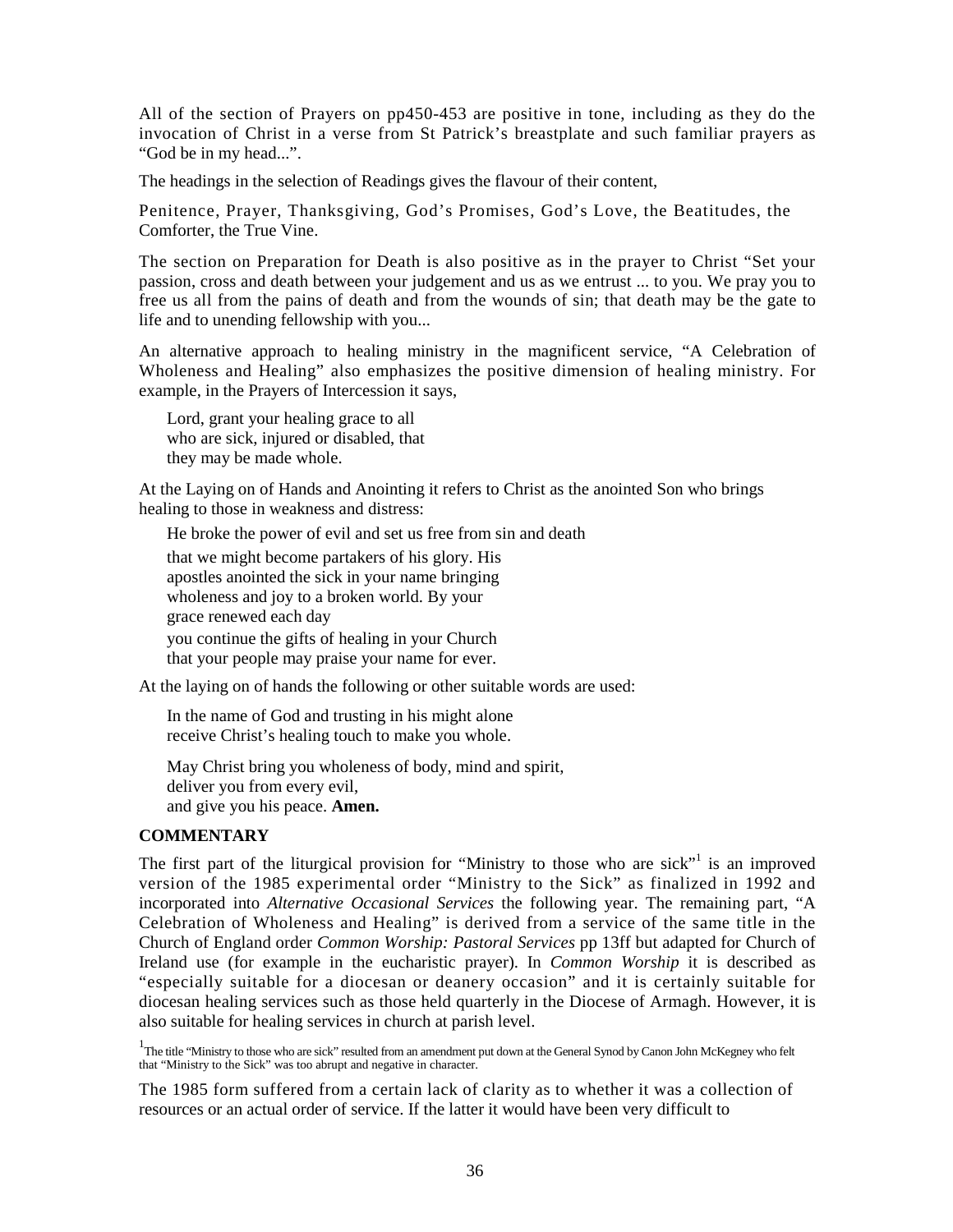follow. The contents in the 2004 Prayer Book from pp441-453 are best looked on as resource material to be drawn upon as required by particular pastoral situations. Other material authorized from time to time may be added to what is provided here, especially the form for extended communion approved by the House of Bishops for seven years under the experimental services legislation.

### **NOTES**

The Notes are very important as setting forth the basic principles embodied in the forms contained in "Ministry to those who are sick" as well as indicating norms and requirements of pastoral practice.

*1. MEANS OF GRACE. The Lord has provided means of grace by which he touches his people with his healing love and power. These include the Scriptures, prayer, Holy Communion, the laying on of hands and anointing with oil. In administering these means of grace, the church works alongside the medical profession in continuing Christ's healing ministry.* 

There is nothing magical or automatic about the means of grace which encompass a wide variety of manners in which the Lord ministers to his people in the totality of their being, body, mind and spirit. The church's ministry of healing is far removed from what is sometimes called "faith healing" which exalts the individual healer and has been known to blame people for a supposed lack of faith when they are not healed in some immediate and obvious manner. Nor is it supposed that this ministry is in any sense in opposition to the work of doctors, surgeons, psychiatrists and other medical specialists. On the contrary a presupposition of the church's ministry of healing is that ultimately all healing comes from the one Source. A successful surgical intervention may be an answer to prayer as may be a sense of peace and assurance following the laying on of hands and anointing with oil. Above all, this ministry should be seen as a normal part of church life. "Private" communions with the elderly and infirm should normally include prayer and the laying on of hands for healing by the person's own clergyman. Although there are undoubtedly "gifts" of healing which may be exercised by lay people as well as those in the ordained ministry these should not be allowed to take the place of or overshadow healing ministry as a component of pastoral care in the parish.

# *2. HOLY COMMUNION. Christians unable to receive Communion in their local church because of illness or disability are encouraged to ask for the sacrament.*

This is particularly the case with the chronically ill and housebound and those who are aged and infirm. Healing ministry should be included as a matter of course since all those concerned will have disabilities of one kind or another.

### In case of need Holy Communion may be celebrated in hospital or at home. The full forms of *either Holy Communion One or Two may be used or the shorter form provided on pages 442- 445.*

Advanced arrangements need to be made to administer communion in hospital. In some hospitals there is a chapel which mobile patients may be able to attend. In such case other patients may be communicate by "extended communion", but this needs to be explained carefully to those concerned.

Most patients would probably be slightly confused if simply handed the Prayer Book. Either an official printed-out form may be used or the officiating minister may prepare his own, including suitable variations for seasons or particular circumstances.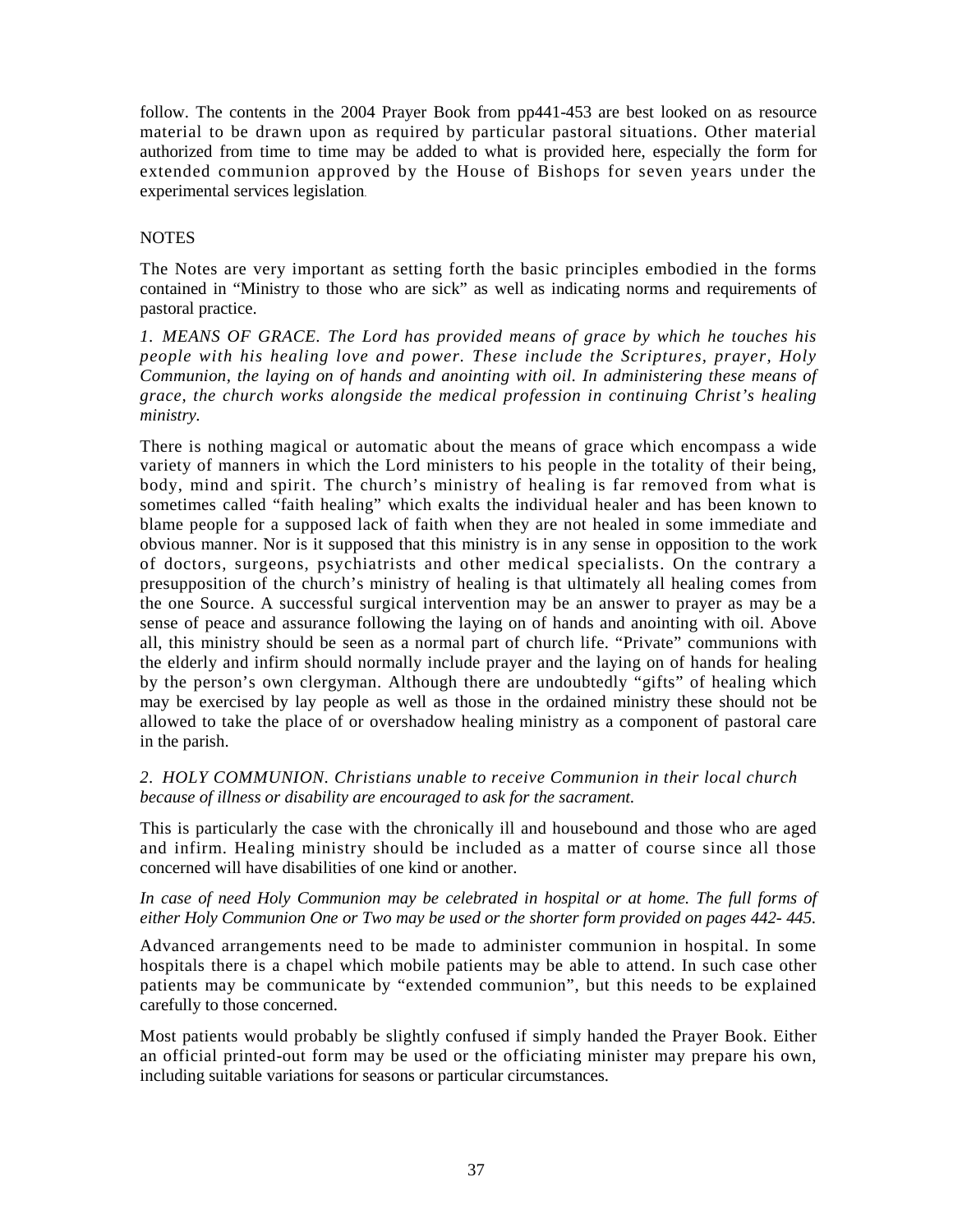*Communion is normally received in both kinds separately, but may be by intinction or in either kind. (See Canon 13[5)]* 

Canon 13:5 reads,

The bread to be used in the service shall be such as is usually eaten, of the best quality that can conveniently be procured; and the use of wafer bread is prohibited except in cases of illness where it may be desirable to administer the Holy Communion by means of intinction, subject to any conditions which the ordinary may prescribe.

The canon is an illogical compromise between those who disliked wafer bread and those who pointed out its practical necessity, for example in the case of infectious illness when the normal use of the common cup is not safe. Thick wafers need to be used, not the flimsy kind that dissolve as soon as they are put in the mouth or into the chalice. The Notes also envisage a situation where a person is incapable of receiving solids but is able to take a small sip of wine. According to the doctrine of concomitance the whole Christ is received under either species or both although the normal practice of the Church in accordance with its institution at the Last Supper is to communicate in both kinds, and this is specifically referred to in Article 30:

The Cup of the Lord is not to be denied to the Lay-people: for both the parts of the Lord's Sacrament, by Christ's ordinance and commandment, ought to be ministered to all Christian men alike.

The canon reluctantly permitting the use of wafer-bread in certain circumstances was approved by the General Synod in 1974 and replaced one which read,

In the administration of the Lord's Supper the elevation of the paten or cup beyond what is necessary for taking the same into the hands of the officiating minister, the use of wine mixed with water, or of wafer bread, and all acts, words, ornaments, and ceremonies other than those that are prescribed by the Order in the Book of Common Prayer, are hereby declared to be unlawful, and are prohibited...

The Select Committee was embarrassed by the realization that it was and is the custom for the wine to be mixed with water at the Passover and that the Church of Ireland had apparently prohibited what Our Lord would have done at the Last Supper, so that restriction was removed. They did not appear to realize that the same consideration applied to wafer bread, which, being unleavened was the kind of bread used at the Last Supper, nor that thick wafer bread (according to research by the late Alan Stracey, a convert to Christianity from Orthodox Judaism) was as near as one was likely to get to the bread used by Jesus himself. This is assuming that the Synoptic Gospels are correct in describing the Last Supper as a Passover, the Johannine dating putting it (possibly to depict Jesus as dying at the same time as the Passover lambs were being slaughtered - on the day before). If the use of ordinary daily bread links the eucharist to everyday life the use of unleavened (wafer) bread links it more specifically to the events of the Last Supper and its institution by Christ himself.

Much of the restrictive legislation of the 1870s was modified or removed in the Canon Law revision of 1974 but some remnants remain.

*PREPARATION Careful devotional preparation before the service is recommended to every communicant. The form provided may be used.*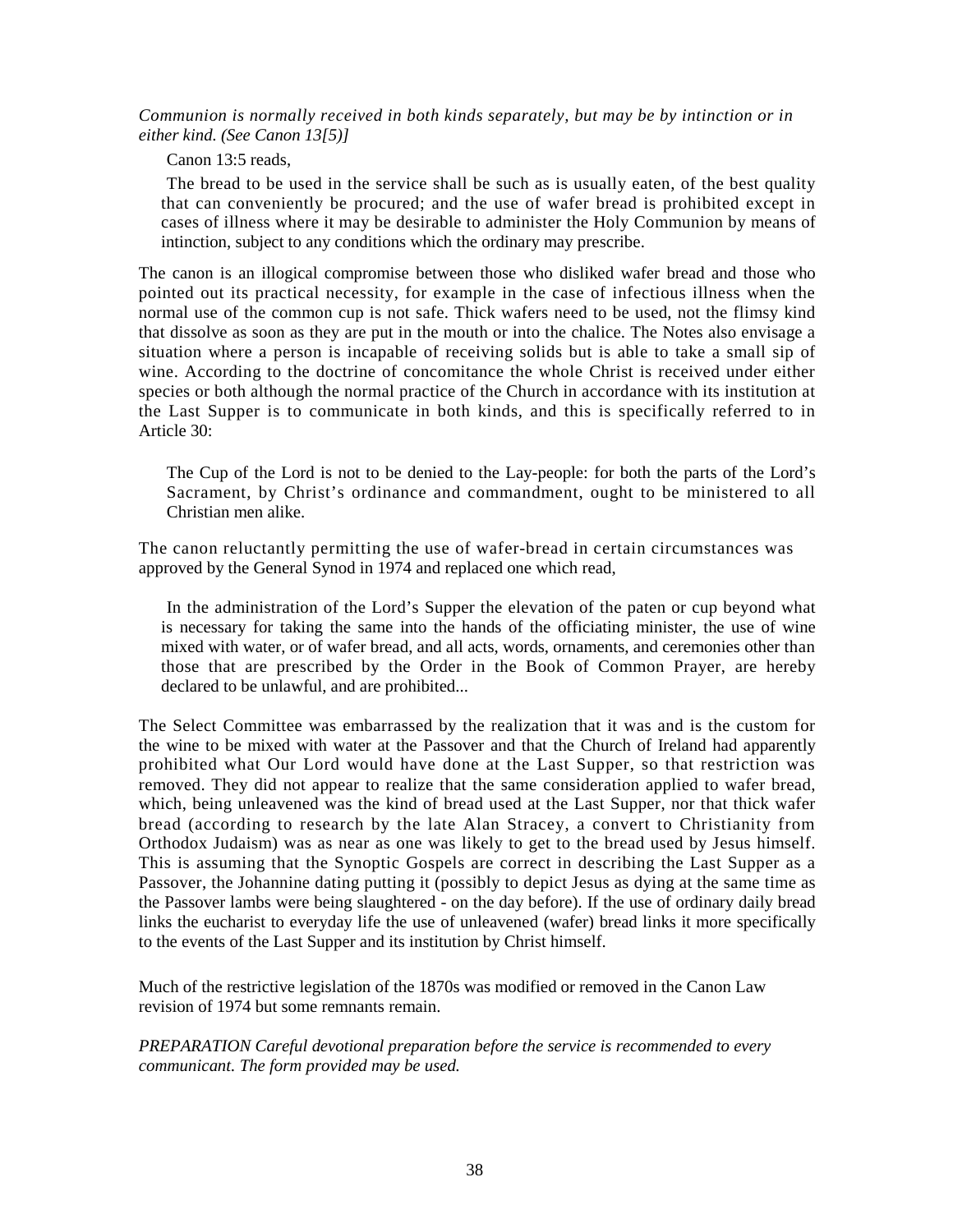The form provided seems particularly intended for hospital patients and may need to be modified for use with private communicants in a parish. Some verses from the psalms might have been helpful and also a recommended scripture reading or readings. As the form provided is not mandatory alternatives may be drawn up and used.

*SPIRITUAL COMMUNION Those who are incapable of receiving the sacrament are to be assured that, although not receiving the elements in the mouth, they are by faith partakers of the body and blood of Christ and of the benefits he conveys to us by them.* 

Theologically speaking, the sacramental bread and wine are effectual signs of the real presence of Christ - that is they not only stand for but embody and convey that which they represent. But the mutual indwelling of Christ in the believer and the believer in Christ continues to exist spiritually even where the sacrament cannot physically be administered and this is a real communion.

*When Holy Communion is administered at hospital or at home some Ministry of the Word should be included.* Holy Communion unites Word and Sacrament and there is a real presence of Christ in both.

3. *SPIRITUAL GUIDANCE AND COUNSEL. Those with a troubled conscience who may require spiritual guidance and counsel should consult the minister and seek the benefit of absolution through the ministry of God's holy Word.* In a few instances people may have a spiritual director to whom they can bring their problems and difficulties. In most cases this is not so and they may have to rely on the wisdom and discretion of their own clergyperson who must remain totally discreet about anything disclosed to them in confidence, especially within the seal of the confessional. In the case of possible child abuse they must be warned that the priest may have a duty in law to pass on information to the authorities which may have a bearing on the wellbeing of children.

In general, it is important that people be made aware that the Ministry of Absolution is available in the Church of Ireland, our church's attitude to sacramental confession being, "All may, some should, none must". Those with doubts about the matter may be referred to the wording of the Ordinal in the Ordination of Priests:

# **Ordination Services One**

Receive the Holy Ghost for the office and work of a Priest in the Church of God, now committed unto thee by the imposition of our hands. *Whose sins thou dost forgive, they are forgiven; and whose sins thou dost retain, they are retained.* And be thou a faithful dispenser of the Word of God, and of his holy Sacraments; In the Name of the Father, and of the Son, and of the Holy Ghost. Amen.

# **Ordination Services Two**

Pour out your Holy Spirit upon your servant .... for the office and work of a priest in your Church.

Give to this your servant grace and power to fulfil the ministry to which *he or she* is called, to proclaim the gospel of your salvation; to minister the sacraments of the new covenant; to watch over and care for your people; *to pronounce absolution;* and to bless them in your name.

To "pronounce absolution" is, technically speaking a *performative* word which accomplishes that which it speaks of (as in a judge "pronouncing" judgement) and is the exact equivalent of "absolve".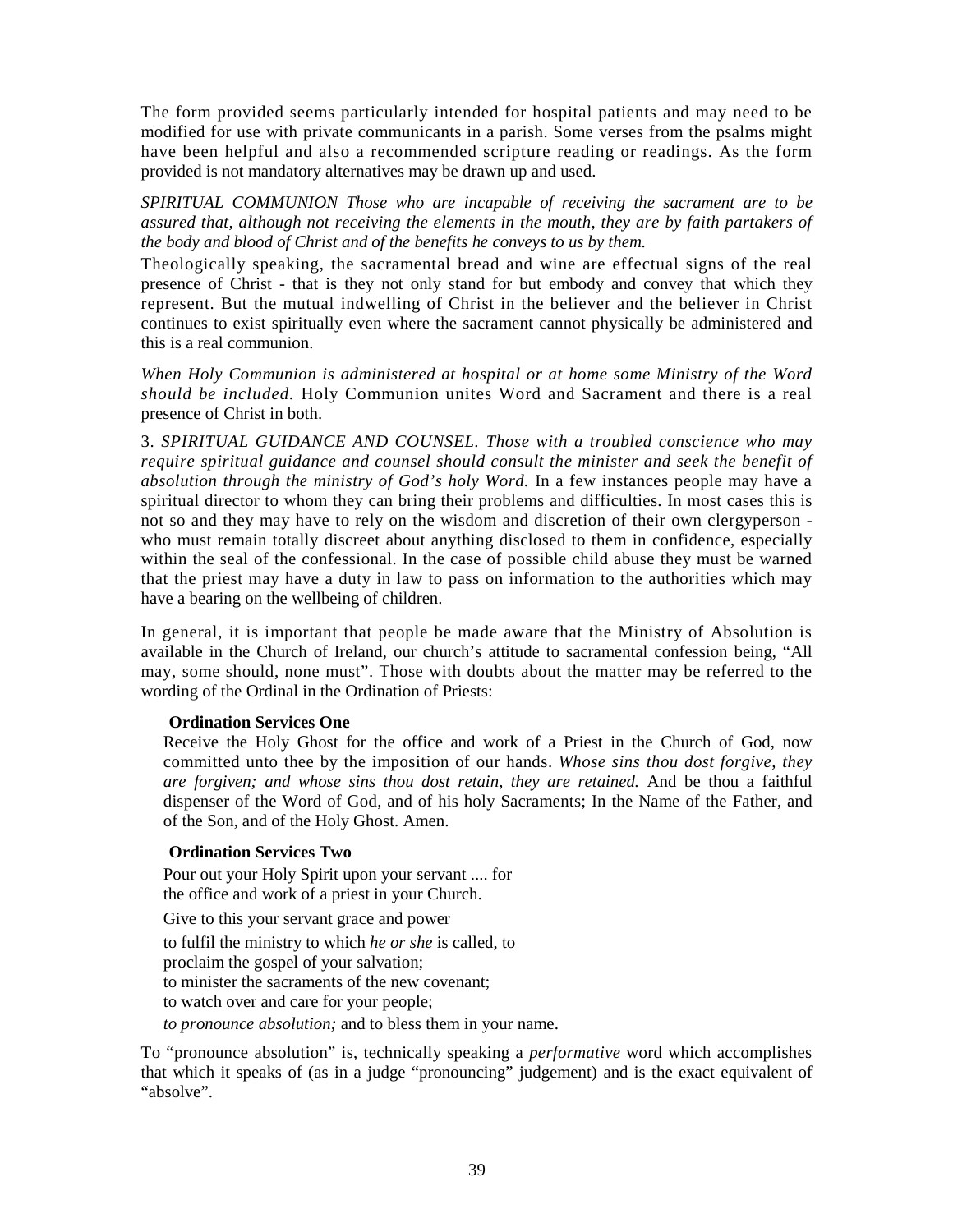The first of the long exhortations in Holy Communion One (which was the work of Cranmer) has this to say in its concluding paragraph:

And because it is requisite, that no man should come to the Holy Communion, but with a full trust in God's mercy, and with a quiet conscience; therefore if there be any of you, who by this means cannot quiet his own conscience herein, but requireth further comfort or counsel, let him come to me, or to some other discreet and learned Minister of God's Word, and open his grief; that by the ministry of God's holy Word, he may receive the benefit of absolution, together with spiritual counsel and advice, to the quieting of his conscience, and avoiding of all scruple and doubtfulness.

A form of this ministry is to be found in "Ministry to those who are sick" (p.446 and see below for comment).

*4. The experience of illness can bring a fuller realization of dependence on God. The courage, endurance and comfort which God gives can lead to a more mature Christian life.*  There is no hint here of a doctrine that God deliberately "sends" sickness as punishment. Rather there is an indication that by grace even this negative experience can have beneficial results in the Christian life.

*5. In these orders the minister may substitute such singular forms for the plural when ministering to an individual as may be appropriate in the circumstances.* And, vice versa, singulars may be turned into plurals. This is, in any case an understood principle in modern liturgies.

# **Preparation for Communion**

This is said to be for "private personal use before the service", and clearly would be of use in a hospital context. But this is only one possible model and lacks any scripture reading or passage to encourage reflection on the meaning of the Holy Communion.

# **Holy Communion One or Holy Communion Two**

What is provided on pp442-445 may be described as incomplete orders of service. For example there is no printed out version of Holy Communion One. However, the outline of Holy Communion Two is satisfactory enough except that it would be helpful for communicants if the whole service, as it is to be used, in including the reading(s) and whatever option is chosen for the place at which to practice the laying on of hands and/or anointing, were to be printed out in full whether in booklet form or on A4 double columns or whatever. One very good feature is the special version of the Great Thanksgiving in which both pre-Sanctus and post-Sanctus are modified for this ministry (and may also be suitable where any small group is having Holy Communion together). It may be noted, however, that it is non-specific with regard to ministry to the sick and one may wish to compare and contrast it with the provision of *Common Worship: Pastoral* Services in which the Church of England's Prayer E is suggested (pp57-58). It is also regrettable that no mention is made of seasonal material which may well be suitable, for example if Holy Communion is administered at Christmas and Easter.

# **Penitence and Reconciliation**

This discreet form may be used for sacramental confession as indicated above. The "especially..." may lead into a confession to God of quite specific and troubling sins as encouraged by the person in priest's orders and leading to the absolution. Only a priest may pronounce the absolution and a deacon is limited to ministry such as the use of the Comfortable Words and a suitable prayer (or prayers). It may be noticed that the particular prayer of confession is optional not obligatory.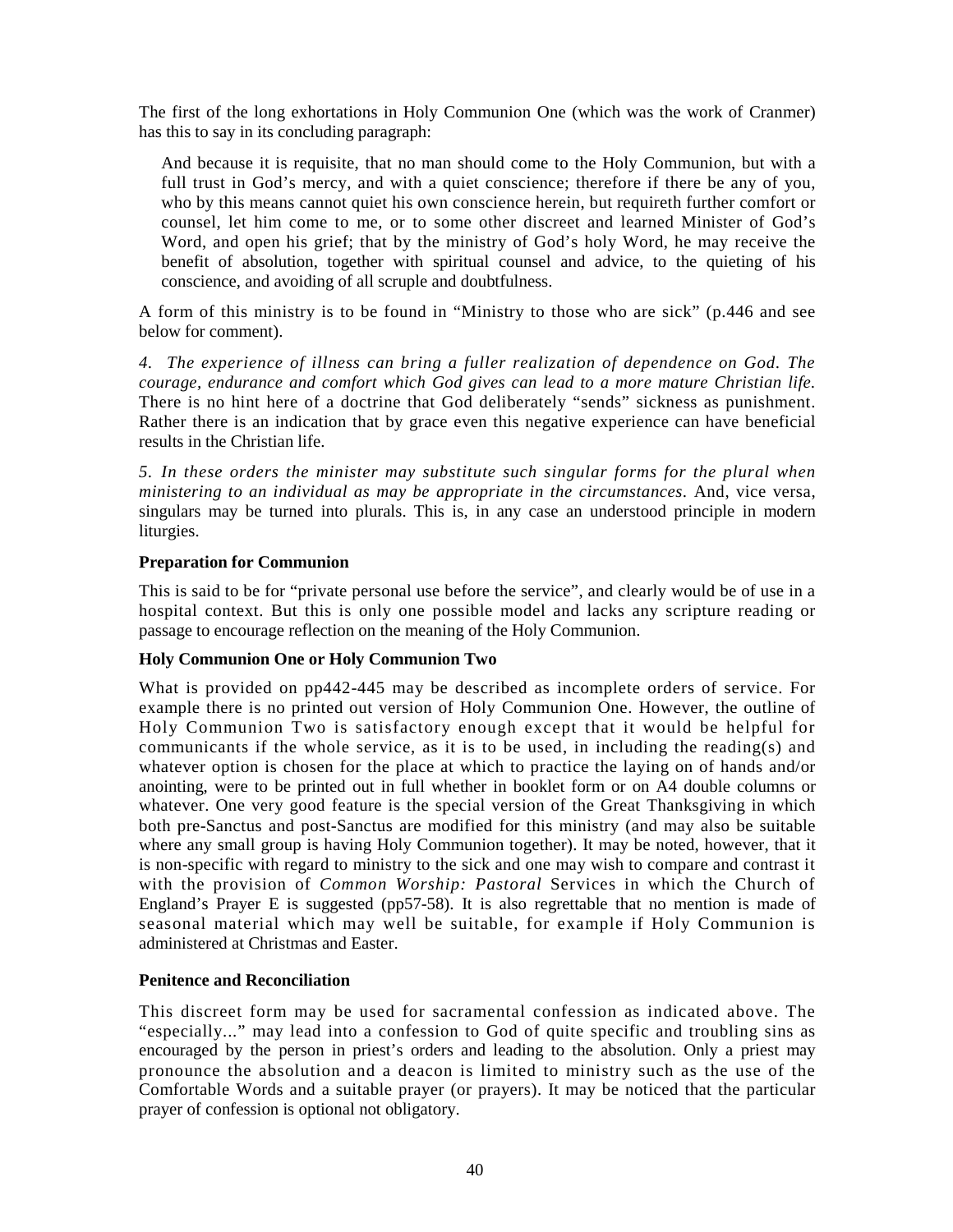# **The Laying on of Hands**

The form that appears here is optional, not mandatory but has much to be said for it. An alternative is,

Receive Christ's healing power, and be renewed in body, mind, and spirit.

I lay my hands on you in the name of our Lord Jesus Christ, that he may uphold you with his grace, and that you may know the healing power of his love.

May the healing power of the Lord Jesus Christ,

which is the same today as it was yesterday and shall be for ever, deliver you from all that hinders you from enjoying his peace and wholeness, in the name of the Father, and of the Son, and of the Holy Spirit. **Amen.** 

The concluding rubric indicates that in addition to the positions already mentioned for the laying on of hands, namely, before or after communion, it may take place during prayer, absolution, or blessing. It would seem that the significance of the laying on of hands would shift according to its position since its association with absolution or blessing would highlight these rather than healing (as presupposed above).

# **Anointing with Oil**

That this is a biblical ministry is indicated by the passage from the Epistle of James. Its use has been comparatively infrequent in the Church of Ireland until fairly recently. However, there is a question and answer which refers to it in the Revised Catechism, formerly approved by the House of Bishops for experimental use from 1971 and currently reissued by the Board of Education as a resource for those providing confirmation training or adult education, under the heading "A Catechism - Board of Education of the General Synod of the Church of Ireland."

59. What is the sacramental ministry of *Healing?*

The sacramental ministry of healing is the ministry by which God's grace is given for the healing of spirit, mind and body, in response to faith and prayer, by the laying on of hands, or by anointing with oil.

The form on pp448-9 is derived from that in the booklet *The Ministry to the Sick* (Collins) approved by the House of Bishops and authorized for use under the experimental services legislation in chapter 1 Section 26(3) of the Church Constitution in 1991. It comprises,

• A form to be used if oil is to be consecrated by a bishop of priest,

Heavenly Father, giver of life and salvation, sanctify this oil for the healing of the sick. Grant that those who in faith and repentance receive this ministry may, by the power of the Holy Spirit, be made whole; through our Lord and Saviour Jesus Christ.

• An introduction referring to the example of the Lord Jesus in going about preaching the Gospel and healing the sick and to command to the disciples to lay hands on the sick that they might be healed. It cites the passage from St James Ch 5 which explicitly commends the use of anointing with oil as part of this ministry in which the prayer of faith "will save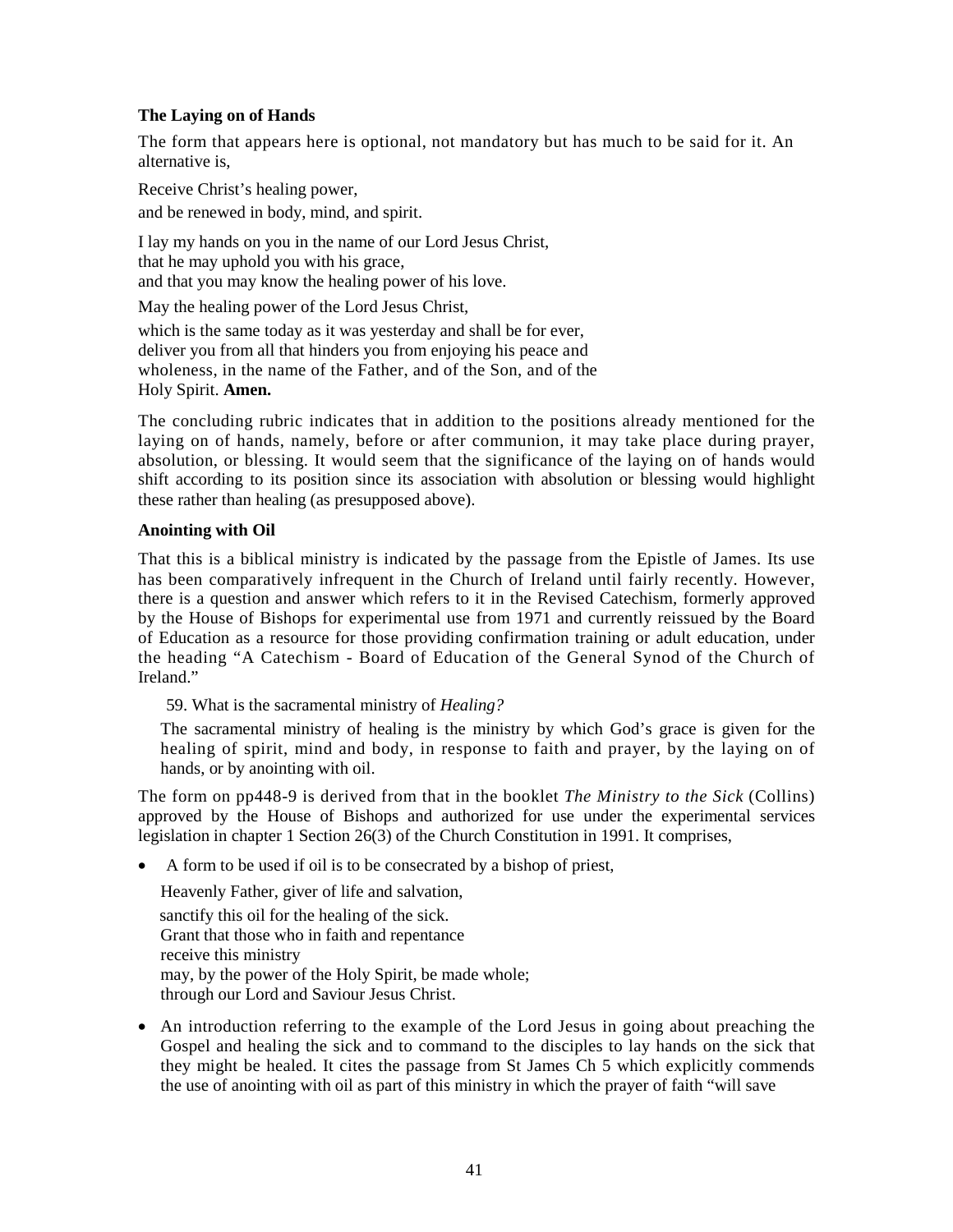the sick man, and the Lord will raise him up, and if he has committed any sins he will be forgiven.

- The present intention is made explicit by reference to the continuation of this ministry in laying hands on a specific person (or persons) anointing *him* with oil, praying that the Lord will grant healing and restoration and forgiveness according to his loving purpose and will.
- The anointing follows the laying on of hands and the priest, having dipped his thumb in the oil, anoints the person on the forehead, saying,

In the faith of Jesus Christ,

we lay our hands upon you and anoint you,

- in the name of the Father, and of the Son, and of the Holy Spirit. Amen.
- Provision is made for others present to lay on hands and anoint the sick person, saying only,

In the name of the Father, and of the Son, and of the Holy Spirit. Amen.

• A concluding prayer,

As you are outwardly anointed with this oil so may our heavenly Father grant you the inward anointing of the Holy Spirit; of his great mercy release you from suffering, and restore you to wholeness and strength, May he deliver you from all evil, preserve you in all goodness, and keep you in eternal life; through Jesus Christ our Lord. **Amen.** 

A very thorough examination of the history of the liturgical use of oil for the healing of the sick, in Christian initiation (baptism and confirmation) and in ordination rites may be found in *The Oil of Gladness - Anointing in the Christian Tradition* edited by Martin Dudley and Geoffrey Rowell and published by SPCK in 1993. It was reissued in 2008. Regrettably it has not been updated to contain any examination of the provision in the *Common Worship* documents of the Church of England specifically that in *Common Worship: Times and Seasons* in which there is a form for the consecration of oils at the Maundy Thursday liturgy by the bishop for the use of the priests of his diocese. However, as an historical survey which covers the general principle of the sacramental use of material things and takes us from anointing in ancient Mesopotamia through the use of oil in ancient Greece and Rome through the Old and New Testaments and the early and medieval churches and that in Anglicanism and the Churches of the Reformation up to the end of the twentieth century. Particularly relevant here are chapter 11 by Norman Autton "The Sacrament of Anointing Administered in Hospital" and chapter 12 by Maureen Palmer "The Oil of Gladness for Wholeness: Hospice Ministry".

# **Prayers**

The main focus of this set of prayers is that most of them are in the first person singular and to be used by the sufferer. They are relatively weak in forms to be used by the person ministering and he or she may have to look elsewhere for suitable material. Ex tempore prayer has its place but so does the use of liturgical prayers which may be familiar to the person being prayed with and may help link them to the worshipping community at a time when they are feeling ill and alone.

# **Preparation for Death**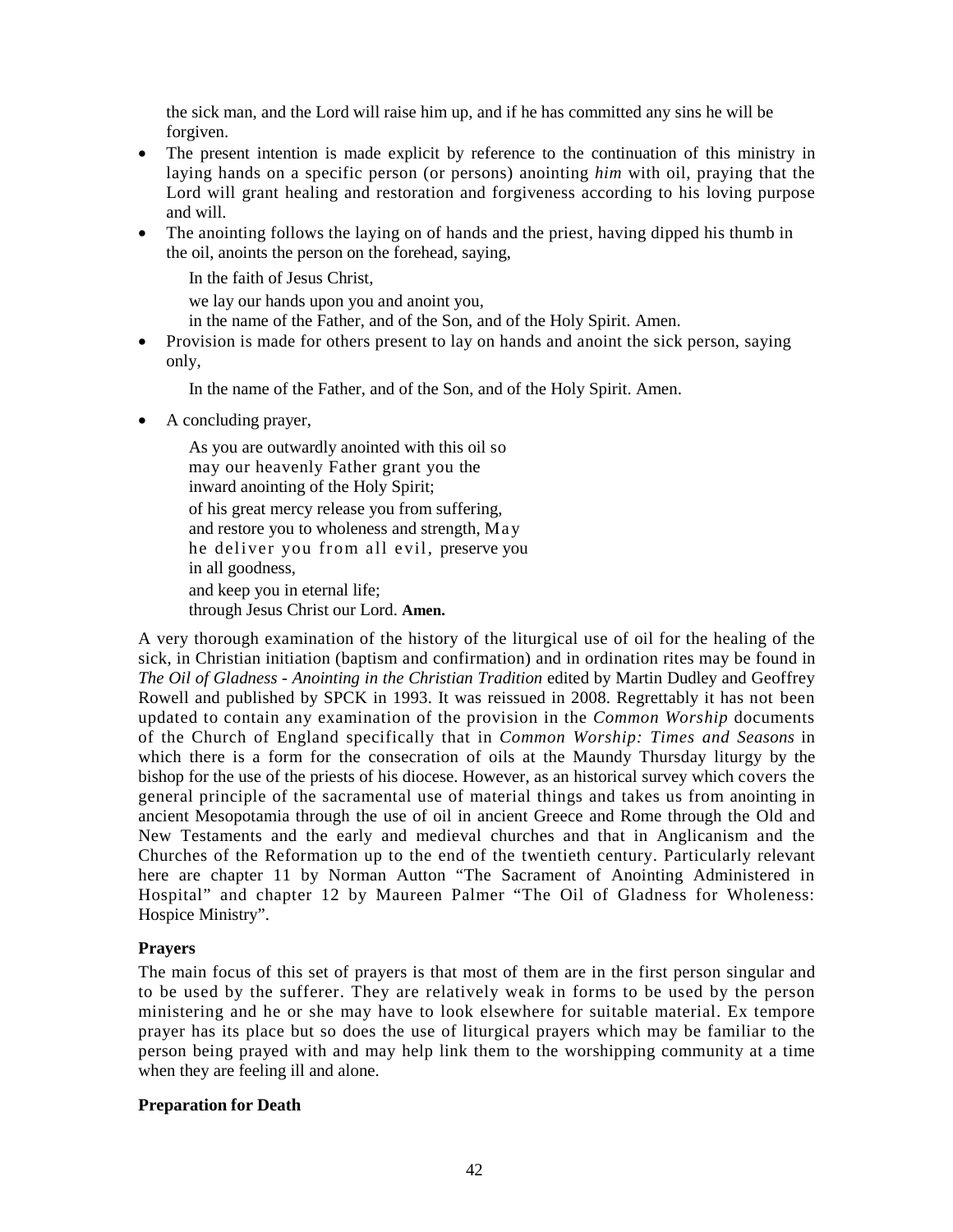Among the "terms of reference" for priests at their ordination is the declaration, "They are to minister to the sick and to prepare the dying for their death."

The order here provides a form of commendation which may be led by the priest or by any other Christian person, if possible with the family and friends of the dying person. All or part of the order may be used. It comprises,

Sentences of Scripture

A Reading - either one of those suggested here or from the psalms and New Testament readings on the previous page

The Prayer of Commendation, which may be accompanied by making the sign of the cross on the forehead of the dying person, recalling his or her baptism into Christ.

The Nunc Dimittis

The Lord's Prayer

The Blessing (when a priest is present)

The Grace.

A much fuller provision may be found in the Church of England's *Common Worship: Pastoral Services,* "Ministry at the Time of Death" pp216-233. This suggests the structure:

*The minister and the dying person are alone for* 

Preparation

Reconciliation

*Others may join the minister and the dying person for* 

Opening Prayer

The Word of God

Prayers

Laying on of Hands and Anointing

Holy Communion

**Commendation** 

Prayer when someone has just died.

A Note prefixed to the Order of Service says,

Where possible the minister prepares the dying person in private, using the Preparation and Reconciliation sections. The person should be helped to be aware that the time of death is approaching. Family and friends should join the minister and the dying person at the Opening Prayer if they can be present, and it is appropriate that they should receive Holy Communion with the dying person. The different sections of the service may happen at different times, and the last communion may be received on another occasion, and more than once, as pastoral necessity dictates.

The selection of Scripture Sentences in the Preparation is far more comprehensive than that in 2004 edition of the Book of Common Prayer.

The Reconciliation includes some expression of penitence (alternative forms are suggested) and the laying on of hands on the dying person. A form of absolution for use if the minister is a priest and a prayer if the minister is a deacon or lay person.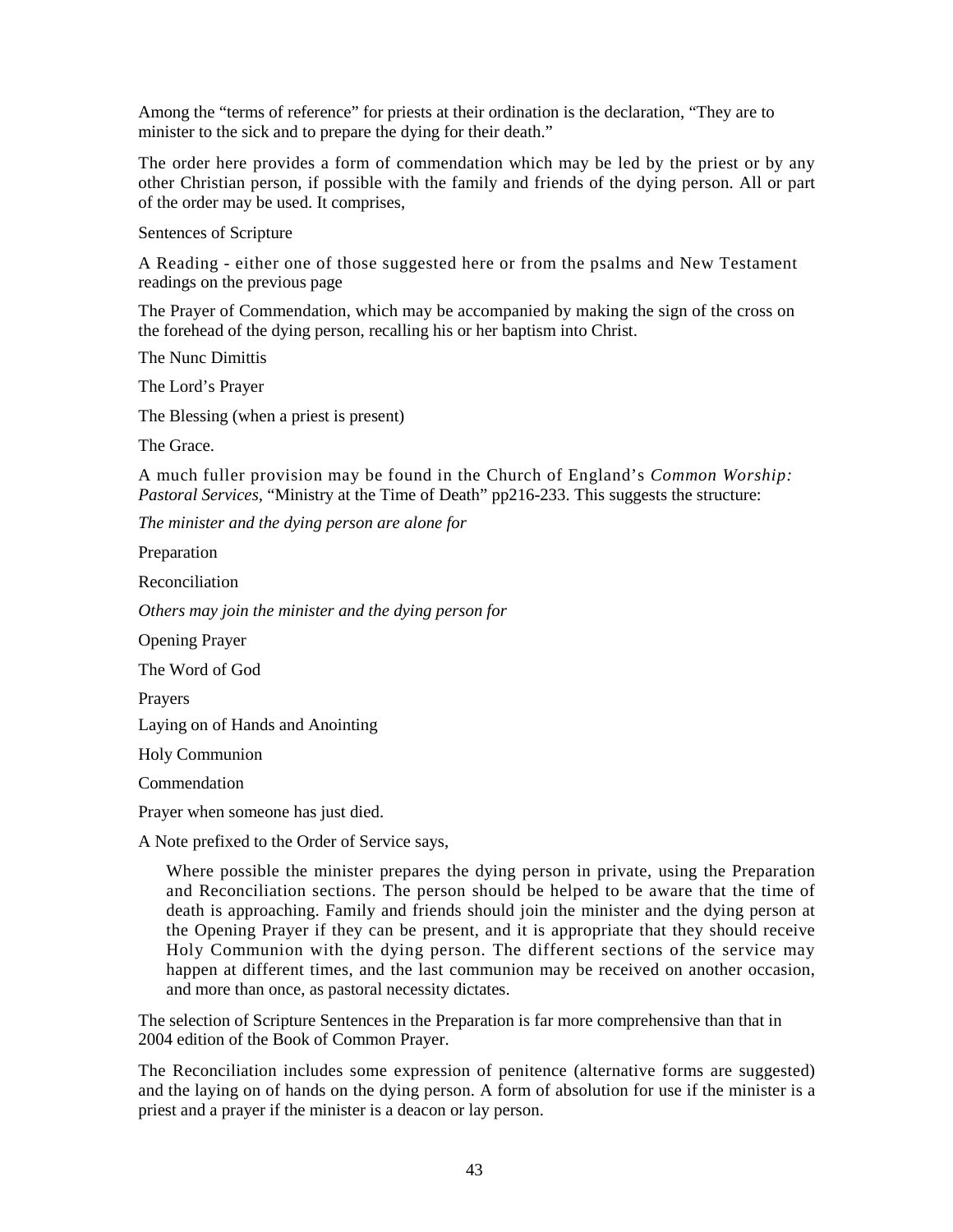The Word of God section not only suggests suitable scriptural readings but also encourages an act of faith or commitment of a very simple nature such as

Jesus, remember me when you come into your kingdom

Lord, I believe, help my unbelief

Father, into your hands I commend my spirit.

Under the heading of Prayers a short form of the litany or some of the prayers with dying people already provided may be used, or the minister may pray using his or her own words.

With regard to the Laying on of Hands or Anointing forms similar to those in the C of I service are provided.

Under Holy Communion it says that if it is possible the dying person may receive communion. Unless the bread and wine have already been consecrated, an authorized Eucharistic Prayer is used. The Agnus Dei may be used for the giving of communion. After the words of distribution the following may be added,

May the Lord Jesus protect you and lead you to eternal life.

The Commendation is similar to the Church of Ireland provision, including "Go forth upon your journey from this world..." However, the Kontakion (not included in the C of I order) appears:

# **Give rest, O Christ, to your servant with the saints: where sorrow and pain are no more,**

#### **neither sighing, but life everlasting.**

You only are immortal, the creator and maker of all: and we are mortal, formed from the dust of the earth, and unto earth shall we return. For so you ordained when you created me, saying: "Dust you are and to dust you shall return."

All of us go down to the dust,

yet weeping at the grace we make our song;

Alleluia, alleluia, alleluia.

### **Give rest, O Christ, to your servant with the saints:**

# **where sorrow and pain are no more,**

# **neither sighing, but life everlasting.**

It is helpful that the traditional as well as the modern form of the Nunc Dimittis is provided. *A* 

*Song of St Anselm* appears to be used at or just after death.

Jesus, like a mother you gather your people to you; you are gentle with us as a mother with her children.

Often you weep over our sins and our pride, tenderly you draw us from hatred and judgement.

You comfort us in sorrow and bind up our wounds,

in sickness you nurse us, and with pure milk you feed us.

Jesus, by your dying we are born to new life;

by your anguish and labour we come forth in joy.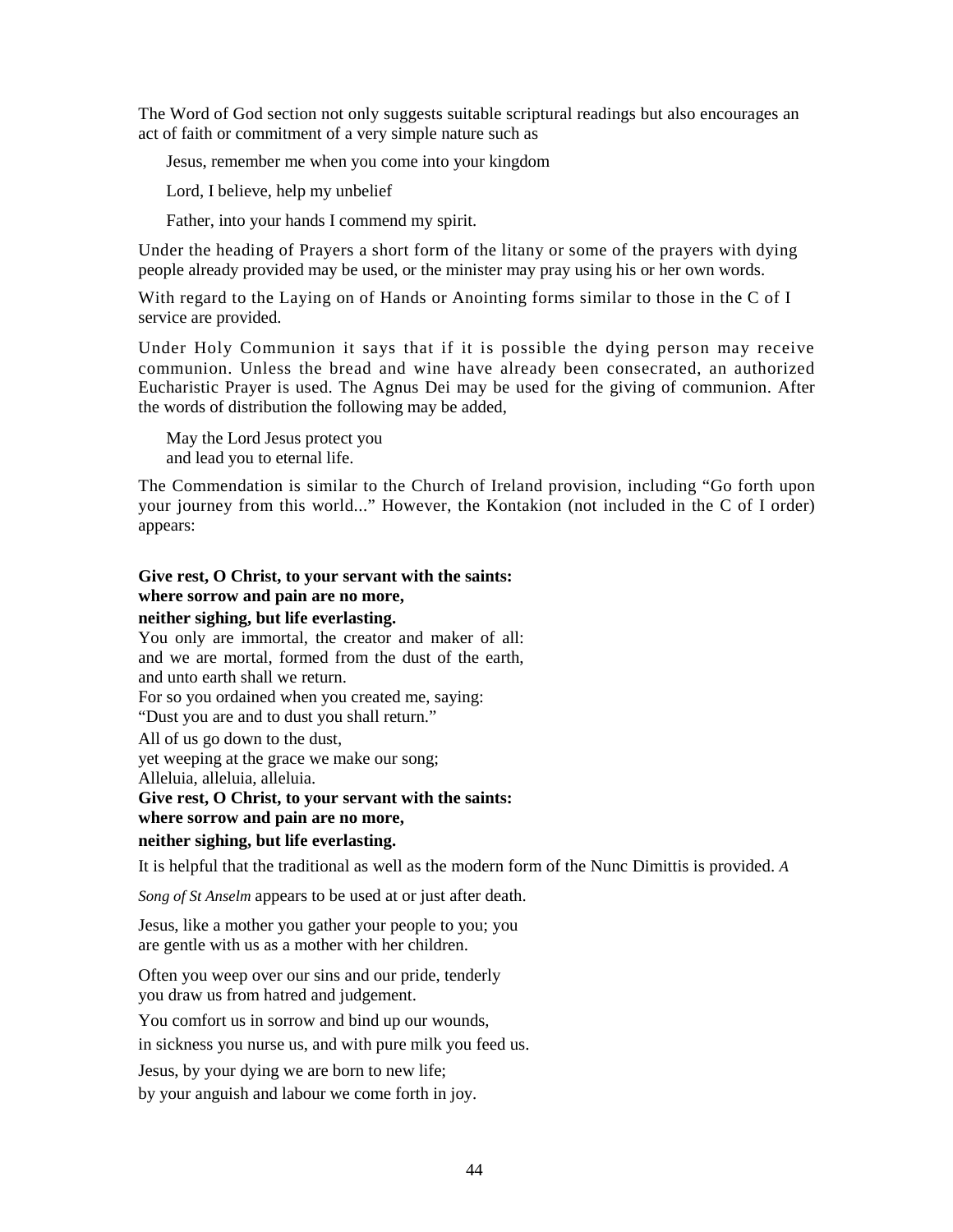Despair turns to hope through your sweet goodness; through your gentleness we find comfort in fear.

Your warmth gives life to the dead, your touch makes sinners righteous.

Lord Jesus, in your mercy heal us; in your love and tenderness remake us.

In your compassion bring grace and forgiveness, for the beauty of heaven may your love prepare us.

There are two alternative forms of blessing, one of them identical to that in the 2004 Prayer Book, "God grant you to share in the inheritance of the saints in glory..." the other not included in the Church of Ireland book:

May the eternal God bless and keep us, guard our bodies, save our souls and bring us safe to the heavenly country, our eternal home, where Father, Son, and Holy Spirit reign, one God for ever and ever. **Amen.** 

A specific form is provided of Prayer when someone has just died. The minister, a family member or a friend may use some or all of the words.

In this moment of sorrow the Lord is in our midst and consoles us with his word:

No eye has seen nor ear heard, nor the human heart conceived, what God has prepared for those who love him.

Blessed are the sorrowful; they shall be comforted.

Into your hands, O Lord,

we humbly entrust our *brother/sister N.*  In this life you embraced *him/her* with your tender love, and opened to *him/her* the gate of heaven. The old order has passed away, as you welcome *him/her* into paradise, where there will be no sorrow, no weeping nor pain, but the fullness of peace and joy with your Son and the Holy Spirit, for ever and ever. **Amen.**  Heavenly Father, into whose hands Jesus Christ commended his spirit at the last hour: into those same hands we now commend your servant *N,*  that death may be for *him/her*  the gate to life and to eternal fellowship with you; through Jesus Christ our Lord. **Amen.**  Remember, O Lord, this your servant, who has gone before us with the sign of faith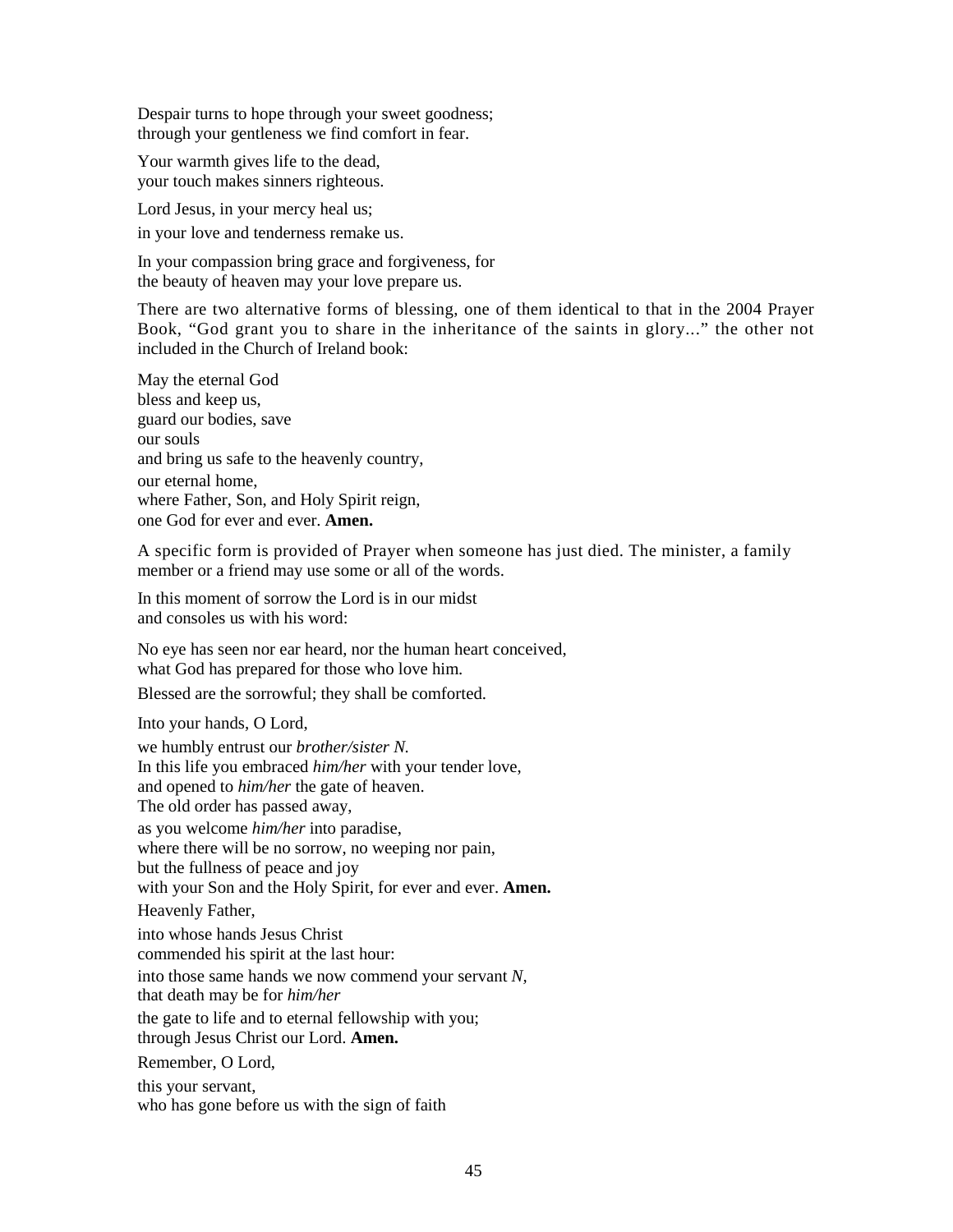and now rests in the sleep of peace.

According to your promises, grant to *him/her* and to <sub>all</sub> who rest in Christ, refreshment, light and peace; through the same Christ our Lord. **Amen.** 

Most merciful God, whose wisdom is beyond our understanding, surround the family of *N* with your love, that they may not be overwhelmed by their loss, but have confidence in your goodness, and strength to meet the days to come. We ask this through Christ our Lord. **Amen.** 

Some further **Notes to Ministry at the Time of Death** are also relevant to Church of Ireland ministry.

Where the minister is not a bishop or priest

- anointing is omitted;
- Holy Communion may be given but not celebrated;
- the usual alterations are made at the blessing. The laying

on of hands may be done by more than one person.

Wherever possible, care should be taken to use versions of texts familiar to the dying person.

# **A Celebration of Wholeness and Healing**

A very important contribution to the ministry of healing is the alternative order "A Celebration of Wholeness and Healing" to be found on pp457-464 of the Prayer Book. This, with some adaptation is derived from the order with the same name in *Common Worship: Pastoral Services* pp13-25. It is described in *Pastoral Services* as "especially suitable for a diocesan or deanery service" but these words do not appear in the 2004 Prayer Book, and the writer is aware of a successful use of the order on a regular basis in a parochial context. However, having used it at a Diocesan healing service the writer can affirm its great value in such a setting.

Some of the preliminary notes (relevant to all healing services) in *Pastoral Services* are helpful here:

- Those who come for prayer with Laying on of Hands and/or Anointing should make careful preparation. They may receive the Laying on of Hands on behalf of others who are not present as well as for themselves.
- Where prayer is offered for those who will minister to others, this should be seen as prayer for the grace and discernment of the Holy Spirit, as well as prayer for healing. All who minister to others in need should have careful regard for the duty of confidentiality which this privilege brings. As part of their preparation, those who minister need to be ready to recognize where specialist skills may be required.
- If a need for a more particular ministry of exorcism or deliverance is perceived, then the bishop's instructions should be followed and his authorized advisor consulted.

This last point is of very great importance as the deliverance ministry, mishandled, can be injurious, even dangerous both to the person being ministered to and to those who are performing the ministry. At present one is not aware of the existence of an authorized advisor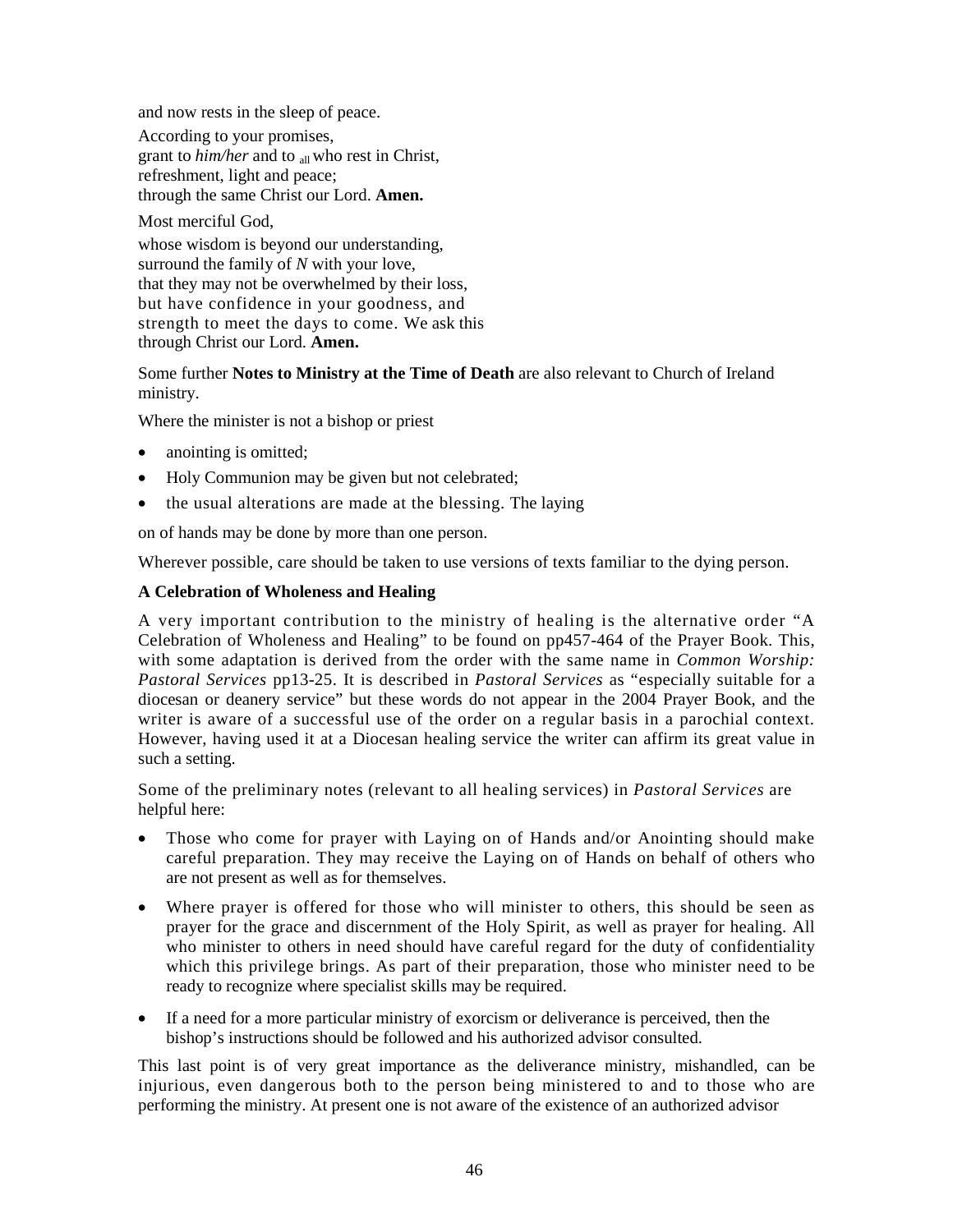skilled in this ministry in any diocese of the Church of Ireland. In case of necessity, through the bishop, it might be highly advisable to bring in assistance from the Church of England or from another reputable source.

The Structure of the office, as set out on page 457 of the Prayer Book treats the celebration of the Holy Communion as optional. However, the Eucharist, with its emphasis upon "body and soul", the whole person, is particularly suitable for this ministry and the service as a whole is eucharistic in form and may even be regarded as to some extent incomplete if the Holy Communion is not celebrated. The shape of the service as a whole is:

The Gathering of God's People

Proclaiming and Receiving the Word

Prayer and Penitence

Laying on of Hands and Anointing

Celebrating at the Lord's Table

Going Out as God's People.

# **The Gathering of God's People**

This consists of an extended greeting and the collect, which links the heavenly Father's anointing of his Son with the Holy Spirit and with Power to the anointing of the Church with the same Holy Spirit, and those who share in Christ's suffering and victory may bear witness to the gospel of salvation (the concept of salvation embracing the whole person, body, mind and spirit).

# **Proclaiming and Receiving the Word**

The full form of this comprises first reading, psalm, second reading and the Gospel Reading together with the Sermon.

# **Prayer and Penitence**

An extended and very beautiful section of Prayers of Intercession is provided in Litany form and this is followed by Prayers of Penitence which may take the form of penitential kyries or confession and absolution

# **Laying on of Hands and Anointing.**

The use of oil (which may be brought to the priest to be consecrated) is not obligatory, but the lengthy prayer of blessing loses much of the force of its references to the anointed Son and to the anointing of the sick in apostolic times if an actual anointing is not envisaged. The consecration of the oil is accomplished by the words,

By the power of your Spirit may your blessing rest on those who are anointed with this oil in your name; may they be made whole in body, mind and spirit

The forms used for the actual laying on of hands and the anointing may be used "or other suitable words".

The Lord's Prayer is used at the end of this section only if there is no Holy Communion. If the Eucharist is celebrated it comes in the customary place after the Great Thanksgiving.

# **Celebrating at the Lord's Table**

The prayer on p443 (an adapted form of Eucharistic Prayer One suitable for the healing ministry) is recommended as suitable.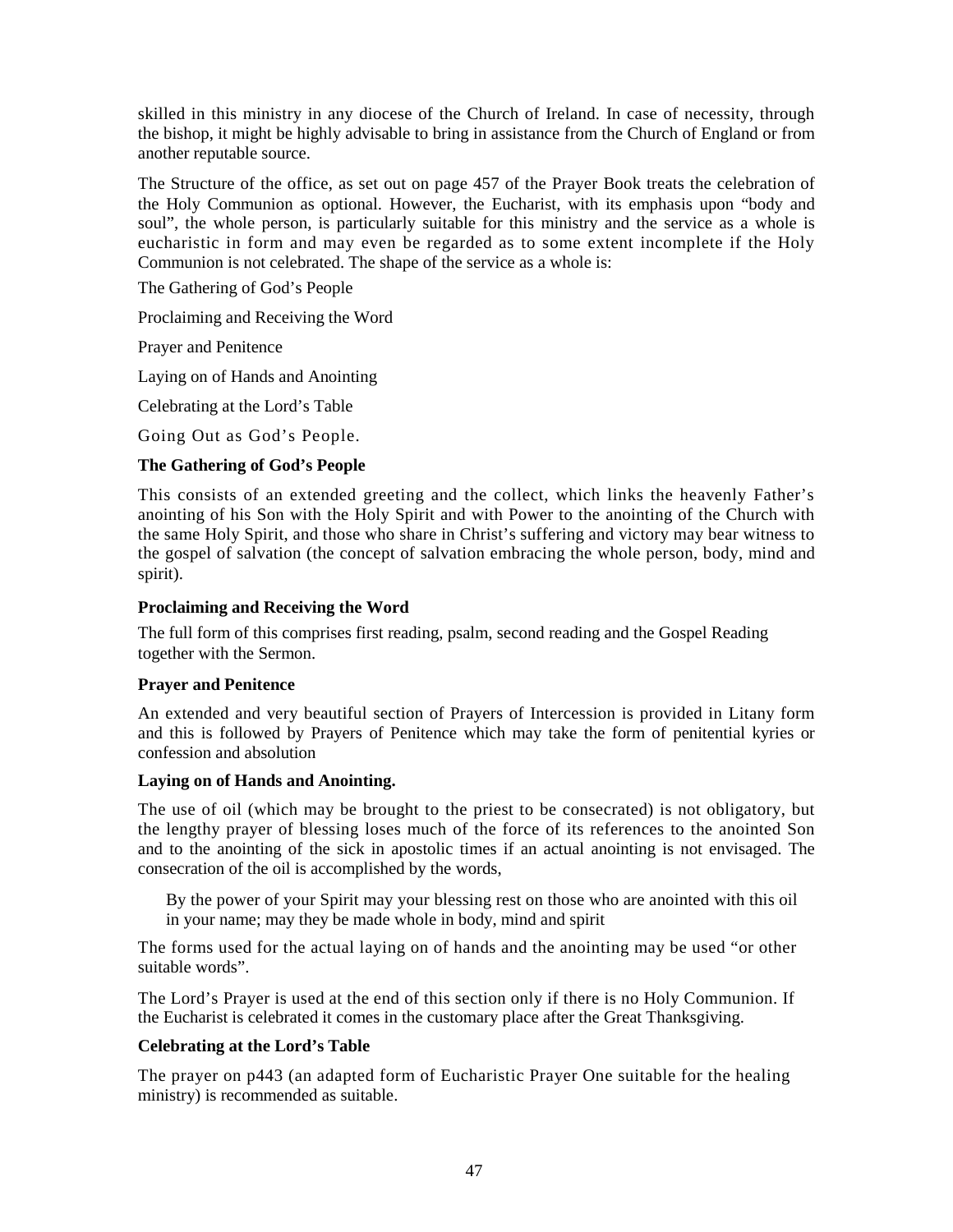### **Going Out as God's People**

Following a dialogue of priest and people, the Peace and the Dismissal are said. A sign of peace may be exchanged. However, since the outline on p.457 includes the Peace under **Celebrating at the Lord's Table** it should be used here only if there is no Holy Communion. And the blessing is to be used if the Holy Communion is celebrated.

### **Private Communion**

An important part of the total ministry in parishes to those who are sick is the bringing of communion to those who are aged or disabled and unable over a long period, to attend church. This normally takes the form of a celebration of Holy Communion, at the very least at the major festivals of Christmas and Easter, preferably more often. An abbreviated form will normally be used, in an accessible format such as a booklet or on a card. With seasonal adjustments (for example, omission of the Gloria in the penitential seasons of Advent and Lent) a typical format might comprise:

Greeting and scripture sentence(s)

Collect for Purity

Confession and Absolution or Penitential Kyries

Gloria in Excelsis

Collect

[Old Testament Reading or Epistle]

[Psalm]

Gospel

The Peace

The Taking of the Bread and Wine

The Great Thanksgiving

Lord's Prayer

Breaking of the Bread

Communion

The Laying on of Hands for healing

Prayer for family and friends and parish

Post-Communion Prayer

Blessing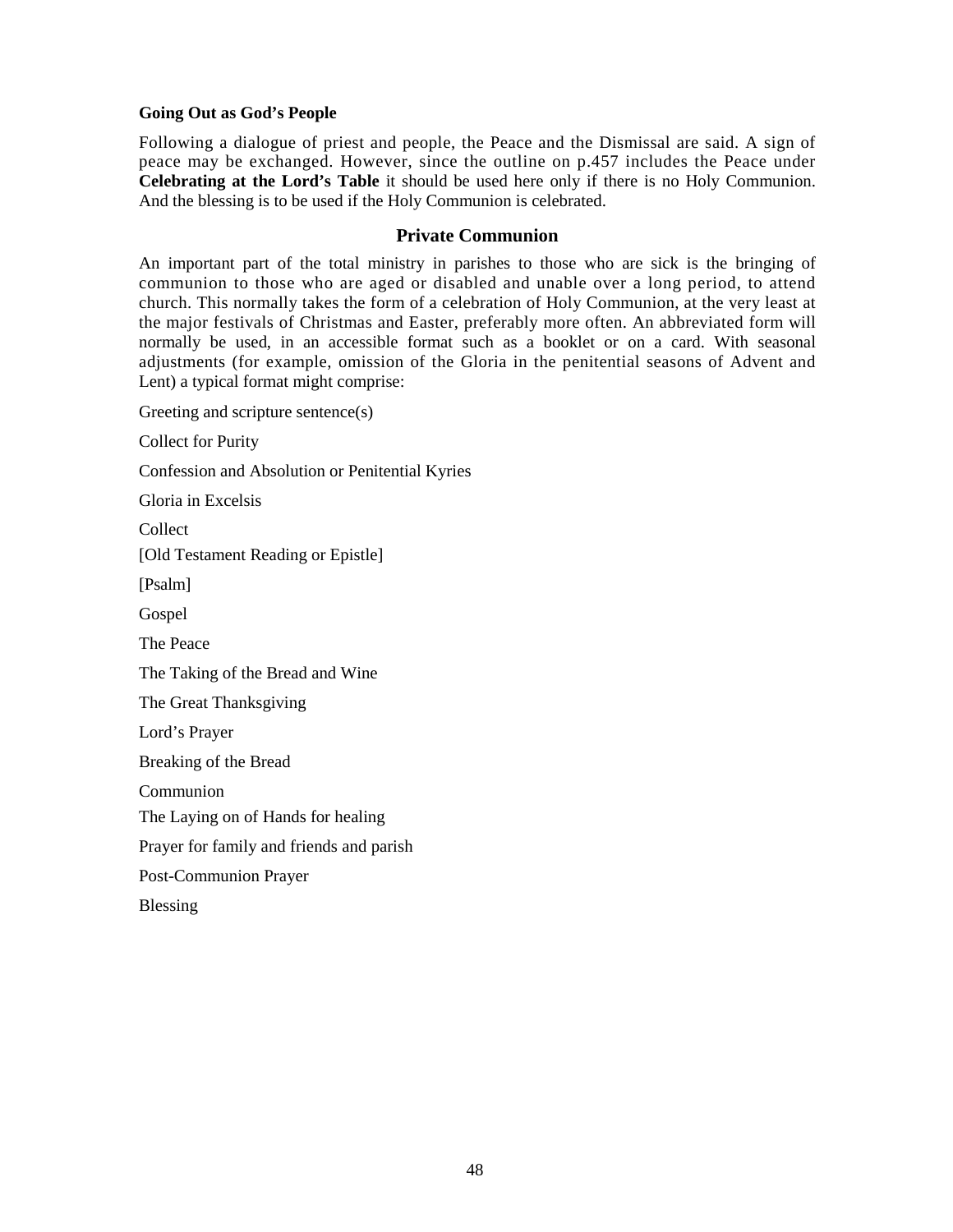# **Holy Communion by Extension**

An alternative is to use the form known as "Holy Communion by Extension" for those unable to be present at the public celebration, according to the use of the Church of Ireland, 2007. This was approved by the House of Bishops under the trial services legislation (Church Constitution Ch 1, section 26:3) and authorized in the Church of Ireland as from 28th February 2007 for a period of seven years.

The general principle involved is set forth in the notes prefixed to the order of service:

While this rite is primarily intended for use with those who are sick, it may on occasion be used with individuals who for a reasonable cause cannot be present at a public celebration of the Holy Communion

When a member of the community cannot be present at the parish Holy Communion but wishes to receive the Sacrament, it is desirable that the priest, deacon or appropriately trained authorized representative of the community bring the consecrated elements to that person immediately upon completion of the celebration in the church. The continuity between communion and community celebration is thus made clear.

If, however, a person is unable to attend a public celebration for an extended period of time, it is appropriate that the Holy Communion be celebrated with them, members of their family, the parish community, and friends, if possible. In these cases it would be appropriate to involve others in the readings and prayers, using the proper of the day and other appropriate material.

#### **The Greeting**

This comprises the Dominus vobiscum and the following or similar words:

*Brother/sister* in Christ,

God calls us to faithful service by the proclamation of the word, and sustains us with the sacrament of the body and blood of Christ. Let us now call upon God in prayer hear his word proclaimed, and receive this holy food from the Lord's table.

# **The Collect**

This is the collect of the day or a similar prayer.

#### **Proclaiming and Receiving the Word**

A passage from the Gospel appropriate to the day or occasion or one of a set of passages provided is read.

#### **Penitence**

This includes invitation to confession, absolution (if a priest is present) or prayer for forgiveness (if there is not a priest), and the option of the Prayer of Humble Access.

#### **The Lord's Prayer**

This may be in the traditional or modern form.

An invitation to communion consists of the following words,

The Church of God, of which we are members, has taken bread and wine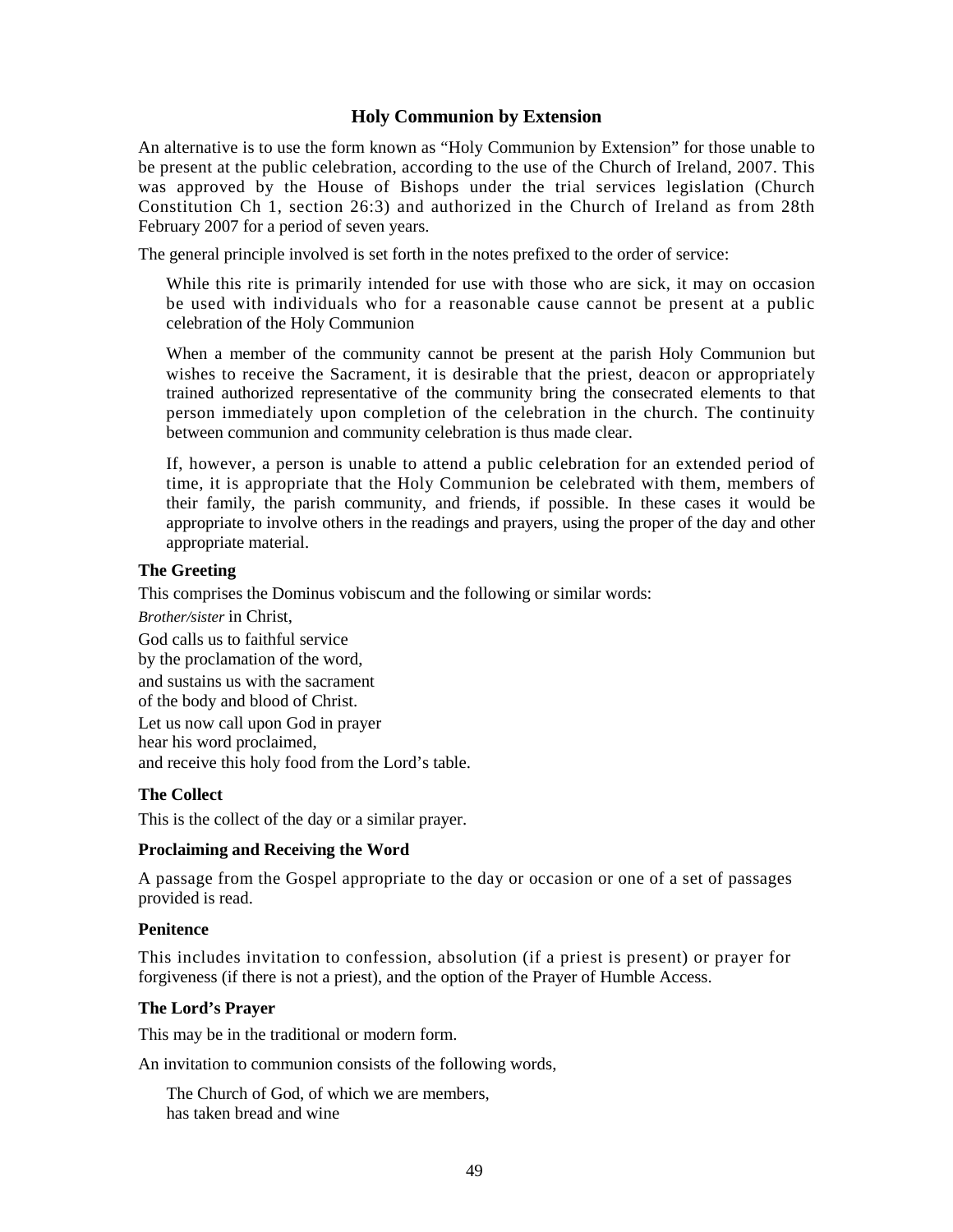and given thanks over them according to our Lord's command. I now bring these holy gifts that you may share in the communion of his body and blood. **We being many are one body for we all share in the one bread.** 

Communion is given with the words,

The body of Christ given for you. **Amen.**  The blood of Christ shed for you. **Amen.** 

Silence is kept.

# **Prayer after Communion**

It is noted that it may be appropriate to pray for the needs of those present.

The post-communion prayer "Almighty God, we thank you..." is said or another suitable prayer.

# **The Blessing**

The blessing is said if there is a priest present. Otherwise the grace is said.

Any of the consecrated bread and wine remaining after the administration of the communion is to be reverently consumed

Some important guidelines are included:

# **HOLY COMMUNION BY EXTENSION**

# **Guidelines for Clergy and for Lay Eucharistic Ministers**

The provision for Holy Communion by Extension allows people who are unable to attend the parish celebration (either Sunday or weekday), to feel part of the greater community of believers who have gathered at the Lord's Table together. The communion should be administered only by the clergy or by authorized lay Eucharistic ministers.

Any lay person administering the Sacrament by extension shall be authorized by the diocesan bishop to carry out this ministry and shall have undertaken training. The precise nature of the training would be decided by the diocesan bishop in conjunction with the parochial clergy, but it would need to include discussion regarding the nature and understanding of the Sacrament of Holy Communion as the Church of Ireland has received it, without detracting from the mystery of the Sacrament and the diversity of devotional opinion which the faithful may hold. Practical training in the administration of the Sacrament would also be necessary.

In addition, the pastoral implications arising from Holy Communion which has been brought from the parish Eucharist, (as opposed to a 'private' celebration with the priest and person) will need to be addressed. Due preparation of the wider community must ensure that this ministry is understood to be an extension of worship and not a social visit.

# **When the Sacrament should be brought from the Parish Celebration**

It is most appropriate that the Sacrament be administered as soon as is practically possible after the celebration of the Eucharist in the church. The time lapsed between the service in the church and the reception in the home/hospital is to be made as short as possible, so that the connection between the celebration and the administration of the Sacrament is clear. The presiding minister may wish to send out lay Eucharistic ministers to administer Holy Communion by extension during the course of the liturgy. The most appropriate point for this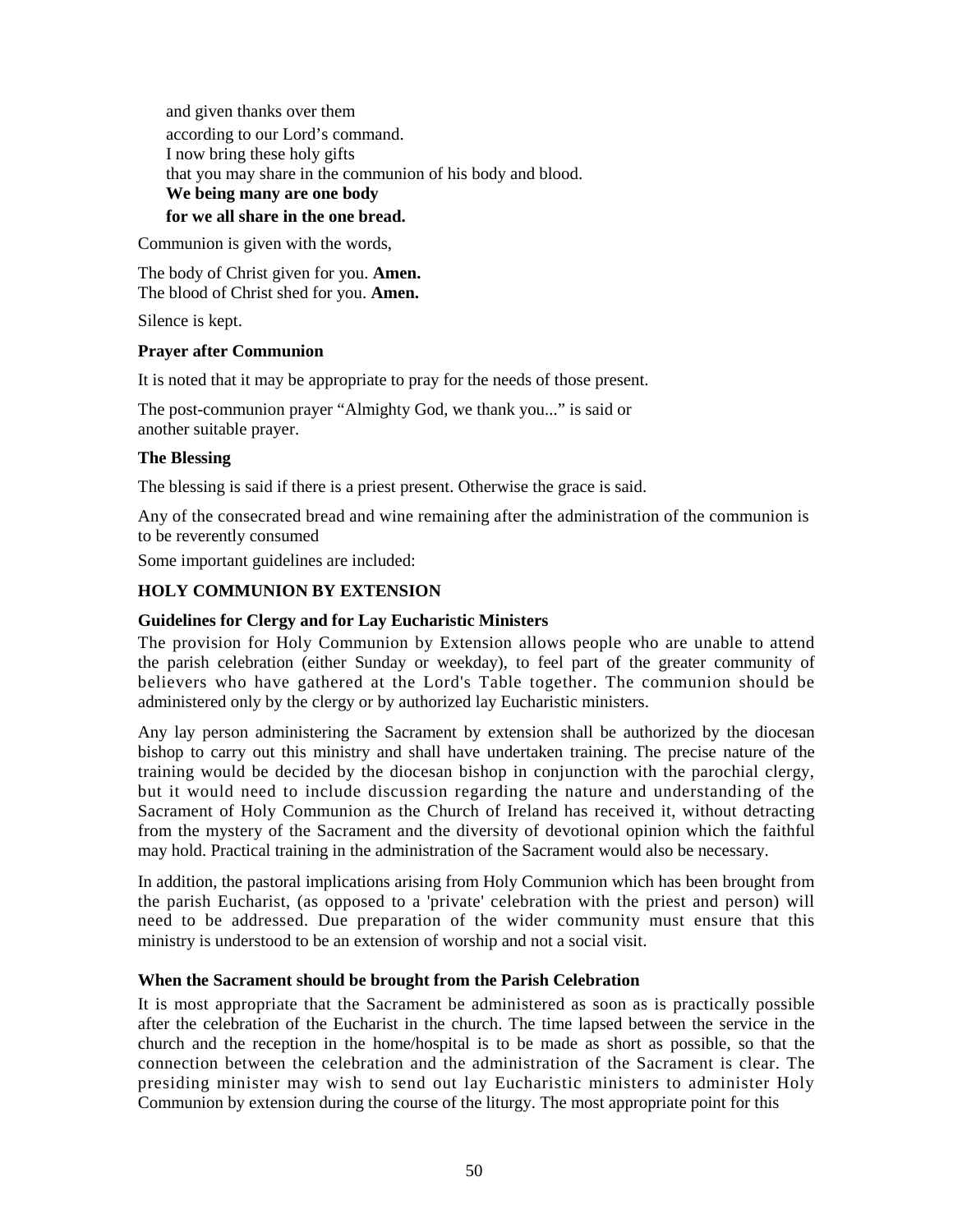would be immediately after the Great Silence. In such cases the communicant in the home may have a sense of sharing in the same service as the community worshipping in the church. Arrangements shall be made with the parishioner(s) before-hand so that they may prepare themselves in advance to receive communion, preferably by reading to themselves some of the liturgy actually being used in the church. The exact time of communion by extension should, as far as possible, be consistent week by week or month by month.

### *Persons who should receive this ministry*

- Those who are ill, at home.
- Those who are in hospital. This would include patients unable to attend a service in a hospital chapel but who would desire to receive communion in the ward immediately after such a service.
- Those who are housebound or confined to nursing or residential care.

The desire of a communicant to have a 'full' celebration of the Eucharist should always be respected.

### *General guidelines*

At the actual celebration of the Eucharist, only sufficient of the consecrated elements as is necessary for communion by extension should remain; otherwise, what is left should be consumed as normal. This will demand some planning before-hand by the presiding minister.

At the time of bringing the Sacrament by extension, the elements should be carried in a dignified and reverent manner, for example in a private communion set or a bread box and a small flagon which should be placed in a small cloth bag or pouch.

At the time of the communion, the elements should be placed on a corporal, on an appropriate surface (i.e. a small table). It may be appropriate also (where custom allows), to place a small cross and/or candle in view of the person(s) to receive communion.

At the conclusion of the rite, the Eucharistic minister must consume all the remaining consecrated elements and cleanse the vessels with water.

Only the Rite of *Holy Communion by Extension* provided by the Church of Ireland should be used.

*Necessary vessels and materials for Holy Communion by Extension* 

- − Bread box\*
- Small flagon for consecrated wine\*
- Small flagon for water\*
- Small chalice & paten\*
- Corporal & purificator
- Small Cross & candle (where appropriate)
- Bible
- Prayer Book(s) or *Holy Communion by Extension* card(s)
- − stole (where customary for the priest or deacon) *\**

*From a private communion set.*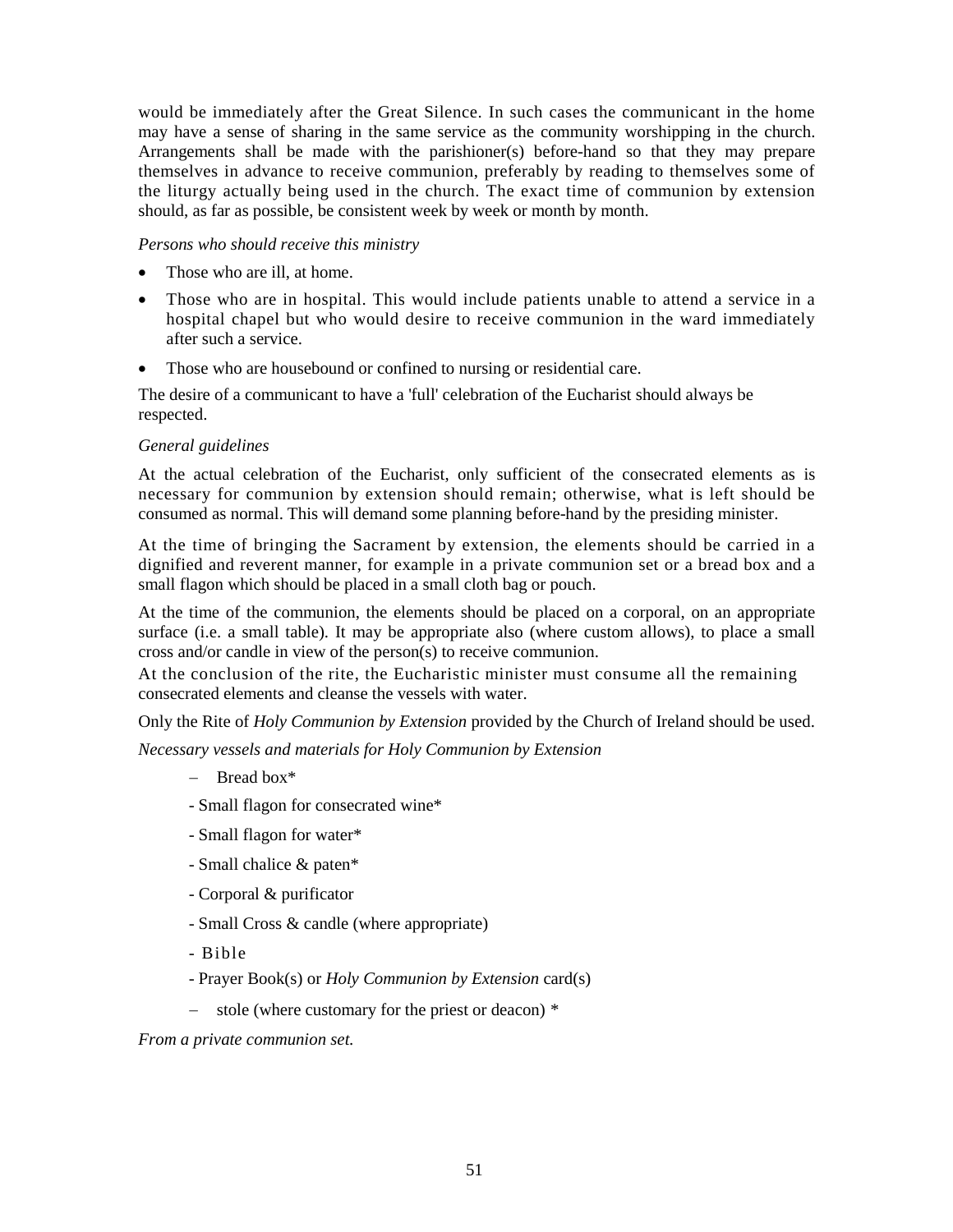# **FUNERAL SERVICES**

#### **Funeral Services: The canonical position**

The obligations of the rector of a parish are clearly set forth in Canon 32 The burial of the dead,

(1) Subject to the provisions of this Canon no minister shall, where reasonable notice has been given to him, refuse to read the burial service in the prescribed form at

(a) the burial within his cure of any person who may have died within it,

(b) the burial of any person whose family may possess a burial place within the church or churchyard of his parish, and whose remains have been brought there for interment.

(c) the burial within a reasonable distance outside his cure of a person who died within his cure and is believed by the minister to have been at his death a member of the Church,

or

(d) the burial within his cure of a deceased person who died outside his cure but whose remains have been brought there for interment and who is believed by the minister to have been at his death a member of the Church.

(2) A minister may however in his own discretion refuse to read the burial service in full where the deceased died unbaptised or had committed suicide or had committed some grievous or notorious sin and not repented of it or had been excluded from Holy Communion under Canon 16 and had not been readmitted thereto.

(3) If the minister refuse to to read the full service pursuant to clause (2) hereof he shall read at the burial such parts of the prescribed service or such approved prayers and such psalms or portions of Scripture as to him shall seem fit, or he shall use such alternative or modified form of service as may have been prescribed for the case. Save where the burial is of an unbaptised infant the minister shall also, where it is reasonably practicable to do so, consult with the ordinary before the burial; and where this is not reasonably practicable he shall report the matter to the ordinary thereafter.

It may be seen from the above that there is a general obligation to bury those residing within the cure - that is within the geographical boundaries of the parish. While in practice this will almost always mean members of the Church of Ireland, a rector is, in principle, obliged to bury members of any or no church (subject to the limitations implied in section 3) with an address within the parish when duly requested so to do.

It is not quite clear what are the full implications of (1)b. Strictly speaking those who have "claimed" graves do not own them, but merely have a registered claim to be buried in the designated plots. The only people who actually "possess" a burial place within the church or churchyard are those with family vaults. However, it is best to assume that the obligation extends to apply to any with burial rights in the church or churchyard.

It is best to give people the "benefit of the doubt" as to what constitutes a "reasonable distance" under (1)c. Usually there will be consultation with the Rector of the Church where the interment is to take place, and the service will be shared. It is a customary courtesy when a service is shared for the rector of the deceased person to be invited to perform the committal.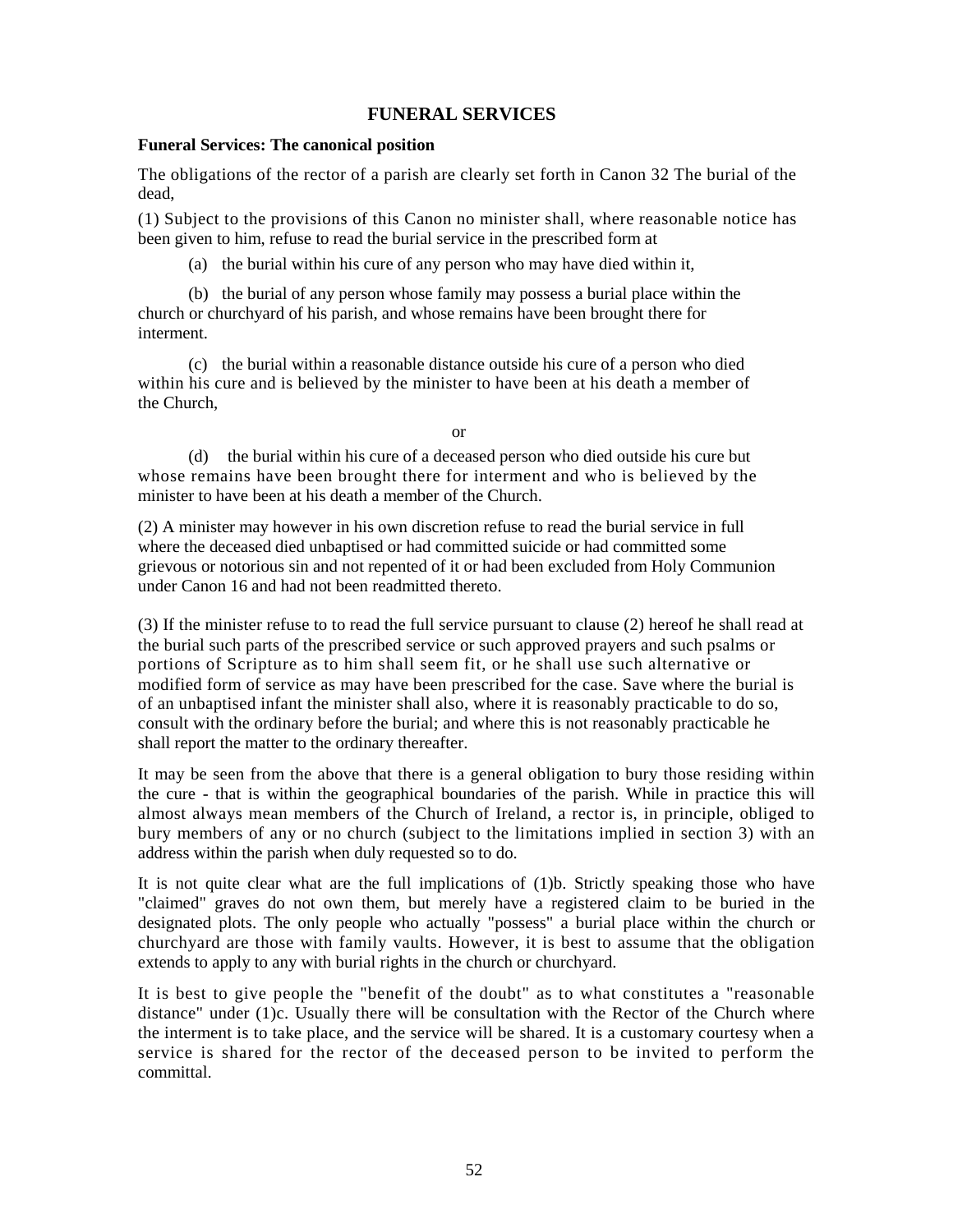With regard to the circumstances covered by (2) and (3), pastoral considerations should normally prevail over legal rights of the incumbent. Refusal to use the burial service in case of a suicide could add to the hurt of the relatives. Careful choice of readings and prayers, however, could be pastorally helpful. The case of the death of a still-born child or a newlyborn child is considered below under "The Funeral Service for a Child".

On occasion, members of the Christian community, or representatives of it, may be called upon to provide a funeral liturgy for a person who did not profess faith in Christ. This might be someone of another faith community, or a non-believer. A loose-leafed folder *Occasional Celebrations,* published by the Anglican Book Centre, 600 Jarvis Street, Toronto, Ontario, Canada, M4Y 2J6 provides liturgical material for such an eventuality under the heading, "Liturgies Relating to Death and Burial."

### **A note on Churchyards and Burial rights**

The law on churchyards and burial rights is complex and needs to be understood not only by the incumbent but by any clergyperson who is liable to be called upon to conduct funerals. A convenient guide is the *Irish Churchwardens Handbook,* A.P.C.K. Dublin 1979 by the Revd James B Leslie as revised and expanded by the Very Revd (later Rt Revd) W.G. Wilson. Parts of this book need further revision in the light of changes in the constitution since 1979 but chapter five - "Churchyards and Burial Rights" and chapter six "The Maintenance of Graveyards" are still highly relevant.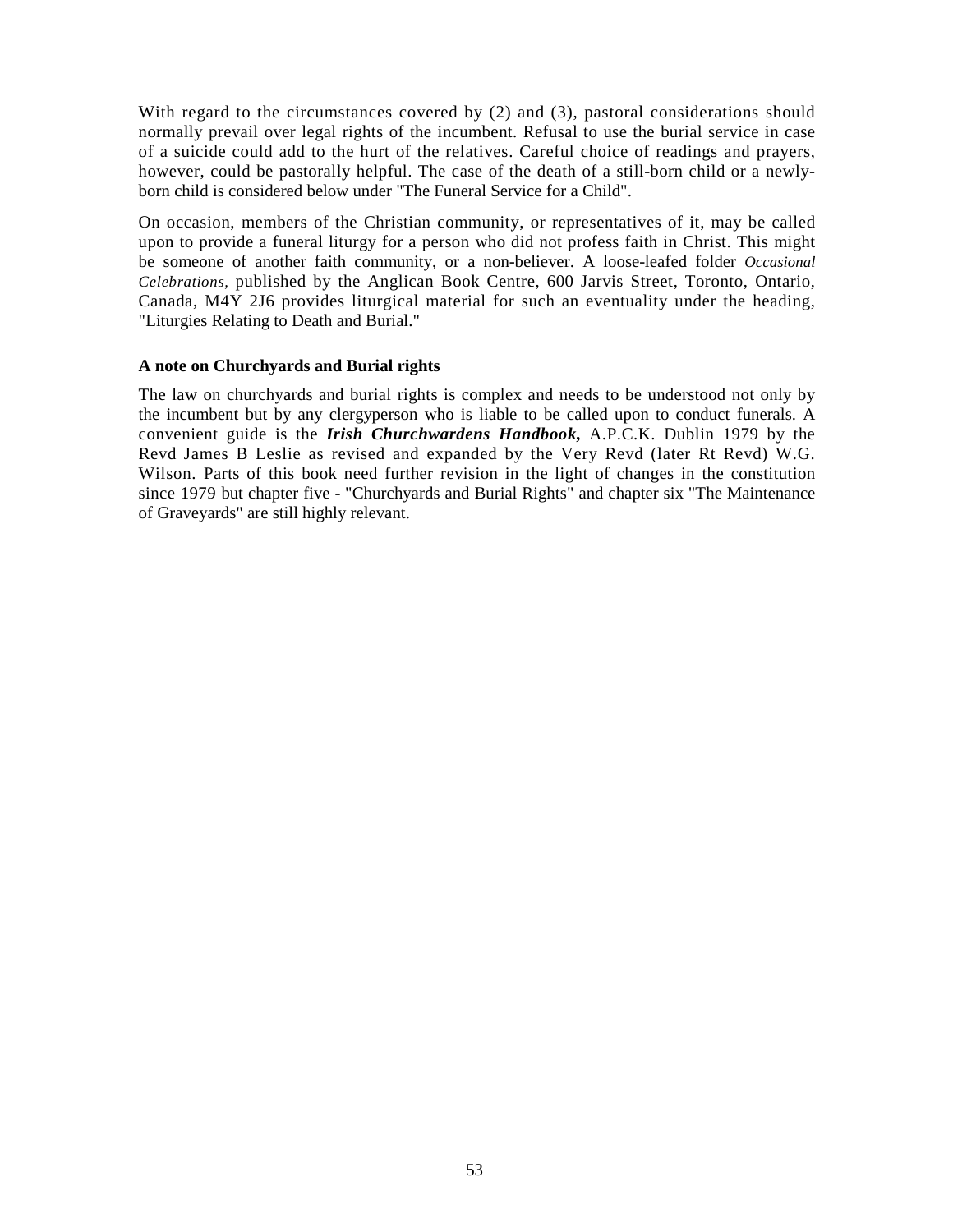# **Funeral Services One: The Order for the Burial of the Dead.**

This is the traditional language order which is derived from the rite of the same title in previous editions of the Prayer Book. Changes from the 1926 edition relate mainly to the rubrics. These and some other developments from the time of the Reformation onwards are indicated below.

Burial rites in rural areas commonly involve three ceremonies - at the house, in the Church, and at the graveside. If, however, the body is brought to the Church prior to the burial, there is a service of reception attended often by just a few relatives, and this takes the place of the service in the house on the day of burial. In town parishes and in the city, there may be no service in the Church, that in the house acting in place of it together with the ceremony at the graveside. Where the place of interment is distant from the Church it is the custom in some areas for only the relatives and close friends to be present for the actual burial. Where the body is to be cremated, it may be brought from the house (with or without a short service) to the crematorium, where there is a service whose total length is normally restricted to thirty minutes, and a suitable form of the committal is used.

# **At the house**

The 2004 edition of the Book of Common Prayer contains A Form for Use in the Home, Funeral Home or Mortuary - Prior to the Service in Church, but this is designed for use with the modern language liturgy - Funeral Services Two. There is no equivalent for the traditional "Funeral Services One". Essentially what is done in the house is at the discretion of the officiating minister and there is much to be said for keeping it simple, and it may consist of a psalm, a reading, and some suitable prayers. If the body is to be "lifted" at a certain time, for example 2 p.m. the service should begin at around 1.45 p.m. or 1.50 p.m. and be completed before 2 p.m.

No provision is made in the Book of Common Prayer for a service of reception in Church (where the body is to lie until the funeral, perhaps on the next day,) although forms were put forth by authority of the House of Bishops many years ago. A suitable outline might include,

Sentences (on the way into the Church)

Psalm Scripture reading Prayers (The Litany One up to "day of judgement" followed by two or three collect-type prayers would be appropriate). The Lord's Prayer Ascription or the Grace.

Care should be taken not to use material which will occur again at the burial.

# **In the church**

[What was previously the first rubric prohibited the use of the office for any that died unbaptized or excommunicate, or those who have committed suicide. Unbaptized infants of tender age, the offspring of Christian parents, who have not been withheld from baptism wilfully or who were persons known to have been prepared for and desirous of baptism, were entitled to have the sentences read, one of the psalms and lessons or a portion of them, the four sentences at the grave, and the Lord's Prayer and the benediction at the close of the office. This was clearly an obsolete rubric reflecting a rigour of approach unlikely to be found pastorally helpful in present day circumstances. The question of the burial of a person who has committed suicide is regulated now by canon, and is dealt with above. In the 1662 Prayer Book this rubric consisted of a single sentence. A second rubric dealing with the reading of sentences has been modified to produce the current form]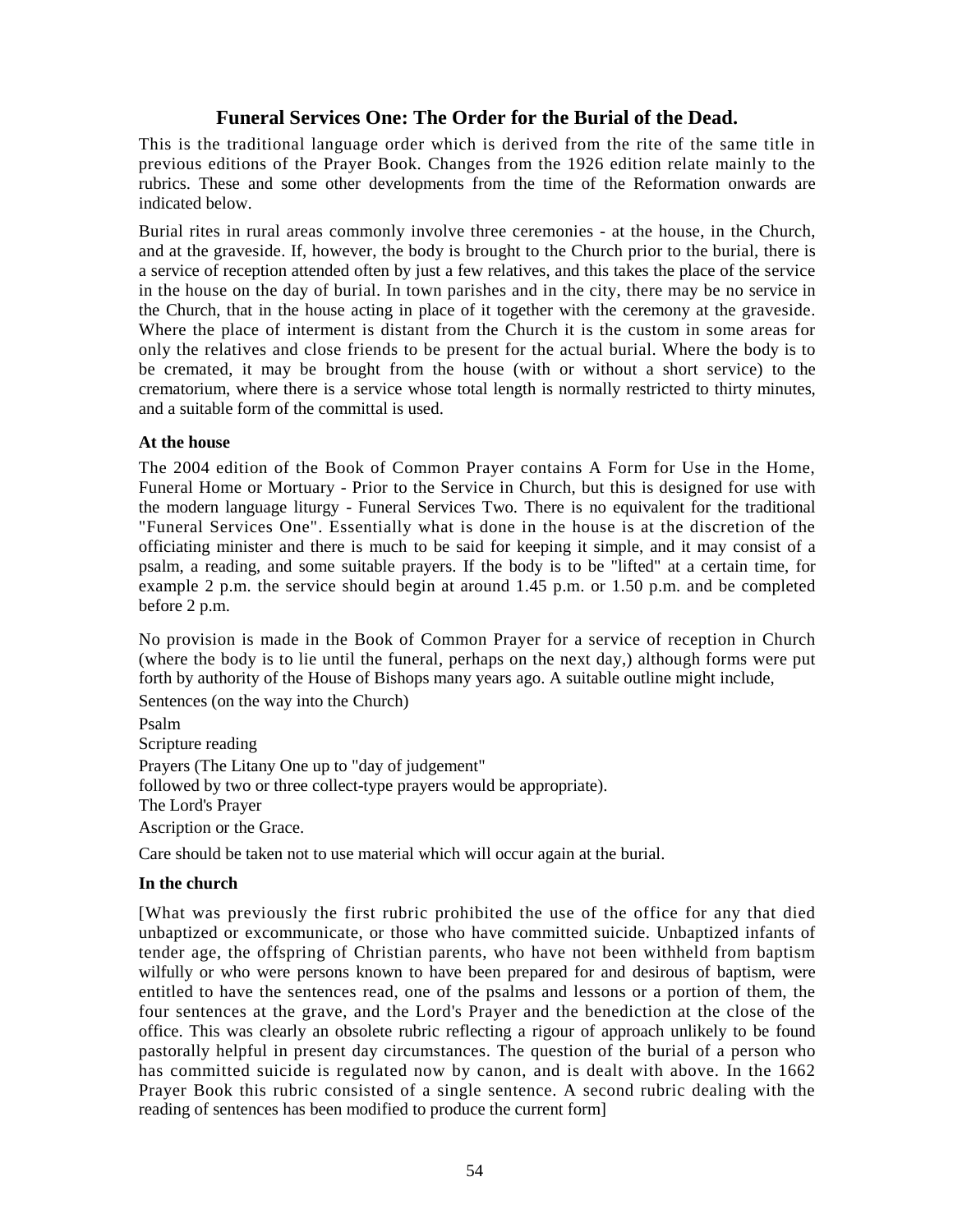The clergyperson (and any assistant minister or ministers) should be fully robed when meeting the cortege, and remain so while conducting the service in church and performing the committal. Discarding robes prior to the committal introduces an inappropriate casualness into the most solemn part of the funeral rite and its apparent lack of respect can cause offence to mourners who value the Church's liturgical tradition. Appropriate robes are cassock, surplice and stole or, alternatively, cassock, surplice and scarf. With regard to the liturgical colour, white - the colour of the resurrection - is especially appropriate during the Great Fifty Days of Easter, and purple for the remainder of the year. Alternatively, a black stole may be worn although this is now less common.

### **Sentences**

Three sentences are provided for use while the minister is processing in front of the cortege from the entrance to the church and these may be supplemented by those from page 490 (or indeed other suitable sentences, as required).

The first of these processional sentences (which may be sung rather than said) has been traced to the ancient *Inhumatio Defuncti,* and was also a Compline Antiphon "in agenda Mortuorum" in the *Gregorian Antiphonary.* The second was used in the *Vigiliae Mortuorum* or *Dirge* of the Sarum rite. In Merbecke's Common Prayer Noted, they are arranged as Responses and Versicles. The Sarum use was,

Antiphon Ego sum resurrectio et vita: qui credit in me, etiamsi mortuus fuerit, vivet: et omnis qui vivit et credit in me, non morietur in aeternum.

Respond Credo quod Redemptor meus vivit: et in novissimo die de terra surrecturus sum: Et in carne mea videbo Deum Salvatorem meum.

Versicle Quem visurus sum ego ipse et non alius: et oculi mei conspecturi sunt. Et in carne mea videbo Deum Salvatorem meum.

A nineteenth century adaptation of Merbecke for SATB may be found in *A Cathedral Prayer Book* produced by Stainer and Russell.

It may be noticed that the sentence from Job has been shortened by the omission of "though after my skin worms destroy this body" and the second half seems to come from a modern translation.

A hymn is usually sung at the beginning of the service. Care should be taken to ensure that any hymns sung at a funeral are appropriate to the occasion, and are sufficiently well-known for the people to be able to participate.

# **The Psalm**

The psalm may be read by the minister (if the people do not have books) or read by him and the people in half verses (the minister reading to the colon and people the second half of each verse) if there are enough books to go round or if the order of service has been printed out in booklet form. If there is a choir it is appropriate that the psalm be sung. The version here is that from the 1926 Prayer Book which remains (permanently) authorized in the Church of Ireland.

In Sarum a number of psalms were appointed, although it may be doubted whether all of them were used at every burial. These were 114, 25, 118, 42, 132, 139, 148, 149, 150, together with the seven penitential psalms. In the 1549 Prayer Book psalms 116, 139, 146 were appointed to be said in church either before or after the burial of the corpse. At the communion office psalm 42 was used as the introit. From 1552-1662 no psalms appeared at all, nor did the introit appear in the Latin Office for the celebration of the Holy Communion at funerals. In 1662 psalms 32 and 90 were inserted, and the Church of Ireland's office adds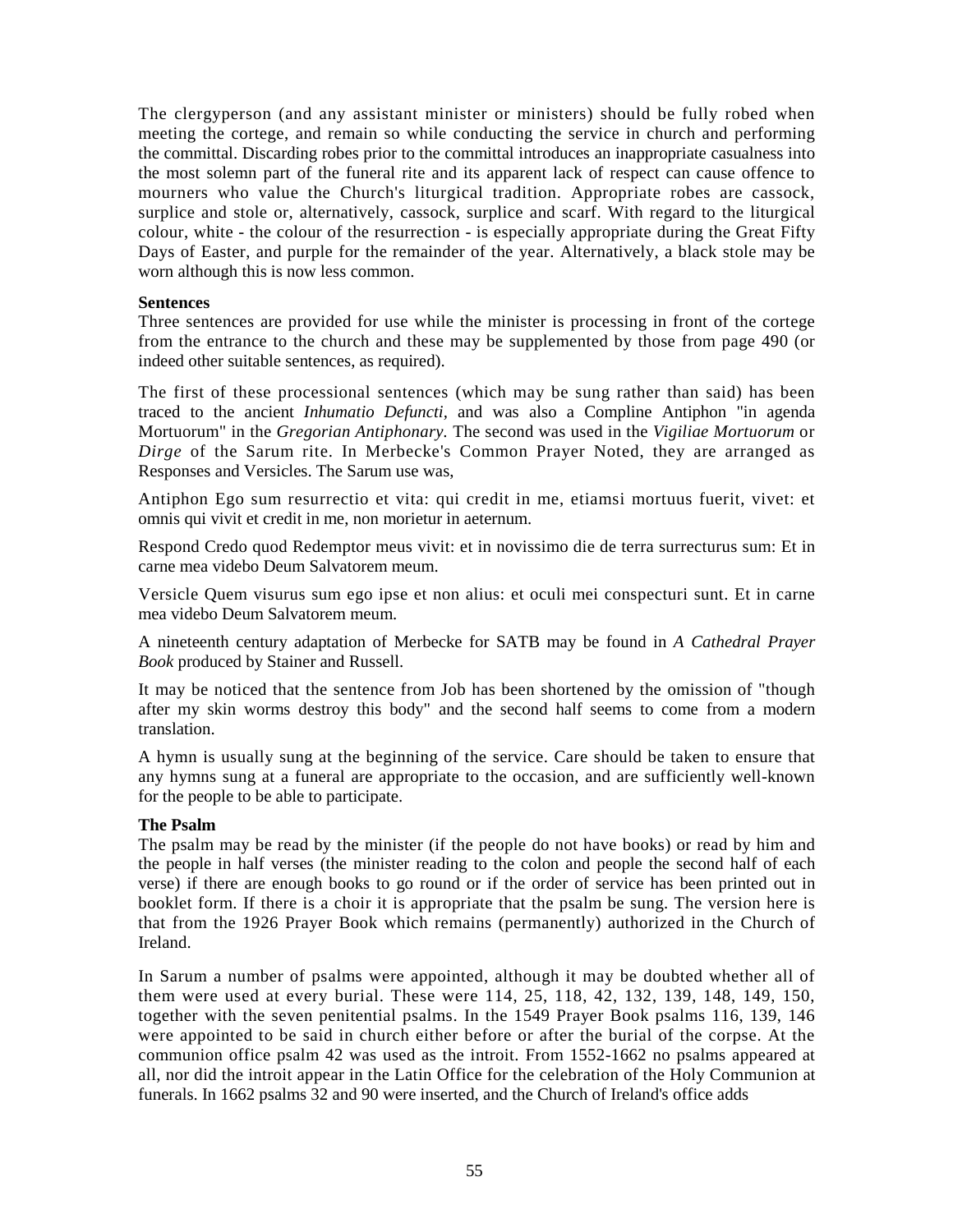psalms 23 and 103 (which accounts for the order in which these appear). Versified forms of the psalms from the Church Hymn (2000) may be used.

# **The Ministry of the Word**

Only two readings are provided in written out form, from 1 Cor 15:20ff and 1 Thess 4:13ff, the latter a feature of the Irish Prayer Book. These were the only readings in the 1926 Prayer Book, but a rubric in the current edition allows other readings from the list on p484 to be used. A way of abbreviating the 1 Cor 15 reading is indicated by the brackets in the text printed in the Prayer Book.

Previous editions of the Book of Common Prayer service do not provide for an address, This has been remedied by the addition of a rubric, "If there is a Sermon it is preached here." A sermon at a funeral should not be simply a eulogy of the deceased (although a "personal" part is certainly appropriate and particular virtues may be mentioned) but should also expound Scriptural teaching, preferably that already introduced by the reading. The address should be short, ten minutes or so.

In the 1662 Prayer Book no provision was made for prayer in church after the reading. The two prayers in the Irish Prayer Book are helpful, but of themselves are inadequate for this part of the service. On the other hand the portion of the service at the graveside is probably overweighted with prayer although the current rubric permits the prayers after the Committal to be said in the church before the coffin leaves. The best way to order this is to begin the prayers in the Church with the lesser Litany and Lord's Prayer and to continue with a selection of prayers from various sources including one or more of those provided. The Grace should not be said at the conclusion of the office in church if it is to be used after the committal. The service in Church normally concludes with a hymn. If there is a third hymn it may come before or after the sermon.

In the 1549 Prayer Book the lesson was followed by the lesser Litany and the Lord's Prayer, by versicles and responses and by a collect, all closely modelled on the Sarum original, as follows,

Lord have mercy upon us. Christ have mercy upon us. Lord have mercy upon us.

Our father which art in heaven...

And lead us not into temptation

Answer, But deliver us from evil. Amen.

Priest, Enter not into judgement with thy servant. Answer, For in thy sight no living creature shall be justified. Priest, From the gates of hell, Answer, Deliver their souls, O Lord. Priest, I believe to see the goodness of the Lord. Answer, In the land of the living. Priest, O Lord, graciously hear my prayer. Answer, And let my cry come unto thee.

Let us pray.

O Lord, with whom do live the spirits of them that be dead: and in whom the souls of them that be elected, after they be delivered from the burden of the flesh, be in joy and felicity: Grant unto this thy servant, that the sins which he committed in this world be not imputed unto him, but that he, escaping the gates of hell, and pains of eternal darkness, may ever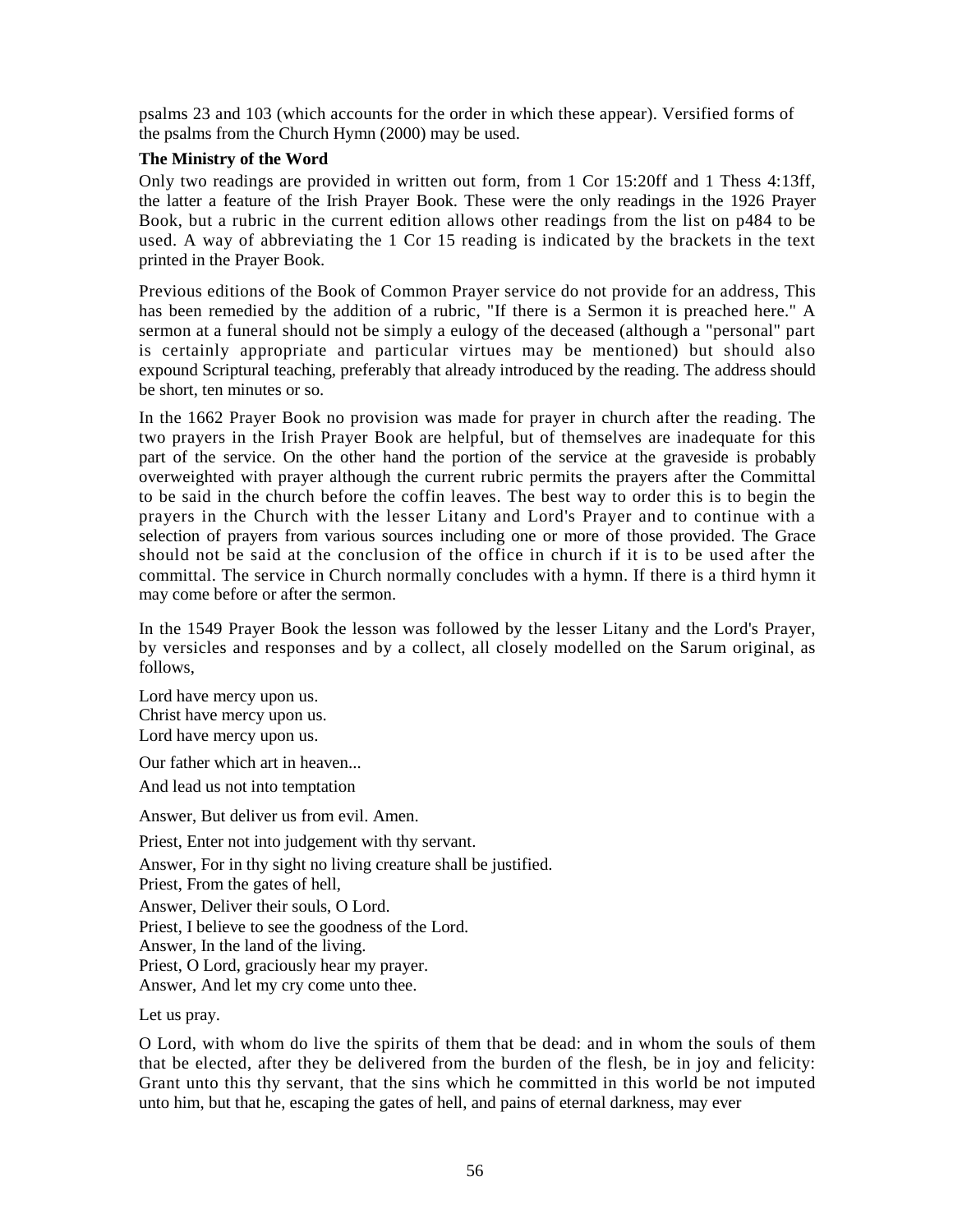dwell in the region of light, with Abraham, Isaac, and Jacob, in the place where is no weeping, sorrow, nor heaviness: and when that dreadful day of the general resurrection shall come, make him to rise also with the just and righteous, and receive this body again to glory, then made pure and incorruptible: set him on the right hand of thy son Jesus Christ, among thy holy and elect, that then he may hear with them these most sweet and comfortable words: come to me ye blessed of my father, possess the kingdom which hath been prepared for you from the beginning of the world: Grant this we beseech thee, O merciful Father, through Jesus Christ our mediator and redeemer. Amen.

The collect was substantially modified in 1552 to eliminate prayer for the departed; and it was deftly verbally amended in 1662 (when it became one of the prayers said after the interment). It was shortened in the Irish Prayer Book and altered,

1662 "We give thee hearty thanks for that it hath pleased thee to deliver this our brother out of the miseries of this sinful world."

1926 "We bless thy holy Name for all thy servants departed this life in thy faith and fear."

As the officiating minister proceeds in front of the coffin down the church he or she may wish to read the Nunc Dimittis aloud. Alternatively, it may be sung by the choir.

### **At the graveside**

The concluding ceremony comprises the antiphons "Man that is born of a woman", the committal, the sentence, (the prayers after the committal) and the grace.

The Committal

"Man that is born of a woman" used to be said while the corpse was made ready to be laid into the earth. The current rubric permits the officiating minister to wait until the coffin has been lowered into the ground. Echoes of around fifteen scripture passages have been found in this anthem, sequence or prose, the first part of which occurred in Sarum in the *Dirge* and the remainder in the Lenten antiphon to the *Nunc Dimittis.* The rubric in 1662 directed, "The priest shall say, or the priest and clerks shall sing:"

In Sarum the 114th psalm "When Israel came out of Egypt" was sung during the procession to the grave; and if the procession was long in going, the 25th psalm also, "Unto Thee, O God, will I lift up my soul". The antiphon to the Psalm was, "May the angels carry thee to Paradise: may the martyrs receive thee into their assembly, and bring thee unto the City of the heavenly Jerusalem."

With regard to be rubric before the act of committal, "While the earth is cast upon the body by some standing by the minister says", historically the earth was cast by the priest himself, and so the rubric directed in 1549; but was ordered to be performed by "some standing by" in 1552. It has been suggested that the reason for this is to suggest what shall be the state of condition of every one, one day. He that casts earth upon the dead body today may have earth cast upon his own body tomorrow. However, the original intention of the office appears to have been, that the Priest should cast in the three symbolical handfuls of earth, saying the words of the commendation, and that then the anthem should be sung while the grave was being filled up by some standing by. Today, the casting of the earth is often performed by the undertaker; but it is better done by the officiating minister (the matter is left open in Funerals Services Two).

While performing the interment the clergyman should stand at the head of the grave.

In the 1549 the wording of the committal was,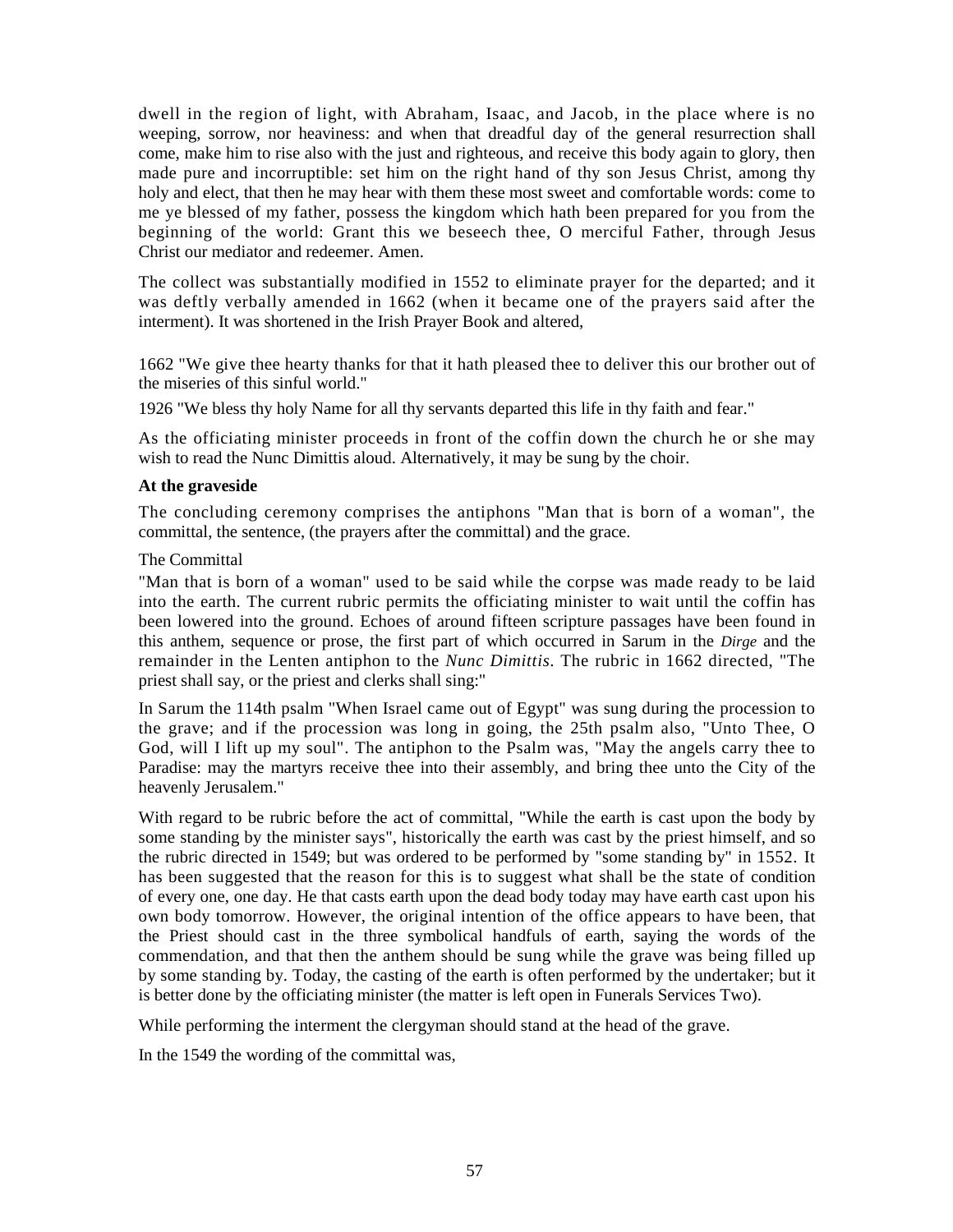I commend thy soul to God the Father Almighty, and thy body to the ground; earth to earth, ashes to ashes, dust to dust; in sure and certain hope of resurrection to eternal life, through our Lord Jesus Christ.

From 1552 this was changed to the familiar,

Forasmuch as it hath pleased Almighty God ... in sure and certain hope of (the) resurrection to eternal life through our Lord Jesus Christ...

The word "mortal" has been put in where "vile" used to be - "who shall change our mortal body" After the word "brother" or "sister" one may wish to use the person's Christian name.

The Anthem "I heard the voice" is from Rev. 14:13. In Sarum it was found in the Vigils of the dead as an antiphon to the Magnificat, and was also apparently read for the Epistle, in the daily Mass for the dead.

### **Prayers after the Committal**

If the Prayers after the Committal have taken place in the church the lesser Litany and Lord's Prayer are omitted.

The Collect may be made more "inclusive" by substituting "those" for "men" in the phrase "men without hope".

The Collect was used in the 1549 Prayer Book for the celebration of the Holy Communion at burials. It originally read,

We meekly beseech thee, (O Father,) to raise us from the death of sin unto the life of righteousness; that, when we shall depart this life, we may sleep in him, as our hope is this our *brother* doth; and at the general Resurrection in the last day, both we, and this our brother departed, receiving again our bodies, and rising again in thy most gracious favour, may, with all thine elect saints, obtain eternal joy. Grant this..."

A prayer found used after the burial in 1549 has contributed some phrases to the current form of the collect,

We commend into thy hands of mercy (most merciful Father) the soul of this our brother departed, N. And his body we commit to the earth, beseeching thine infinite goodness, to give us grace to live in thy fear and love, and to die in thy favour: that when the judgement shall come which thou hast committed to thy wellbeloved Son, both this our brother, and *we, may be found acceptable in thy sight and receive that blessing which thy well-beloved Son shall then pronounce to all that love and fear thee, saying: Come ye blessed children of my Father: Receive the kingdom prepared for you from the beginning of the world. Grant this, merciful Father,* for the honour of *Jesus Christ* our only Saviour, *Mediator,* and Advocate.

The service concludes with the Grace (added in 1662 under the influence of Bishop Cosin, who, however, suggested the form, "The blessing of God Almighty, the Father, the Son, and the Holy Ghost, be amongst you, and remain with you always").

A form is provided to hallow the grave if the burial ground is not consecrated.

A further rubric which gave some instructions where ashes were to be buried after cremation has been omitted in this edition.

Immediately after the burial the custom in many places is for the grave to be covered with a frame on top of which the wreaths are laid, and for it to be filled in only after the mourners have gone. It is customary for the officiating minister to speak quietly to each of the bereaved and to shake hands with them before the rest of the congregation do so. If there is to be a reception in a hall nearby the family should proceed there immediately after the officiating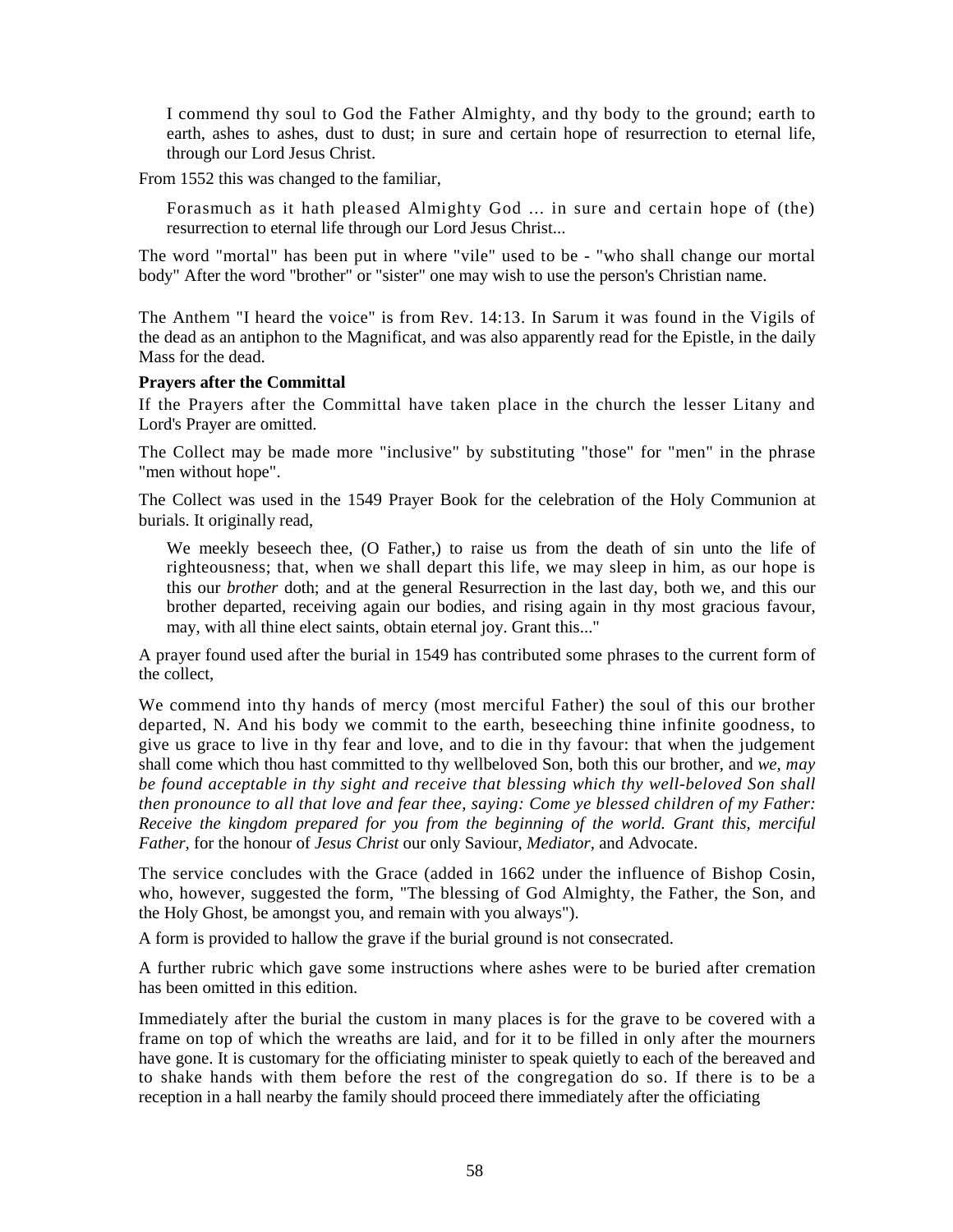minister has spoken to them and may stand where those entering the hall may express their sympathy and support.

Details of the burial should be entered in the register immediately after the service.

# **A note on The Order for the Burial of the Dead in the 1549 Prayer Book.**

A number of references have been made to the 1549 Prayer book. This, the first edition of the Prayer Book is particularly significant for the Church of Ireland in that this was the version introduced in Ireland on Easter Sunday 1551. The 1552 edition was never authorized in the Church of Ireland although the substance of it came in with the modified version introduced in the reign of Elizabeth 1 (1558-1603). This profoundly beautiful rite had the following structure or shape:

# **Sentences**

Committal, consisting of "Man that is born of a woman" etc., "commendation of the soul of the departed to God the Father and of the body to the ground", "I heard a voice", and prayers of commendation and of intercession for the departed.

Office, consisting of the following,

Psalms 116, 146, 139.

Reading from 1 Cor 15

Lesser Litany, Lord's Prayer, Suffrages

Prayer for the departed "O Lord, with whom do live the spirits of them that be dead.."

Provision is made for a celebration of the holy communion when there is a burial of the dead, including psalm 42, and a particular collect, epistle (1 Thess 4) and Gospel (from John 6). The collect read,

O merciful God the Father of our Lord Jesu Christ, who is the resurrection and the life: in whom whosoever believeth shall live though he die: and whosoever liveth and believeth in him, shall not die eternally: who also hath taught us (by his holy Apostle Paul) not to be sorry as men without hope for them that sleep in him: We meekly beseech thee (O Father) to raise us from the death of sin unto the life of righteousness, that when we shall depart this life, we may sleep in him (as our hope is this our brother doth), and at the general resurrection in the last day, both we and this our brother departed, receiving again our bodies, and rising again in thy most gracious favour: may with all thine elect saints, obtain eternal joy. Grant this, O Lord God, by the means of our advocate Jesus Christ: which with thee and the Holy Ghost, liveth and reigneth one God for ever. **Amen.** 

The provision made in the 1549 Prayer Book for the celebration of the Holy Communion when there was "a burial of the dead"; but this was omitted in 1552. However, the Latin office of 1560 (which was fully authoritative) contained provision for it, including an epistle and Gospel.

**An Order for The Burial of Children** may be found in the BCP on pp 476-9. The words "who have been baptized" were removed in 2004. This order comprises,

# **In the church**

Sentences Psalm 23 Reading (1 Thess. 4:13f or Rev. 21:3f) or other readings if preferred. Sermon (optional) Prayers, "Grant, O Lord, to all who are bereaved". Appropriate prayers adapted from those on pp510-13 may be added

# **At the graveside**

"Man that is born of a woman"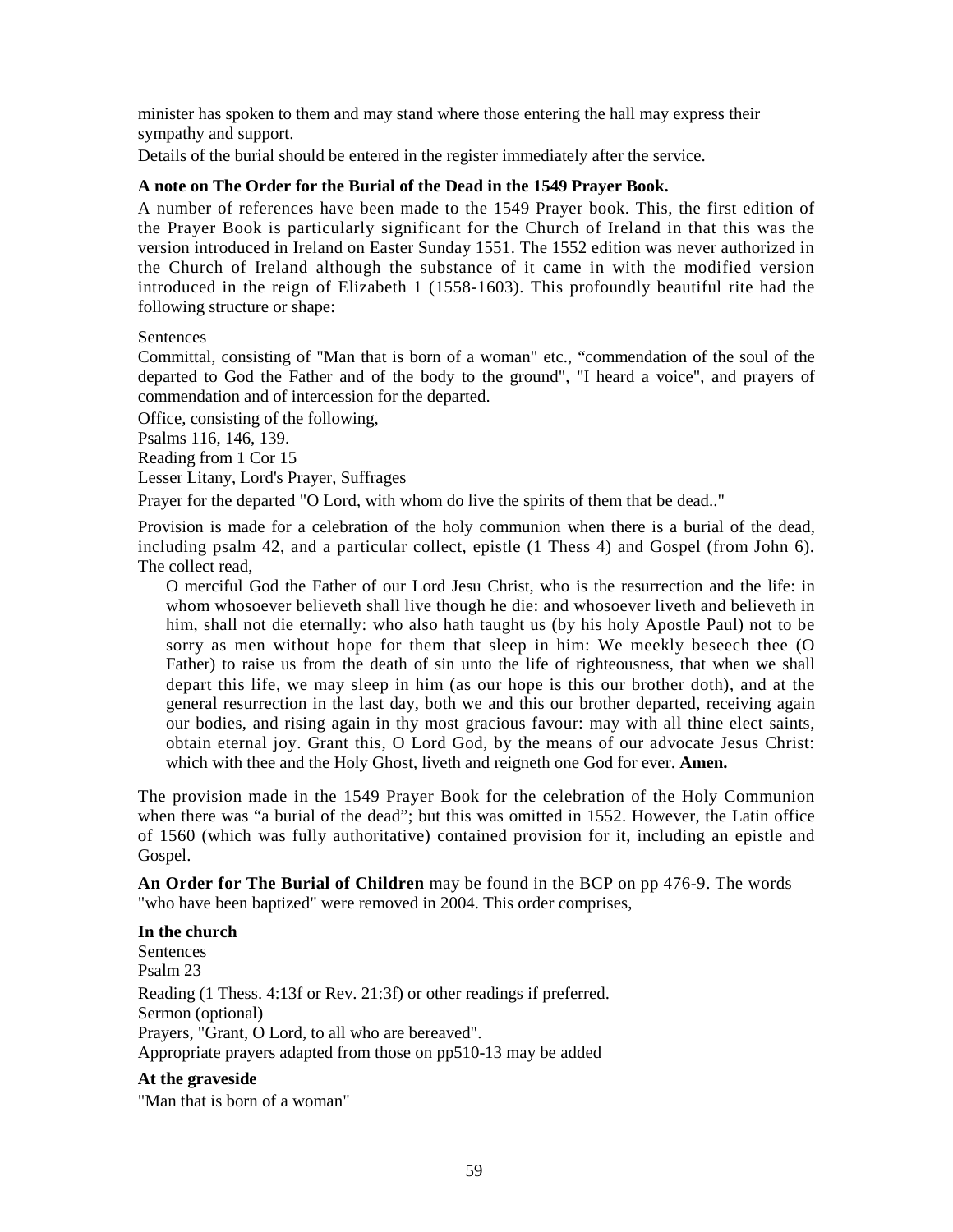Committal (with reference to "This dear child here departed"). Scripture sentence (Rev 14:4,5) Lesser Litany Lord's Prayer Special collects (either or both of which may be used).

O Lord Jesu Christ, who didst take little children into thine arms and bless them; Open thou our eyes, we beseech thee, that we may perceive that thou hast taken this child into the arms of thy love, and blessed him with the blessings of thy gracious favour; who livest and reignest with the Father and the Holy Spirit, one God, world without end. Amen.

[The second collect is a prayer for the parents] The Grace.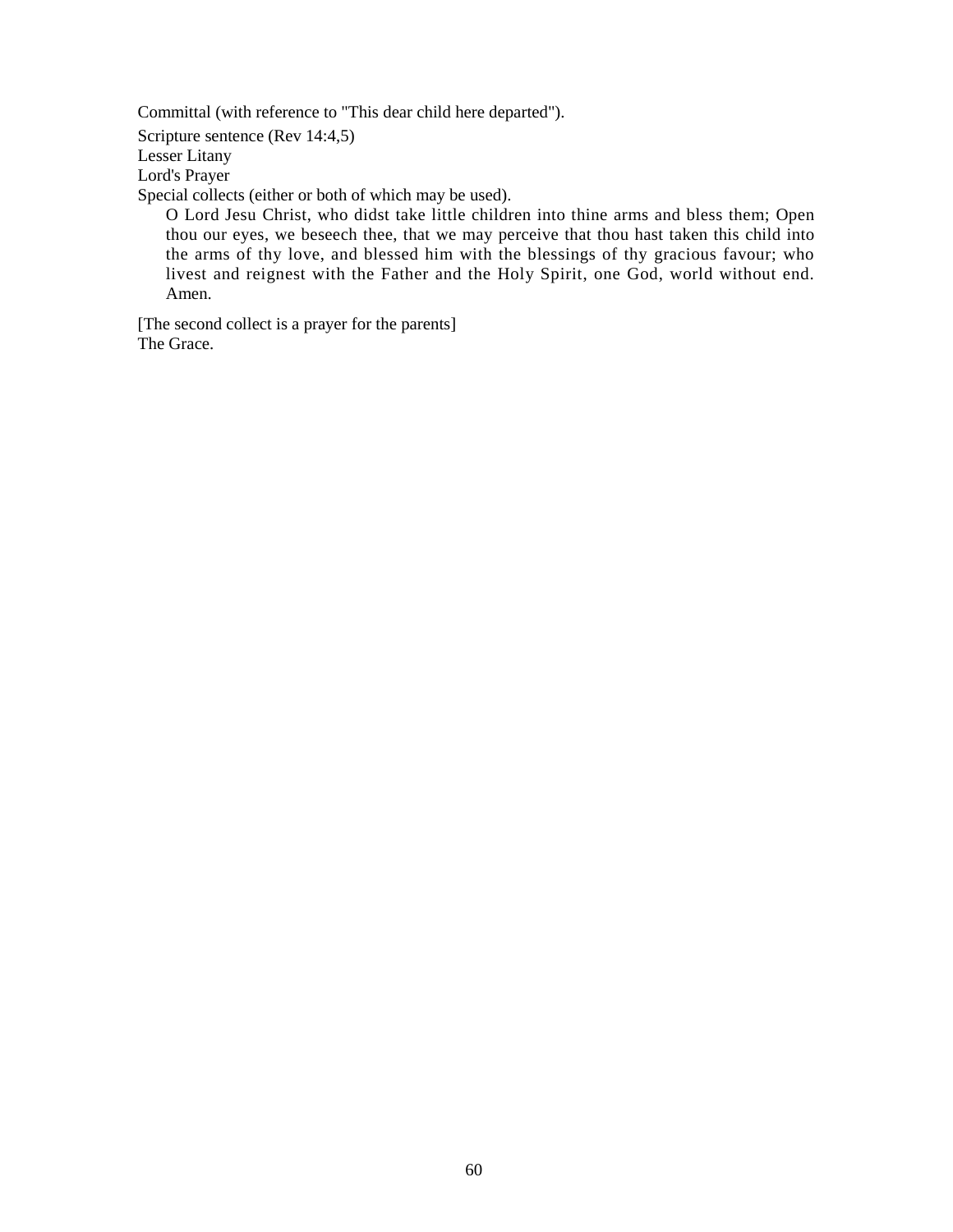# **Funeral Services Two, entitled "The Funeral Service"**

An experimental form of the burial office in modern English drawn up by the Liturgical Advisory Committee was issued by the House of Bishops in 1977. On the basis of further reflection the General Synod approved a revised edition of this entitled, "Funeral Services" in 1987 and this was later incorporated into *Alternative Occasional Services 1993,* a companion volume to the *Alternative Prayer Book 1984,* which remained fully authorized until it was superceded by *Funeral Services Two* in the 2004 edition of the Book of Common Prayer. In comparing this order with Funeral Services One (the traditional Prayer book version) the following differences may be noted,

- 1. The use of modern English, including the *Common Worship* psalter
- 2. A wider choice of Scripture sentences.
- 3. The inclusion of a preface setting forth the Church's understanding of its own funeral rites.
- 4. A more comprehensive Ministry of the Word (under the heading "Proclaiming and Receiving the Word", including a wide range of psalms, a comprehensive choice of readings, provision for the normative use of a sermon and an affirmation of faith).
- 5. A comprehensive selection of prayers, with a suitable ending.
- 6. A Farewell in Christ
- 7. A wider choice of material in the Committal.
- 8. Suitable provision for a Funeral Service with Holy Communion.
- 9. Liturgical provision for when the Body is brought to church on the eve of a funeral.
- 10. Provision for a form for use at the Burial of Ashes after Cremation.
- 11. Provision of a modern form of the Funeral Service for a Child.
- 12. Provision of a form for use in the home, funeral home or mortuary prior to the service in church.
- 13. A more positive theology stressing the message of the resurrection and of the communion of saints.

As far back as 1965 the Church of England Liturgical Commission in their report entitled, "The Burial of the Dead" examined the question, "What ought we to be doing at a burial service?" and suggested as a response,

- (a) to secure the reverent disposal of the corpse;
- (b) to commend the deceased to the care of our heavenly Father;
- (c) to proclaim the glory of our risen life in Christ here and hereafter;
- (d) to remind us of the certainty of our own coming death and judgement;
- (e) to make plain the eternal unity of Christian people, living and departed, in the risen and ascended Christ.
- (f) to offer some consolation to the mourners.

These considerations have remained constant in the Church of England revisions (found in the *Alternative Service Book,* 1980, and *Common Worship: Pastoral Services,* 2000) and in their Church of Ireland counterparts, especially the *Funeral Services, 1987* (AOS 1993), and the current order in the 2004 edition of the *Book of Common Prayer.* It may be seen that in many ways the Church of Ireland rites have followed those of the Church of England although they have also diverged from them in some respects. The concern to include all the principal services in a single Prayer Book with both traditional and modern forms constrained the Church of Ireland in its pastoral provision, any shortfall being catered for over a period of time by the identification of resource material. There is no attempt in the Prayer Book itself to provide for every conceivable set of circumstances. Where supplementary material from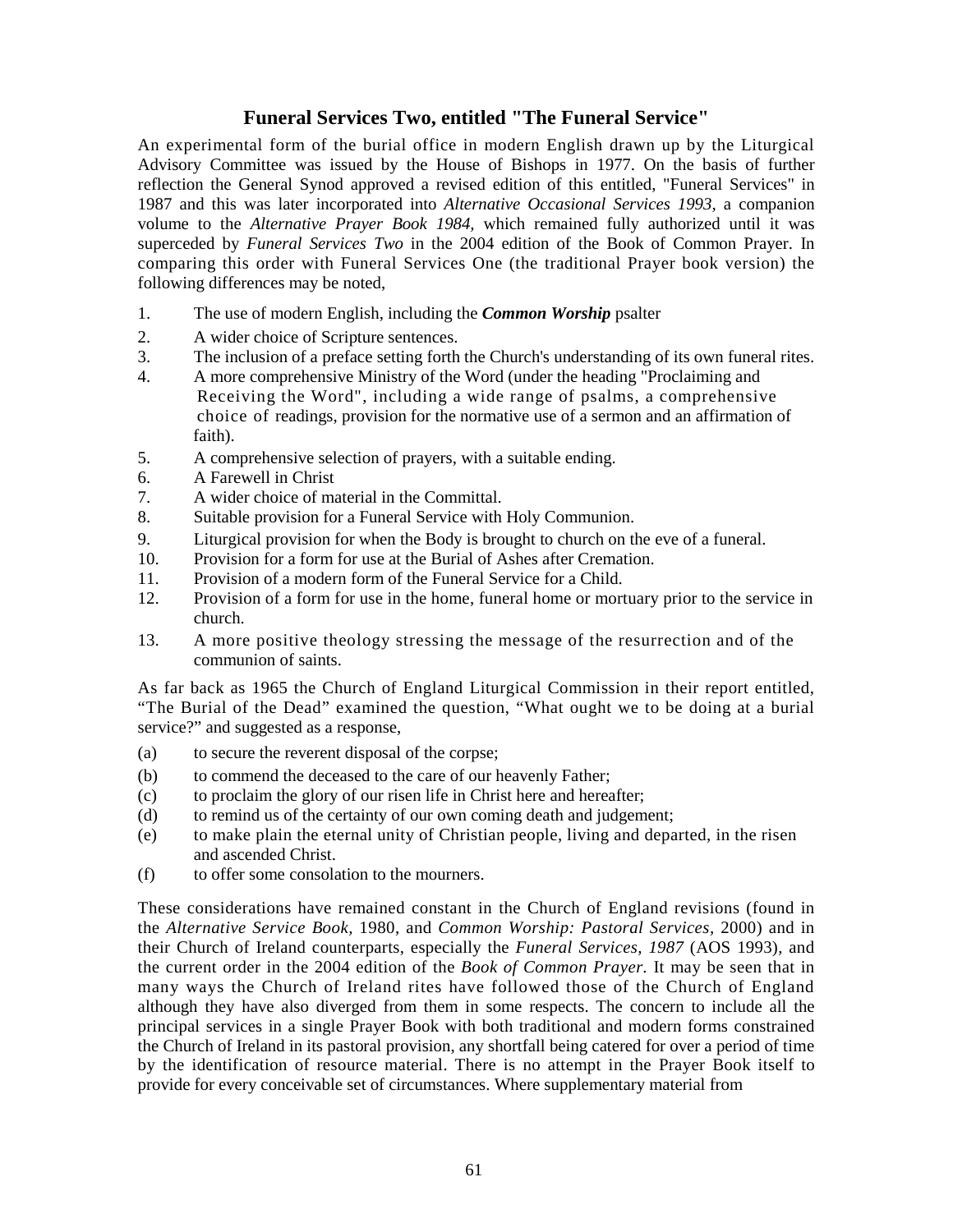*Common Worship: Pastoral Services* is appropriate for Church of Ireland use this is mentioned in these notes.

### **Notes**

Some general notes are prefixed to the Funeral Service.

# **1. Sentences**

*Sentences of scripture may be used at the entry, after the Introduction, where they lead into prayer, or at other suitable points.* 

The sentences are printed after the section entitled, "Receiving the Coffin at the Door" which seems to imply that they are to be used in the Church. However, it is customary in most places to meet the coffin at the Church gate and for sentences to be read in procession to and into the church. The three sentences to be found on p482 would not be adequate for this purpose and they may need to be supplemented by the selection on p.490 or by other suitable sentences. It may also be helpful for sentences to be said not only at the Committal itself as in the rubric on p.488 but in procession from the Church to the churchyard where this is attached to the Church.

# **2. Psalms and Readings**

*Psalms and readings should normally be drawn from those set out on page 484. A psalm should normally be included, except that a scriptural song may take its place. There must always be one reading from scripture. At Holy Communion there should be two readings, one of which is a gospel reading.* 

The list of page 484 has some odd features which seem to presuppose that the normal use will be only one reading. In addition, having commenced with two readings from the epistles, it lists three passages from the Old Testament and four from the epistles and Revelation as "alternative readings". These "alternative readings" need to be referred back to if a New Testament reading other than from the Gospels is to be read. The Gospel readings are referred to as if it is comparatively unimportant for the Gospels to be read from unless there is Holy Communion. It is very hard to see why the normal arrangement of readings (as for example in Holy Communion Two) is not followed, and why a norm of at least two readings (the psalm appearing after the first reading) is not insisted upon. Given the enormous length of some funerals from the time of ministry in the house to the reception after the interment it shows a strange order of priorities to economize on the reading of God's Word. However, the priority apparently given to the Romans 8 and 1 Corinthians 15 passages is commendable, even if clumsily presented and expressed.

"Scriptural songs" include versified psalms such as "The Lord's my shepherd" and "The King of love my shepherd is".

# **3. The Sermon**

There should be a relevant exposition of the Scriptures read. An appropriate place for any "tribute" to the deceased is before the Penitential Kyries.

There is clearly value in indicating that a funeral address should not be merely a eulogy of the deceased. Nor should it consist of a detailed life history of the person who has died. It has been said that the purpose of the sermon at a funeral is "to proclaim the Gospel in the context of the death of this particular person", *Common Worship: Pastoral Services,* p.291.

A widespread custom of having a friend of relative of the deceased pay a tribute to them must not be allowed to take the place of the sermon. However, this is often incoherently expressed, or contains inappropriate sentiments or is delivered by a grief-stricken person who breaks down in the course of delivering it, and is not necessarily to be encouraged. It also creates a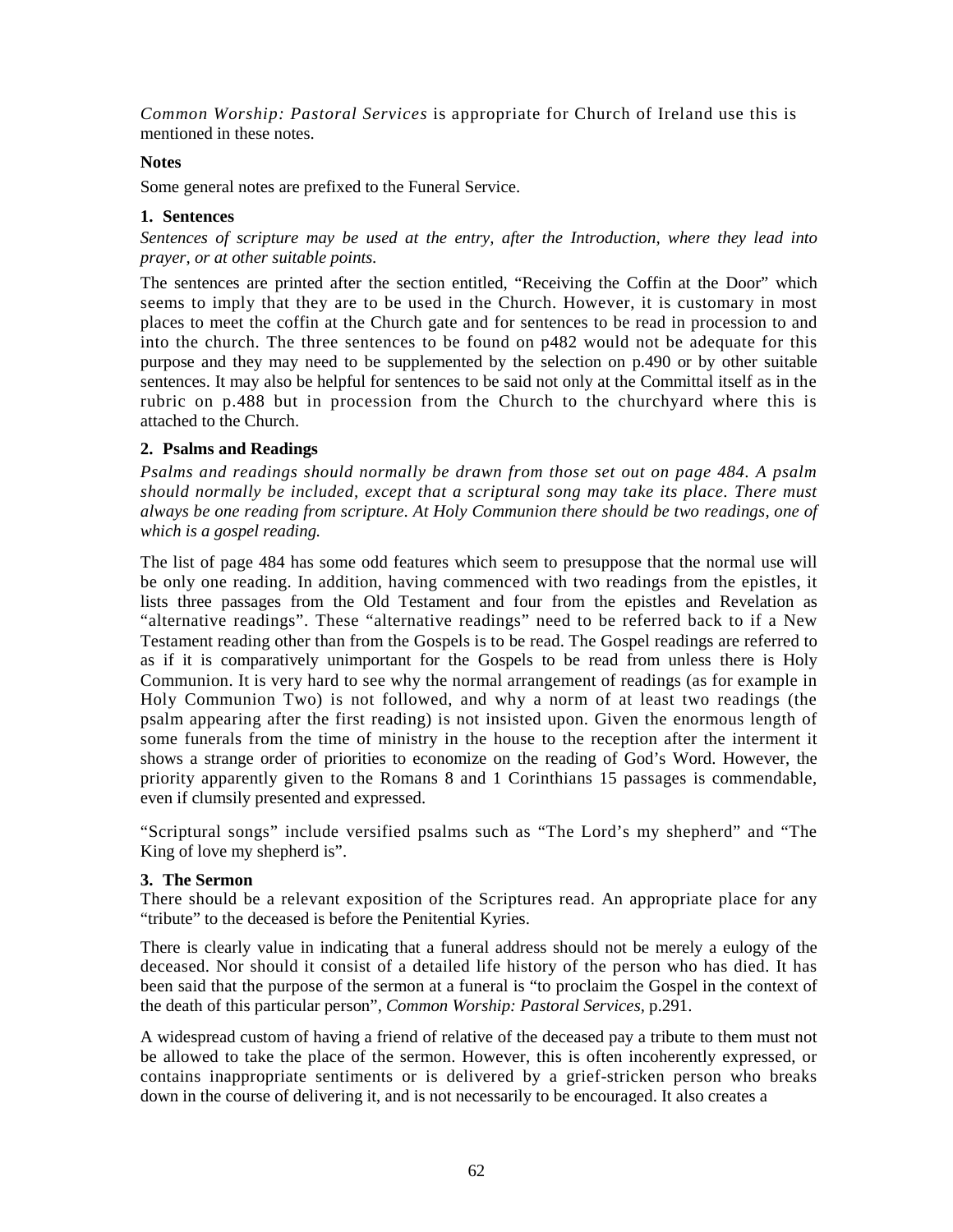either a dichotomy between this and the sermon or alternatively an overlap, both of which are equally undesirable. It is best, if possible, to have one address given by the person's own pastor containing both a personal appreciation (with an emphasis upon what is significant from a Christian perspective) and an exposition of the Gospel applying the message of one or more of the readings to the particular circumstances of the bereaved. As part of the pastoral preparation for the funeral it is usually possible to glean from the relatives not only essential information but also their perspective on their loss and this can be worked into the funeral sermon. A discussion on the words they would use to describe the person who has died or would associate with them can be helpful, and notes can sometimes be made out by more articulate relatives which can be drawn on by the preacher, sometimes even verbatim but put into the broader context of the sermon as a whole.

A funeral sermon should not be excessively long and needs to be disciplined in both its content and delivery. The preacher should not abuse his position of having a "captive audience". He or she should be truthful in what is said but leave matters of judgement entirely to God. As part of the pastoral relationship he or she should already normally know the person who has died well, although all members of the clergy from time to time have to bury people (for example when covering for a clerical neighbour) whom they did not know at all. In the latter case they should gather as much information as possible before preparing their sermon but should not pretend to know the person better than those sitting in front of them.

# **4. Hymns** *Hymns may be sung at suitable places in the service.*

Where there are two hymns one is suitably sung after the prayer "God of all consolation", and the second one after the prayers. A third hymn can be put in before or after the Sermon.

Care should be taken in the selection of hymns, that the sentiments contained in them are Christian and this also applies to non-scriptural passages which mourners may wish to be read either by one or more of them or by the clergyperson. The Scott Holland passage about death being merely a passage from one room to another should never be used. In its original context it was intended by Scott Holland as an example of a sub-Christian attitude to death which falls far short of biblical revelation.

# **5. The Committal**

*The Committal, though printed as the final section of the service, is used at the point at which it is needed: when the body is buried in a cemetery or churchyard, at the end of the service in church when cremation is not to follow immediately or at a crematorium when the interment of ashes is not to follow immediately.* 

The committal involves both a "taking leave" of the person and the reverent disposal of the remains and is the final specifically Christian act in the burial process. This is not to say that the person is to be dismissed from the minds of worshippers - apart from the grief of the mourners and the ministry they will continue to require there are specific acts of liturgical ministry that are still possible, ranging according to theological acceptability from a "memorial" service to a requiem eucharist. A note in the Church of England's *Common Worship: Pastoral Services* p.292 covers an additional possibility,

*When the body or the ashes are to be deposited in a vault, mausoleum or brick grave, these words may be used at the committal:* 

We have entrusted our *brother/sister N* to God's mercy, *and now we commit his/her* body to its resting place.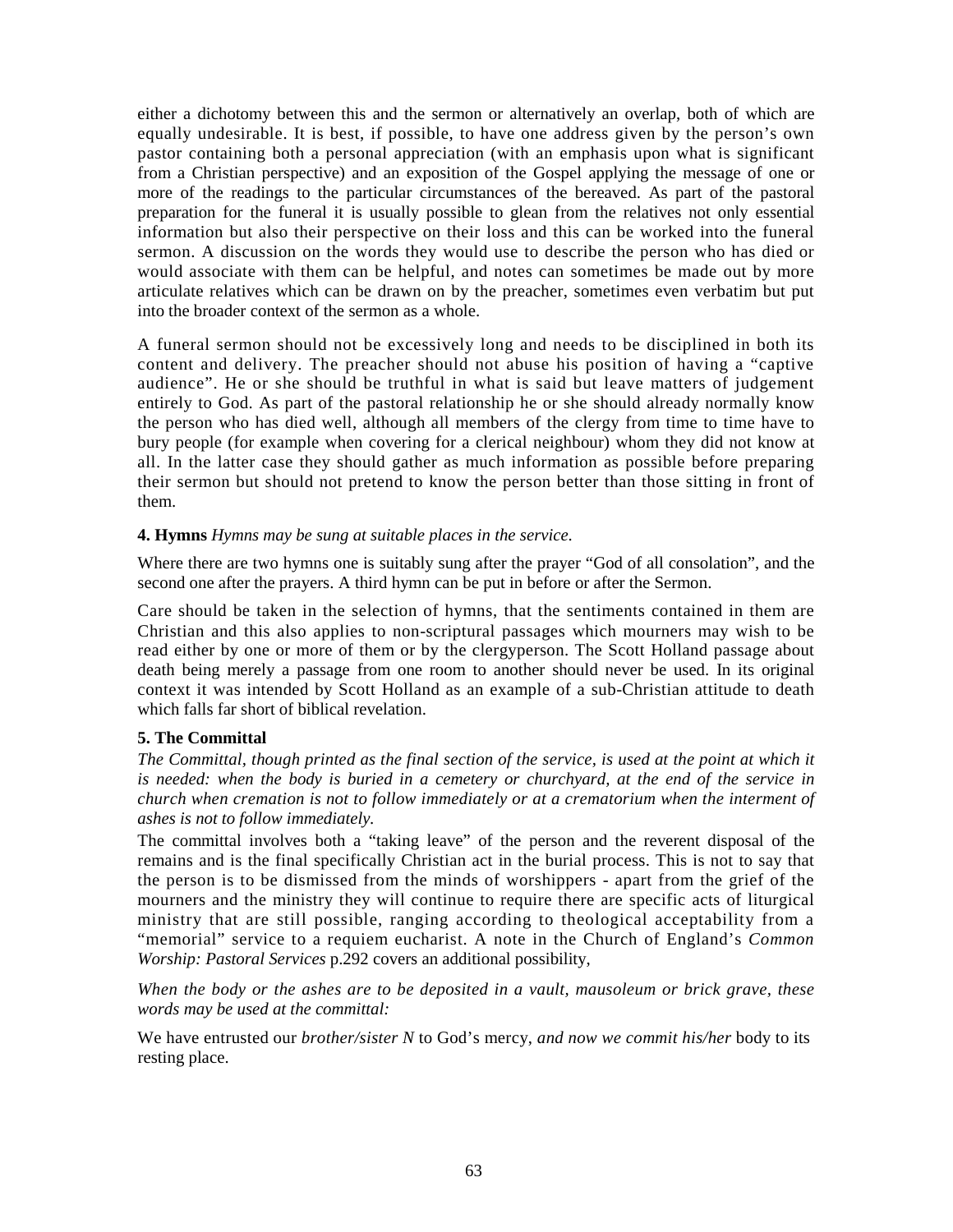#### **The essential structure of the service**

This is given as:

# **The Funeral Service**

Gathering in God's Name Prayers of Penitence The Collect Proclaiming and Receiving the Word The Prayers The Farewell The Committal The Dismissal

# **The Funeral Service with Holy Communion**

*After the Prayers* 

The Peace The Great Thanksgiving The Breaking of the Bread The Communion

### *The Farewell, the Committal and the Dismissal follow*

Apart from its value in indicating the essential "shape" of the funeral rite, it is also possible to discern here a liturgical and theological "norm" however rarely implemented, in which the celebration of the eucharist is an integral part. The relationship between the church on earth and the church in heaven is more fully expressed when the eucharist is celebrated and those present are enable to be participants in a manner that is less significant when it is omitted.

# *COMMENTARY*

# **Gathering in God's Name**

# Receiving the Coffin at the Door

This preliminary ceremony marks a transition from the journey to the church to the funeral liturgy. It is optional. Some helpful notes are included in the Church of England's *Common Worship: Pastoral Services,* p.292 where it says,

- A candle may stand beside the coffin and may be carried in front of the coffin when it is brought into the church.
- The coffin may be sprinkled with water on entry. This may occur at the Commendation, or at the Committal.
- A pall may be placed over the coffin in church by family, friends or other members of the congregation.
- Before or at the start of the service or after the opening prayer and hymn, with the minister's agreement, suitable symbols of the life and faith of the departed person may be placed on or near the coffin.

Forms are provided for the ceremonies described:

# **Sprinkling the coffin with water**

With this water we call to mind *N's* baptism. As Christ went through the deep waters of death for us, **so may he bring us to the fullness of resurrection life with**  *N* **and all the redeemed.**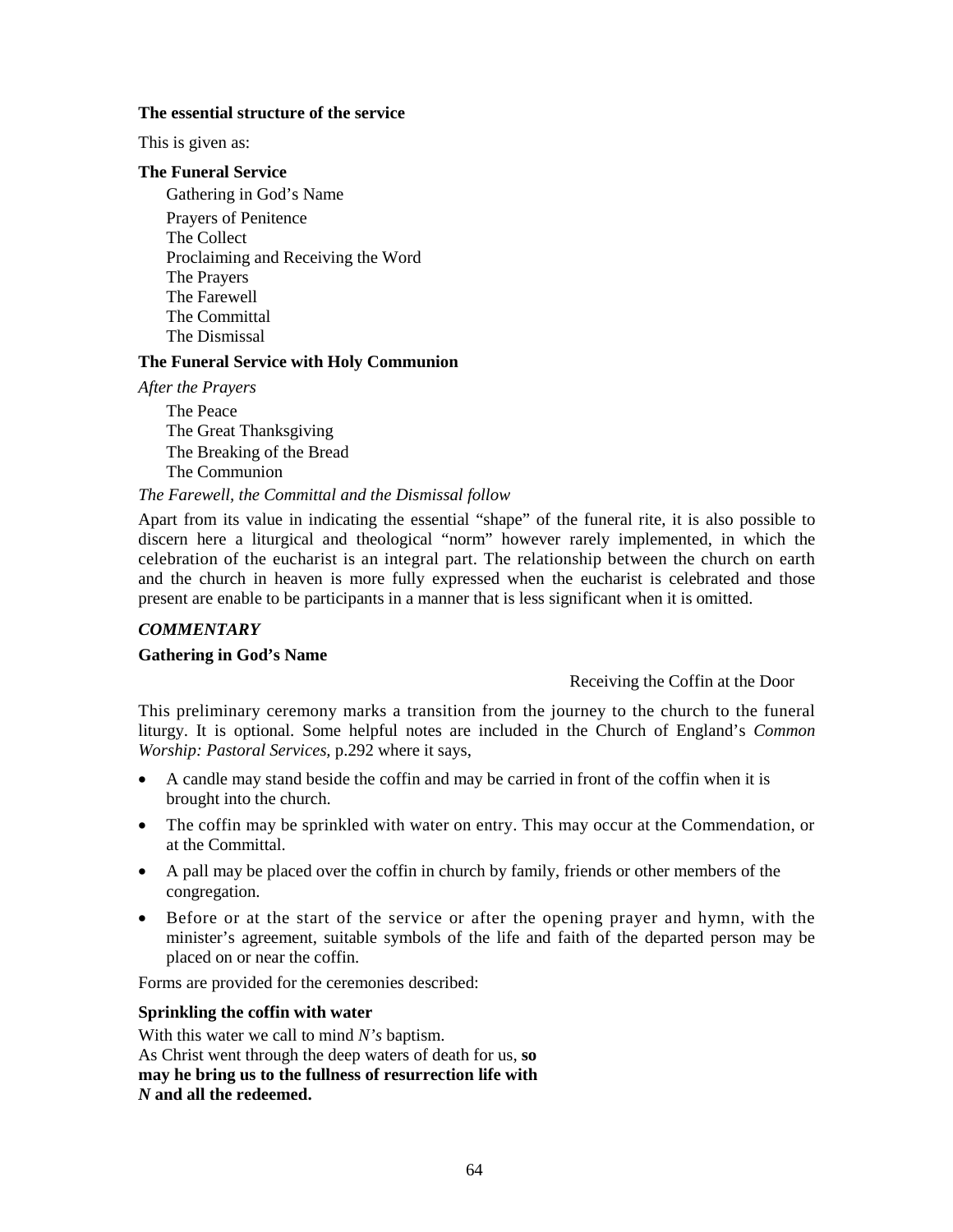*or* the prayer, "Grant, Lord, that we who are baptized..."

# **Covering the coffin with a pall**

We are already God's children, but what we shall be has not yet been revealed. Yet we know that when Christ appears we shall be like him, for we shall see him as he is.

#### *or*

On Mount Zion the Lord will remove the pall of sorrow hanging over all nations. He will destroy death for ever.

He will wipe away the tears from every face.

### **Placing a Bible on the coffin**

Lord Jesus Christ, your living and imperishable word brings us to new birth. Your eternal promises to us and to *N* are proclaimed in the Bible.

### **Placing a cross on the coffin**

Lord Jesus Christ, for love of *N* and each one of us you bore our sins on the cross.

### **Sentences of Scripture**

The positioning of the three sentences seems to presuppose that these will necessarily be said in church. However, it is customary to meet the coffin at the church gate and to proceed in front of it as it is borne into the church saying scripture sentences. These or other scripture sentences are suitable for the purpose. *Common Worship: Pastoral Services* (p.259) has a more logical arrangement of putting the sentences before the reception of the coffin at the door.

Additional sentences are provided on p.490. It would, however, have been more convenient for the officiant if all the sentences had been printed together as in *Alternative Occasional Services 1993* p.75 and in *Common Worship: Pastoral Services* p.259. Apart from those provided the minister may, at his or her discretion, add further sentences considered appropriate to the occasion.

#### **Greeting**

Strictly, this part of the rite would more accurately be described as "Greeting and Introduction" since it includes an (optional) introduction and introductory prayer. A hymn may be sung at this point.

If there is to be what *Common Worship: Pastoral Services* describes as "a brief tribute" it comes here before the Penitential Kyries (see above).

#### **Penitential Kyries**

Since these do not constitute a "confession", the form which follows invoking God's forgiveness if precatory rather than declaratory.

#### **The Collect**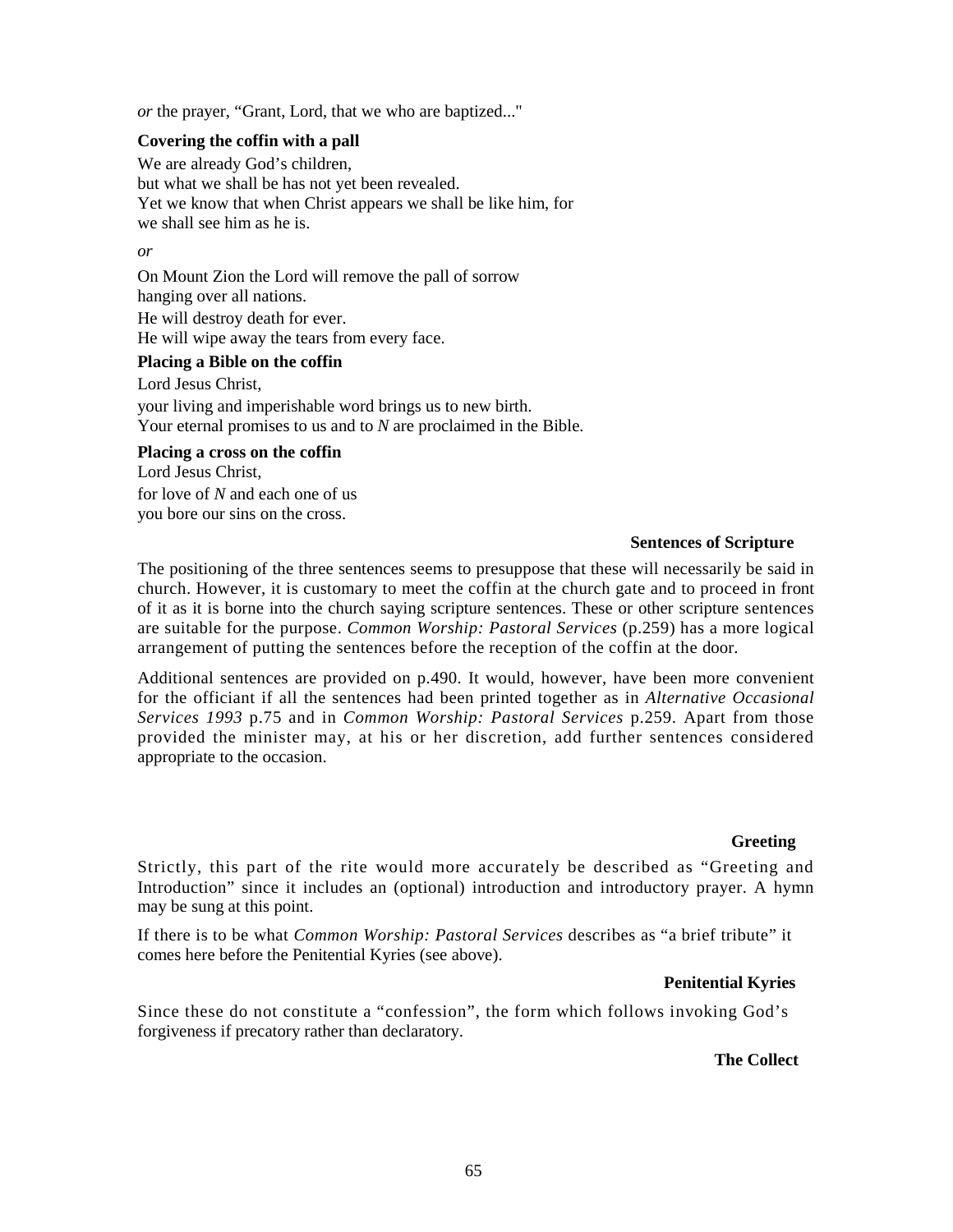The use described here - invitation to pray, silence, and the collect - is the classic sequence for the use of the collect which, as its name suggests, "collects" the prayer of the people which has been offered in the silence and expresses this as a summary in words.

# **Proclaiming and Receiving the Word**

The manner in which this section is presented has been criticized above. Essentially what is needed is a minimum of two scripture readings with a psalm in between them,

*Either*  Old Testament Psalm Gospel *or*  Epistle Psalm Gospel

# **The Sermon**

At one time it was unusual for a sermon to be preached at a funeral in most Church of Ireland churches. It is currently the norm, and the exposition and application of the Word is to be regarded as an integral part of funeral ministry.

### **The Apostles' Creed**

The affirmation of faith in the words of the baptismal Creed is a response to the reading and preaching of God's Word. In it the entire congregation makes explicit its commitment to the basic biblical teaching summarized in the Creed.

The Te Deum, Pt 2, has a creedal content, speaking as it does of Christ who is the "King of glory, the eternal Son" who became incarnate of the Virgin Mary and through his death and resurrection conquered sin and death and opened the kingdom of heaven to all believers. The plea to bring us with all the saints to glory everlasting is particularly relevant at a funeral service.

The Apostles' Creed, which is the baptismal creed of the Western Church, is a personal affirmation of faith, hence the first person singular, "I believe..." If Holy Communion is celebrated the Nicene Creed is used instead with the emphasis upon the corporate nature of the Church's faith, "We believe..."

# **The Prayers**

The prayers are not fixed in form although the book provides both a suitable sequence and the resource of a selection of prayers. The sequence consists of

Thanksgiving for the life of the departed.

Prayer for those who mourn

Prayer for readiness to live in the light of eternity.

A concluding prayer is provided which refers to our common faith with particular reference to the third and final section of the Apostles' Creed. However, this prayer can only be described as "concluding" in a rather qualified way because it is anticipated that the Lord's Prayer may be said at this point and that another final prayer may be added before the Farewell in Christ. This is less satisfactory than the arrangement in Alternative Occasional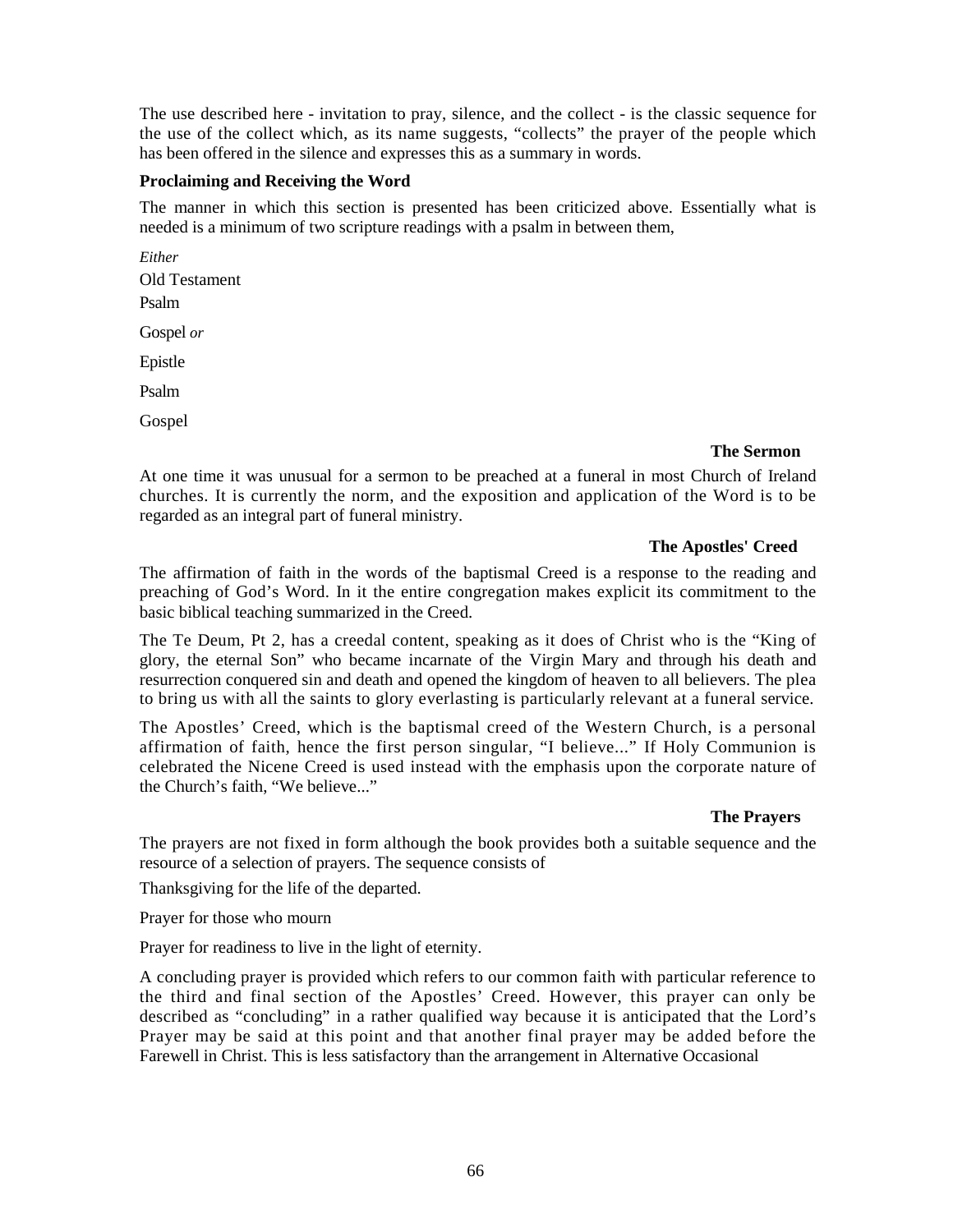Prayers, 1993, where the prayers begin with the Salutation, "The Lord be with you" and the response, the Lesser Litany and the Lord's Prayer and continue with particular prayers leading to prayers that can be described as generally "concluding". This would seem to be a much more satisfactory sequence. A selection of prayers appears on pp491-496. It has to be said that the full range of Anglican spirituality is not represented here since except as perhaps implied in the inclusive language of some of the prayers and the sole explicit formulation of "May God in his infinite love and mercy" on p.486, prayer for the departed is conspicuously lacking even as an option. This may be regarded as a theological impoverishment when compared with what is normative in other Anglican Prayer Books. This is not solely a matter of "churchmanship". A very sympathetic approach to prayer for the departed may be found in some Evangelical writers, for example Christopher Cocksworth in *"Prayer and the Departed",* Grove Worship Series 142, Grove Books 1997. The very difficult issue of the "unquiet dead" is tackled in a most courageous fashion by two Evangelical writers in *Requiem Healing - a Christian Understanding of the Dead* by Michael Mitton and Russ Parker, Daybreak, 1991. As indicated in the above, in the commentary on Funeral Services One, prayer for the departed was retained in a biblical format in the 1549 Prayer Book, although later omitted in 1552 and its successors. There is a denunciation of prayer for the departed (part of an attack on the concept of purgatory) in the Second Book of Homilies, "An Homily on Prayer". However, the text of an early version of one of the Articles of Religion originally prohibiting the practice was altered so that it is not excluded by the "Thirty-nine" (unless it is of such a kind as to suggest "the Romish doctrine of purgatory" - which is prohibited). Modern Church of England service books, including the *Alternative Service Book, 1980* and *Common Worship: Pastoral Services* include it as a matter of course but always among a range of options leaving the matter to the conscience of the individual. There is no reason why, under the provisions of Canon 6 (d) such a form of prayer may not be used in the Church of Ireland. James Usher (1581-1656), Archbishop of Armagh and one of the great luminaries of the Church showed from the fathers and ancient liturgies that the Church made prayer and offering for the dead long before "the discovery of this new found creek of purgatory", which he had already demonstrated to be an addition to the Catholic faith. He showed to his own satisfaction that the ancient Irish offered the Eucharist for the dead as "a sacrifice of thanksgiving for their salvation rather than of propitiation for their sins, and that none of their prayers or oblations had "any necessary relation to belief in purgatory". Bishop Jeremy Taylor, explicitly defended the practice as found in the writings of the early Church fathers and said that the Anglican Church "did never condemn by any express article, but left it in the middle, and by her practice declares her faith of the resurrection of the dead, and her interest in the communion of saints, and that the saints departed are a portion of the catholic Church. With Andrewes and Cosin, Bishop Bedell applied to the dead as well as the living the petition in the Anglican Communion Service, that "we and all thy whole Church may obtain remission of our sins." Herbert Thorndike (1598-1672) said that "the practice of the Church in interceding for them [i.e. for the Departed] at the Celebration of the Eucharist is so general and so ancient, that it cannot be thought to have come in upon imposture, but that the same aspersion will seem to take hold of the common Christianity."

From this perspective there is a serious omission from the very fine series of prayers on p491 of the Prayer Book. An entire paragraph - the second of the series (which originated in *Common Worship: Pastoral Services* and may be found on p.264) has been left out. It reads,

You promised eternal life to those who believe. Remember for good this your servant *N* as we also remember *him/her.*  Bring all who rest in Christ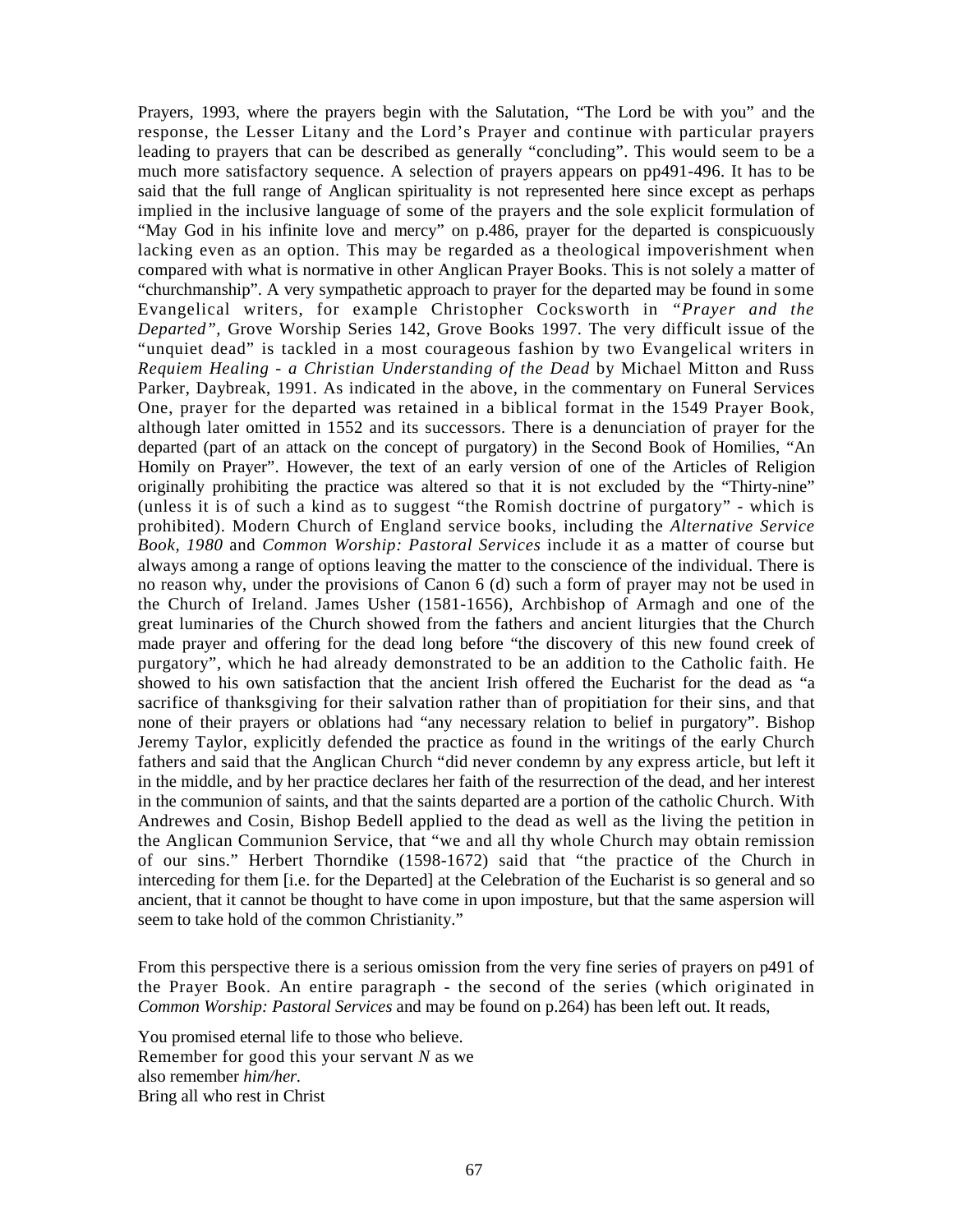into the fullness of your kingdom where sins have been forgiven and death is no more.

Lord in your mercy **hear our prayer.** 

The scriptural character of this prayer - with its strong use of the highly biblical word "remember" and its hint at the supplication of the Penitent Thief, "Jesus, remember me" makes this particularly suitable as does also its admirable balance between the state of the departed in Paradise (in Jewish thought an intermediate state visualised as a walled garden of peace and repose) and the ultimate fulfilment of all things in Christ makes it appropriate at the time of a funeral service. In the catacombs the departed are pictured as being with Christ in a place of refreshment, light and peace.

Another omission is in the prayer which begins "Eternal Lord God, you hold all souls in life.." (BCP 494) which reads,

Eternal God, you hold all souls in life:

May the bright beams of your light and heavenly comfort shine on your whole Church...

This appears to have been altered from the version in the Church of England's *Alternative Service Book* 1980 p.335 where the full text is,

Eternal Lord God, you hold all souls in life: shed forth, we pray, upon your whole Church *in paradise and on earth* the bright beams of your light and heavenly comfort...

[The crucial omission is in italics]

Other helpful prayers of this kind are to be found in the *Alternative Service Book* 1980 and elsewhere in *Common Worship: Pastoral Services.* 

# *The Alternative Service Book 1980*

Merciful Father and Lord of all life, we praise you that we [altered from orig. "men"] are made in your image and reflect your truth and light. We thank you for the gift of your *son N,*  for the love and mercy *he* received from you and showed among us. Above all we rejoice at your gracious promise to all your servants, living and departed: that we shall rise again at the coming of Christ. And we ask that in due time we may share with our *brother* that clearer vision, when we shall see your face in the same Christ our Lord. **Amen.** 

O God, the maker and redeemer of all humankind: [altered from orig. "mankind"] grant us, with your servant *N* and all the faithful departed, the sure benefits of your Son's saving passion and glorious resurrection; that in the last day, when you gather up all things in Christ, we may with them enjoy the fullness of your promises, through Jesus Christ our Lord. **Amen.** 

Hear, Lord, the prayers of your people, as we remember before you *N our brother:* and grant that we who confess your name on earth may with *him* be made perfect in the kingdom of your glory; through Jesus Christ our Lord. **Amen.** 

Remember, O Lord, this your servant, who has gone before us with the sign of faith, and now rests in the sleep of peace. According to your promises, grant to *him* and to all who rest in Christ, refreshment, light, and peace; through the same Christ our Lord. **Amen.**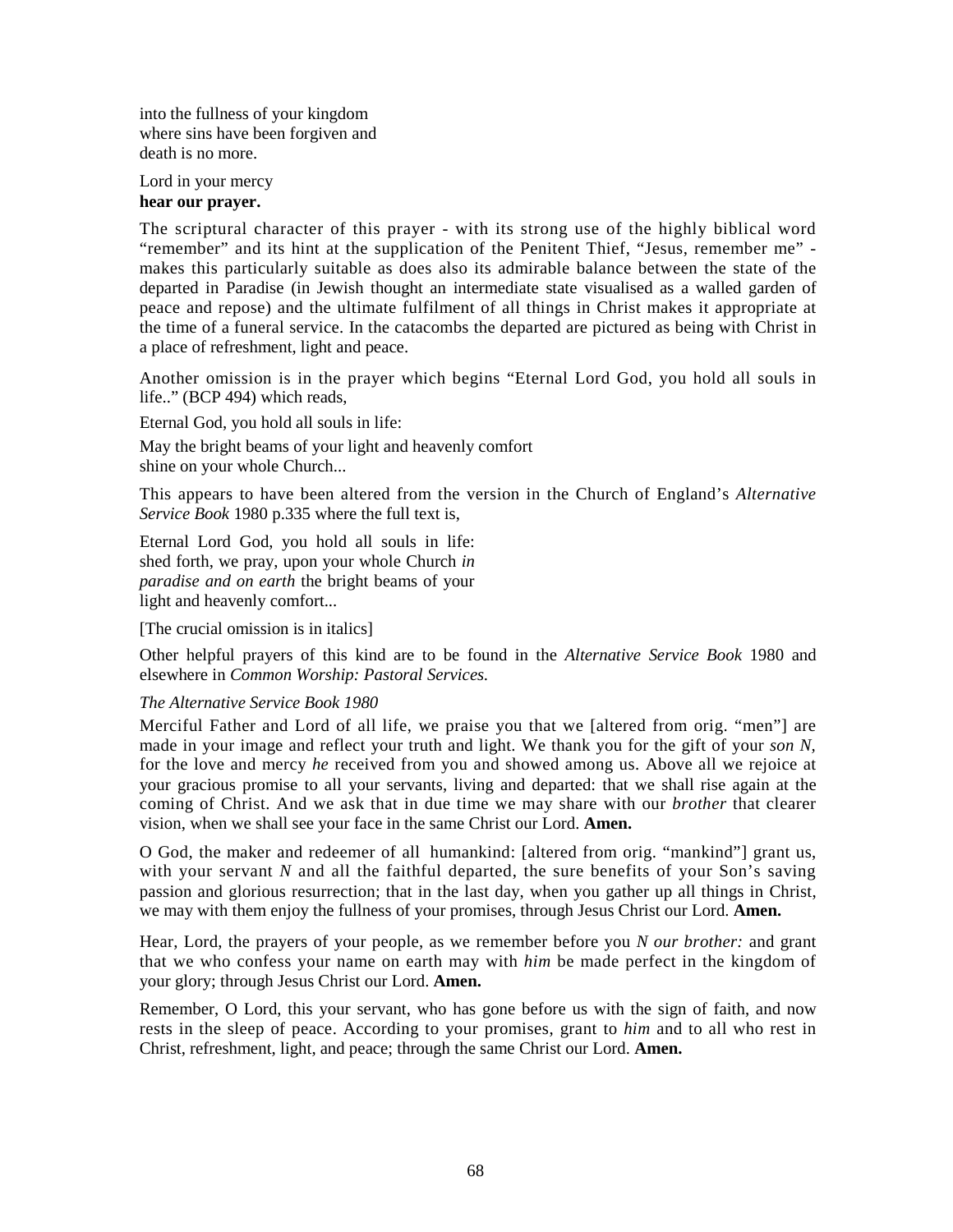Father of all, by whose mercy and grace your saints remain in everlasting light and peace: we remember with thanksgiving those whom we love but see no longer; and we pray that in them your perfect will may be fulfilled; through Jesus Christ our Lord. **Amen.** 

*Common Worship: Pastoral Services* 

The Litanies and Responsive prayers in pp366-372 include such prayers as,

Lord Jesus, gentle shepherd who brings rest to our soul, give peace to *N* for ever.

For those who have fallen asleep in the hope of rising again, that they may see God face to face.

Lord, we commend all those who have died to your unfailing love, that in them your will may be fulfilled; and we pray that we may share with them in your eternal kingdom; through Jesus Christ our Lord.

Among the prayers of Entrusting and Commending on pp373-377 is a version of the Russian Kontakion.

**Give rest, O Christ, to your servant with the saints: where sorrow and pain are no more, neither sighing, but life everlasting.** 

You only are immortal, the creator and maker of all: and we are mortal, formed from the dust of the earth, and unto earth shall we return.

For so you ordained when you created me, saying: "Dust you are and to dust you shall return."

All of us go down to the dust,

yet weeping at the grave, we make our song:

Alleluia, alleluia, alleluia.

# **Give rest, O Christ, to your servant with the saints: where sorrow and pain are no more,**

# **neither sighing, but life everlasting.**

Prayer for the departed is part of the practice of the universal church and has existed from the earliest period. It is provided, as a matter of course, in many Anglican Prayer Books and authorized orders of service, for example, in Scotland and Wales as well as England, in the Episcopal Church (USA), in the Anglican Church of Canada, in the Province of New Zealand and in the Province of South Africa.

There are many excellent prayers in the 2004 Prayer Book pp491-497. The thanksgivings to be found on p.496 are taken and adapted from the First Alternative Form of Evening Prayer in the 1926 Book of Common Prayer, p.326.

The "Prayer for the hallowing of a grave" on p.497 is suitable when a person is being buried in unconsecrated ground.

# **The Farewell in Christ**

This form gives expression to the important aspect of "taking leave" of the person who has died and "letting go" which is an essential part of the grieving process. How it is handled (for example with the relatives around the coffin or with the minister standing on his or her own) depends partly on the physical space and partly on local tradition. The versicle and response leads into a time of silence and is followed by the Easter Anthems and a prayer of leavetaking. It is, however, highly regrettable that the Nunc Dimittis is not provided as an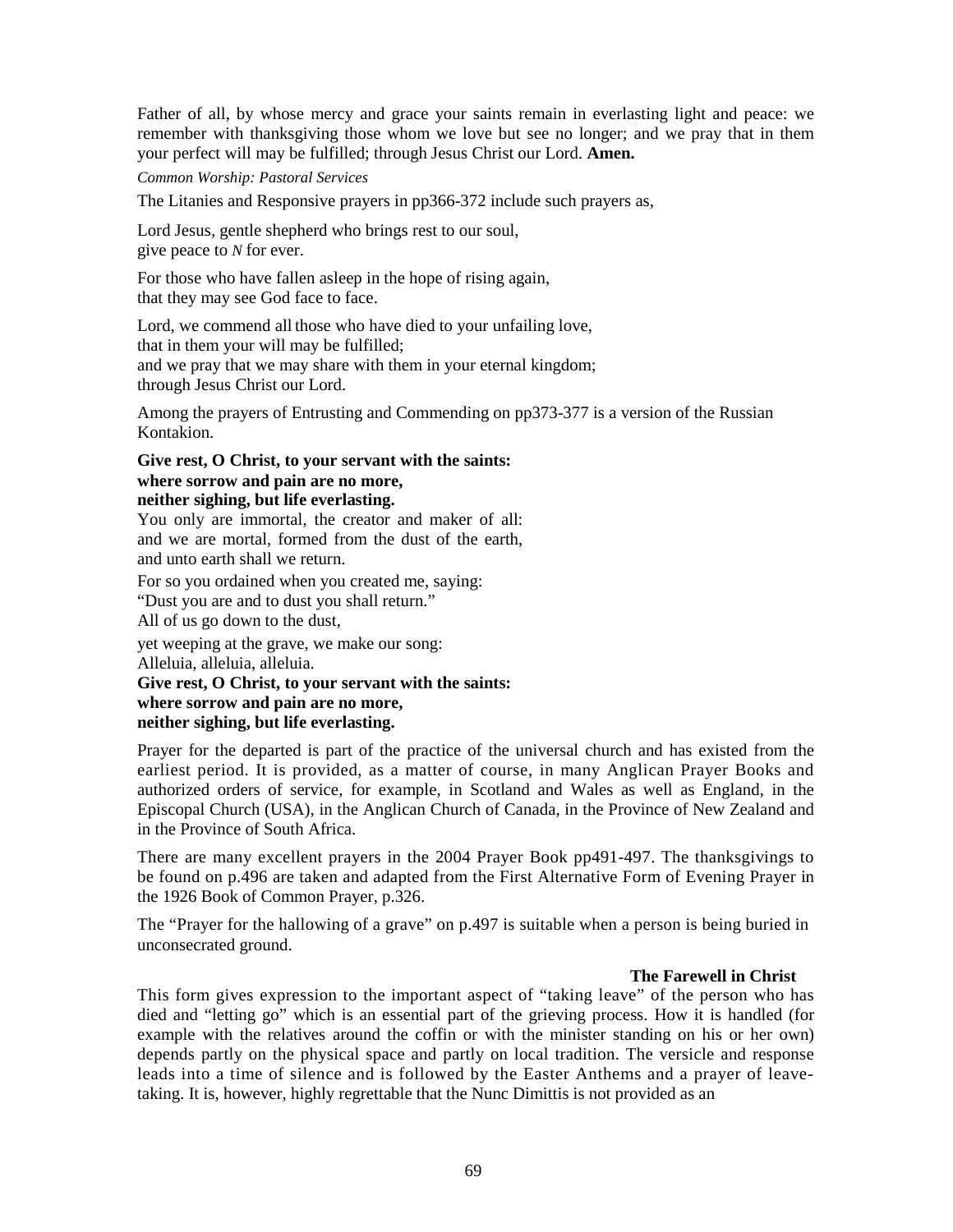alternative to the Easter Anthems which would seem to be out of place, for example, in the penitential seasons of Advent and Lent, whereas the Nunc Dimittis is always suitable. In some churches the Nunc Dimittis is said or sung as the funeral cortege proceeds down the nave.

The prayer of leave-taking has its own distinct merits, but it is regrettable that there is no provision for a more explicit prayer of commendation as an alternative, such as the form in the *Alternative Service Book* 1980, p.315:

Let us commend our *brother N* to the mercy of God our Maker and Redeemer.

Heavenly Father, by your mighty power you gave us life, and in your love you have given us new life in Christ Jesus. We entrust *N* to your merciful keeping, in the faith of Jesus Christ your Son our Lord, who died and rose again to save us, and is now alive and reigns with you and the Holy Spirit in glory for ever. **Amen.**

*Common Worship: Pastoral Services* has the original form of the prayer in Funeral Services Two with,

we entrust *N* to your mercy

Funeral Services Two has

we now leave your servant ... in your gracious keeping.

Several other forms may be found in *Common Worship: Pastoral Services* under the heading "Prayers of Entrusting and Commending" pp.373-5.

It is interesting that the inhibitions which have affected the 2004 Prayer Book in relation to both prayer for the departed and commendation do not seem to be reflected in the *Methodist Worship Book* 1999, which has both. For example (p.469),

Father of all, we pray for those whom we love, but see no longer. Grant them your peace; let light perpetual shine upon them; and in your loving wisdom and almighty power work in them the good purpose of your perfect will; through Jesus Christ our Lord. **Amen.**

The commendation on p.468 reads,

Into your keeping, O merciful God,

Not everyone will identify with the move from the restrained style of the *Alternative Service Book*  1980 to the more flowery language of *Common Worship: Pastoral Services.* The 2004 Prayer is nearer to the former than the latter as is also the *Methodist Worship Book* which has a quite exceptional felicity in its choice of words.

# **The Committal**

The rubric "Sentences of Scripture may be used" is a reminder that there is usually a procession to the graveside (from the Church, or if a distant graveyard is being used, from the entrance to the grave). Some of the sentences not previously utilized are suitable.

The 1 Peter 1:3 text goes well with "The Lord is full of compassion" etc., from Psalm 10:8, 13-17 but does not fit with the wholly different approach of "Man that is born of a woman". Gordon Giles in Chapter 10 of *A Companion to Common Worship,* Vol. 2 ed. Paul Bradshaw, and published as Alcuin Club Collections, ascribes the anthem "Man that is born of a woman" to a monk at St Gall, Notker, who died c.912. It found its way into the Sarum Rite, being used as the antiphons for the *Nunc Dimittis* at Compline in mid Lent.. It is to be found in Funeral Services One and has been taken over in the 2004 Prayer Book in a modern inclusive form. The opening verse comes from Job 14:1-2. The reference to "Lord most holy, Lord most mighty" is derived from a response that used to be part of the text, and which is reminiscent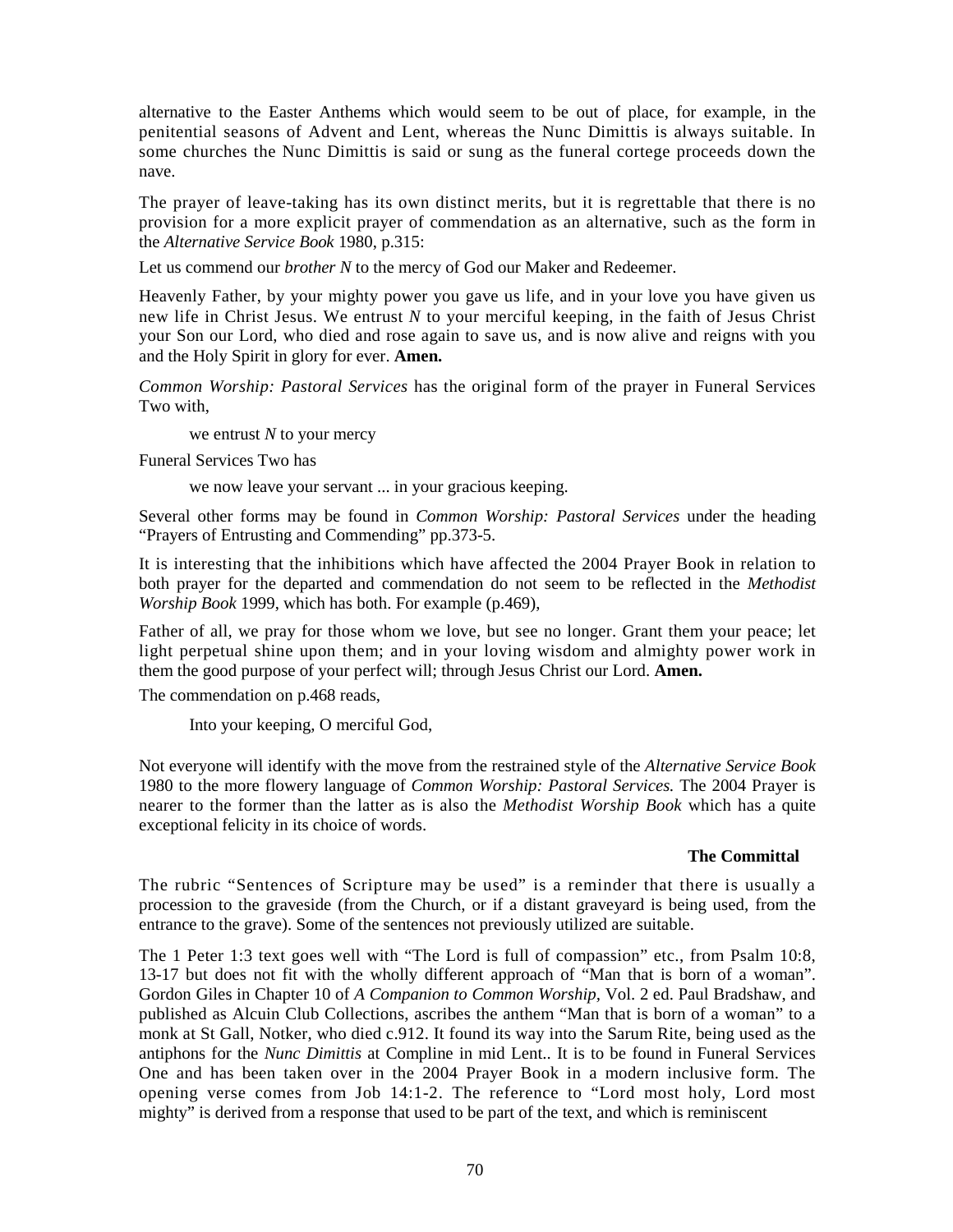of the *Trisagion* still used in litanies. According to Giles the final lines have come to us via a Lutheran addition which Miles Coverdale translated, finding their way into the 1549 Prayer Book.

The Act of Committal is derived from the form in *Funeral Services 1987* (later incorporated into *Alternative Occasional Services 1993)* and is more comprehensive than its Church of England counterpart. Nervousness about commendation seems to be the reason for the cautious wording "in your keeping are all those who have departed in Christ". The latter part of the prayer clearly has its ultimate origin in the form in Funeral Services One. If it is desired to make the sign of the cross over the coffin it is appropriate to do this at the words "in the name of our Lord Jesus Christ"...

# **The Lord's Prayer**

It is desirable to say the Lord's Prayer prefaced by the Lesser Litany before the prayers in the main part of the service (as in the 1987-1993), although the only place assigned to it there is at the conclusion of the prayers and with the curious restriction "if the committal is not to follow as part of the same service in the same place, the Lord's Prayer is said now". The rubric shows all the hallmarks of liturgical fussiness and of some kind of "notion".

# **The Dismissal**

The prayer "God be in my head" is both traditional and beautiful, but one wonders is this really the appropriate place for it? Ministry in the home would seem to be a more appropriate circumstance.

Of the three endings provided the psalm 16:11 sentence seems a little weak for the conclusion of the funeral liturgy, the blessing is admirable, and the grace is a little bit bare on its own. A strong ending can be provided by prefacing the eschatological prayer "May God in his infinite love and mercy..." to the grace, as follows:

May God in his infinite love and mercy bring the whole church, living and departed in the Lord Jesus, to a joyful resurrection and the fulfilment of his eternal kingdom: And the grace of our Lord Jesus Christ, and the love of God, and the fellowship

of the Holy Spirit be with us all evermore. **Amen.** 

This sets the conclusion of the funeral liturgy in the wide context of the eternal purpose of God and the redemption of humanity rather than in limiting consideration to the merely personal as in "God be in my head" etc., admirable though this is for the individual.

# **When the body is brought to Church on the eve of a funeral**

Customs vary widely in current practice in the Church of Ireland. In some places the reception of the body is attended by a large number of people who will not necessarily be present at the funeral, so it is a significant event. In other places the reception of the body will be attended only by two or three family members. And in others the custom is still for the body to be kept at home and for a service to take place there prior to the funeral.

This variety of usage gives rise to the rubric, *This form may also be adapted for use in the home before the funeral service.* 

The form used at the door is the same as that used in the burial office except that here it is mandatory.

Sentences of scripture are read as the minister precedes the coffin into the church.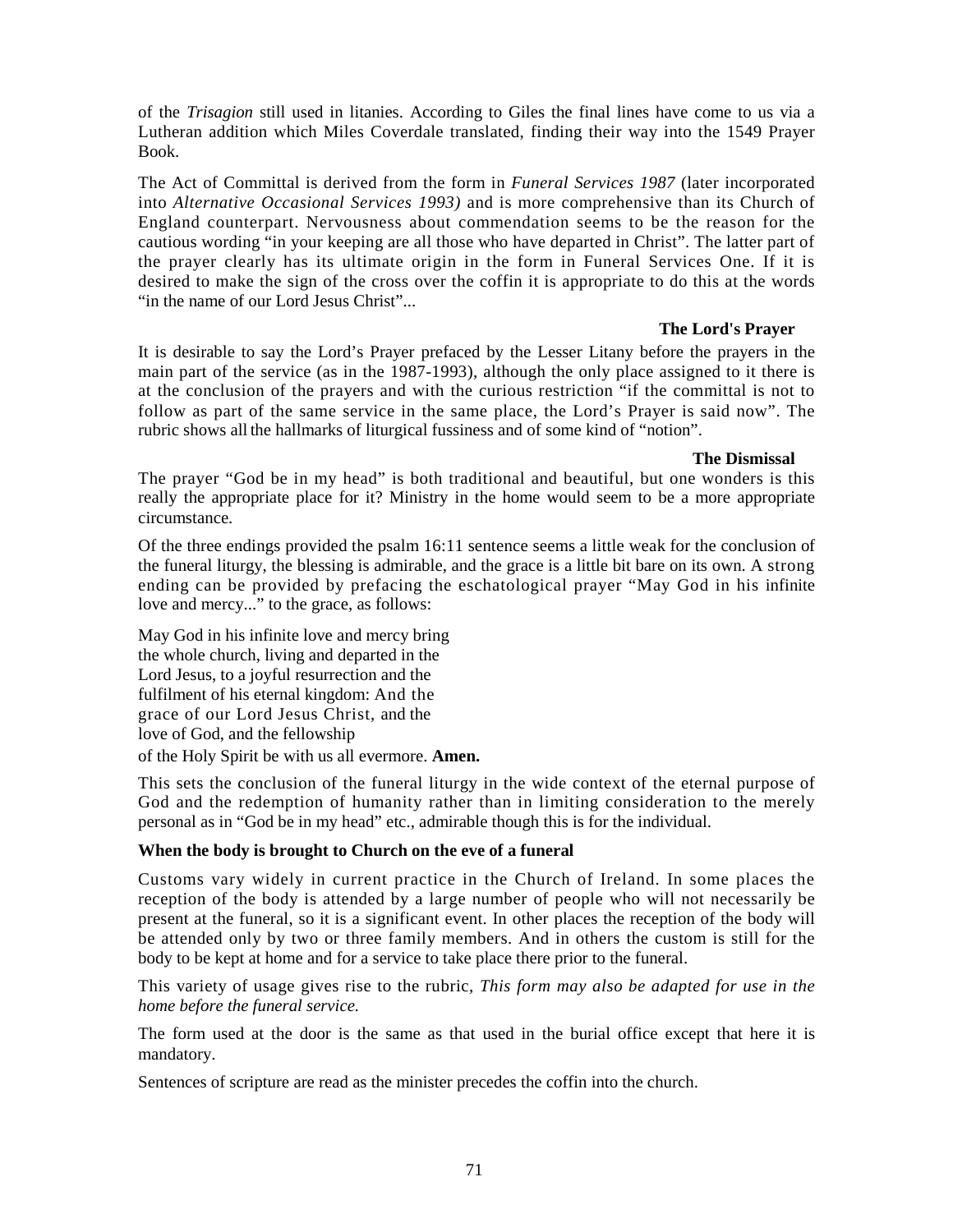Although a hymn is provided for, this presupposes a reasonable attendance of people who are willing and able to sing.

It is surprising that no alternative is provided to Psalm 139. The *Alternative Service Book*  1980 supplied verses from Psalm 27 as well as verses from Psalm 139.

A reading from scripture is mandated. The Romans 8 reading was recommended in the *ASB*  although for no apparent reason it preceded the psalm.

The Nunc Dimittis would seem much better suited to the end of the actual funeral (where it does not appear at all in Funeral Services Two) than to this order, and it is regrettable that the traditional version is not printed as an alternative.

The selection of prayers is helpful but incomplete, the additional prayers in the *ASB* pp334-5 being a more adequate resource. The modern version of "Lighten our darkness" has lost its classic rhythm, and reads better if it is in the form,

Lighten our darkness, we beseech you, O Lord,

and in your great mercy defend us

from all perils and dangers of this night;

for the love of your only Son, our Saviour Jesus Christ. **Amen.** 

One option not considered here is the use of the Litany (Two) parts 1-3 followed by prayers of simplicity and dignity as in the *ASB* (op. cit).

### **A Form for use at the Burial of Ashes after Cremation**

This order consists of sentences, prayer, a reading, the act of committal with a further prayer, the Lord's Prayer and the Grace. The one outstanding feature of this order is the prayer following the act of interment which is worthy of a wider use and could be used as one of the prayers at the reception of the body or in the funeral service itself. Unlike many of the more recent compositions this prayer has a good structure, a strong rhythm, and a positive content. It deserves to be better known.

The Bishops' guidelines on the committal of ashes on land or at sea were not at hand when these Notes were being prepared.

#### **Funeral service for a child**

This provides liturgically for one of the most difficult acts of ministry that any deacon or priest may be called upon to perform. There is an excellent selection of sentences, a brief and helpful introduction following the greeting, and an initial prayer acknowledging the special grief involved in the loss of a child. The use of the collect is correctly explained and the prayer itself is appropriate. The provision for readings is set forth more rationally than that for the standard burial service, and the choice of psalmody is suitable (23 or 84:1-14). Following the sermon and the Apostles' Creed or its alternatives the prayers occur, the Litany form on p.510 being drawn from *Common Worship: Pastoral Services,* the other prayers being well-chosen and highly appropriate. That on page 502, already commented on, might well be substituted for the shorter form under the heading "The Communion of Saints".

# **A Form for use in the Home, Funeral Home or Mortuary prior to the Service in Church**

It is not obligatory to use any particular form in the home, but this order provides some resources for so doing. It is not clear that the prayers on pp515-6 will "wear" well in actual use, something less prolix being more highly desirable. However, the prayer about the weeping of Jesus at the tomb of Lazarus is succinct and helpful, the plural "consolations" being more commonly used when this prayer appears.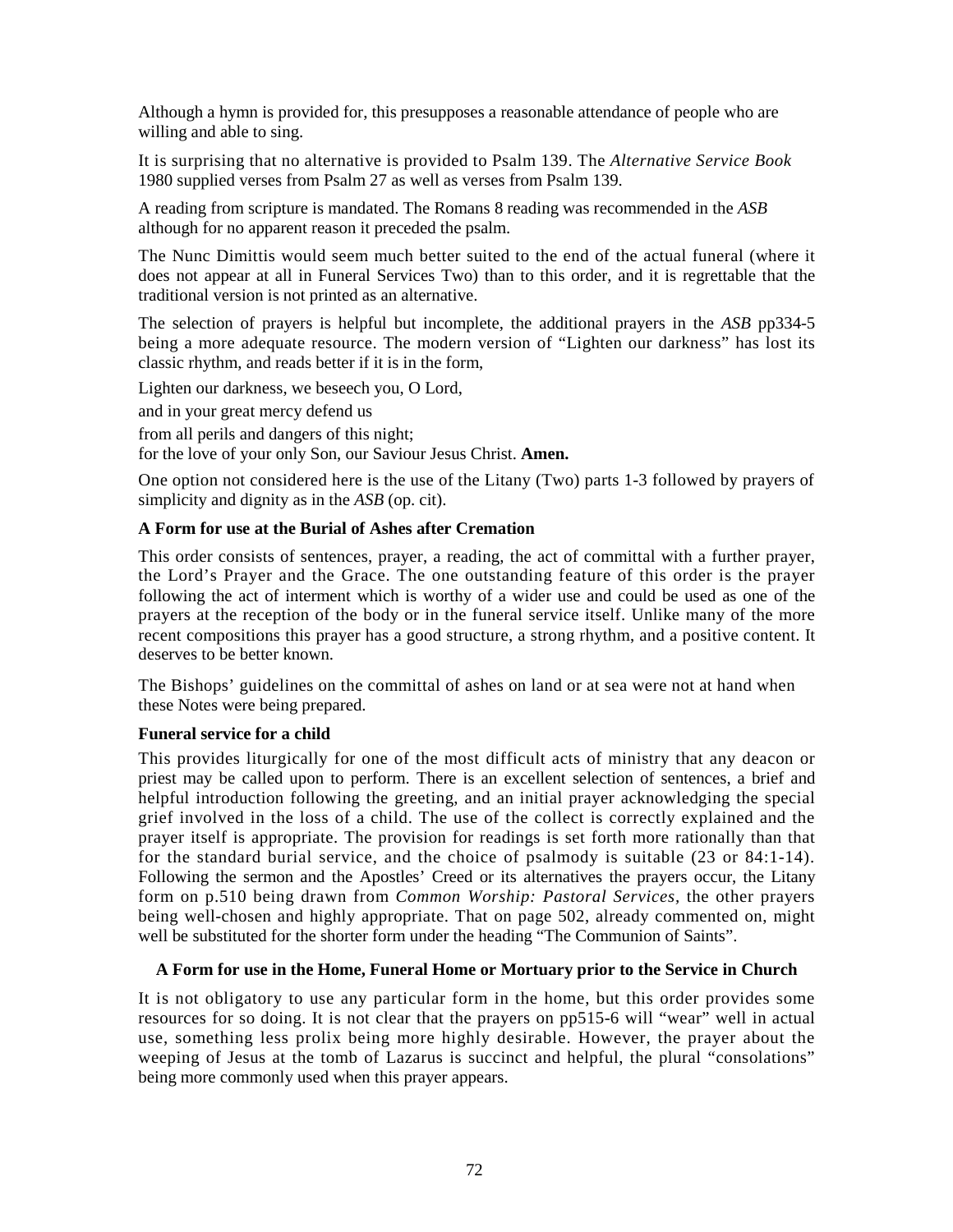At the conclusion of the service, following the Lord's Prayer, it may be helpful to say,

Receive into your safekeeping, O Lord, ourselves and those whom we love, and teach us, in life and death, to put our trust in you, through Jesus Christ our Lord. **Amen.** 

The "leaving" in God's gracious keeping on p.515 would appear to be likely to anticipate, to some extent, the leave-taking in the act of committal following the service in church leading to a duplication or overlap.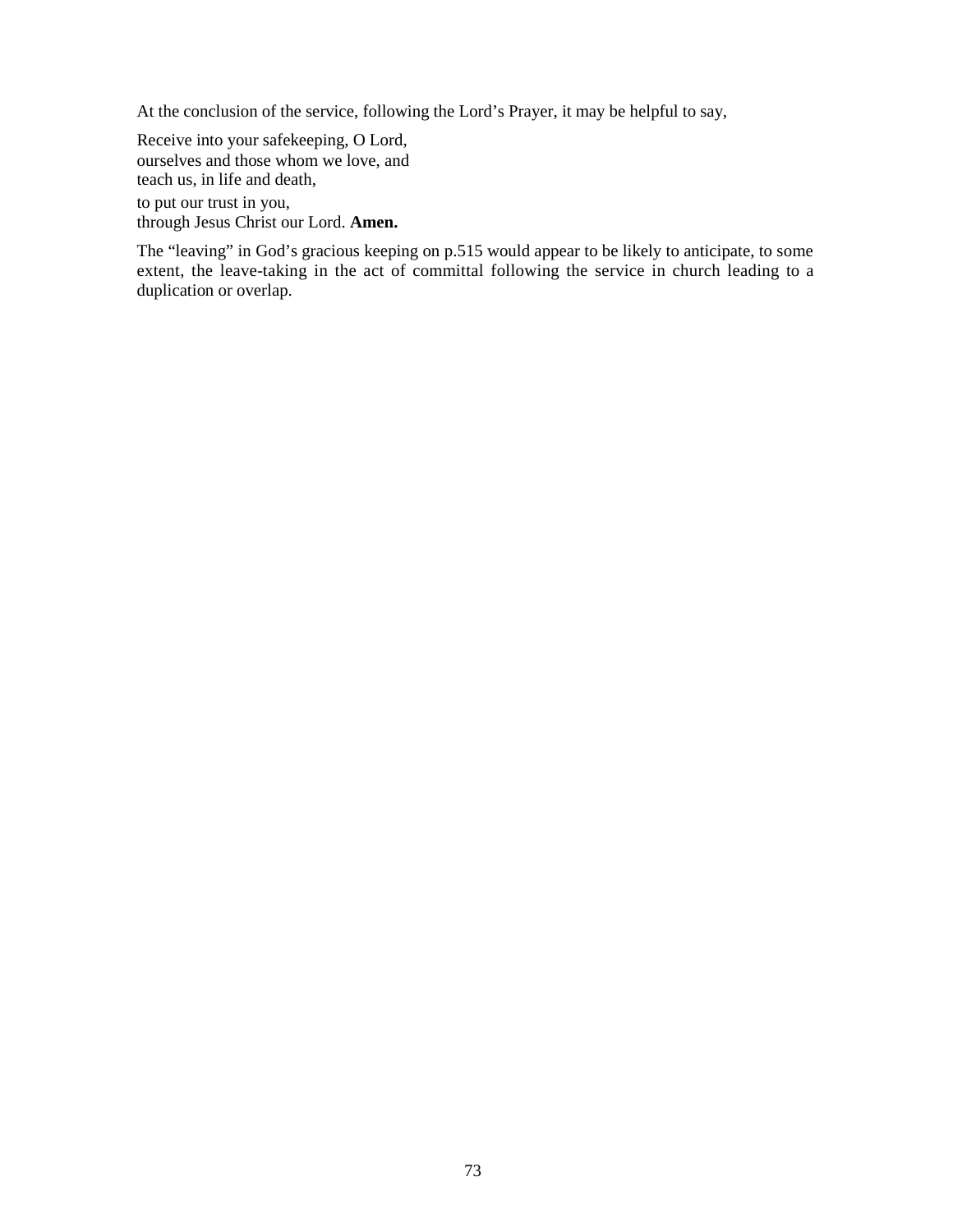## **GUIDELINES ON THE LITURGICAL USE OF OIL**

## **circulated to the clergy of the Church of Ireland drawn up by the Liturgical Advisory Committee**

## **March 2011**

*In what follows the intention is not to indicate that the use of oil is in any way being promoted other perhaps than in the context of healing; the intention is simply to ensure that when it is used optionally this is done in a manner that is appropriate and liturgically informed. These guidelines are mainly concerned with public and liturgical worship rather than with what is done more informally* 

*There are, traditionally, three oils used at worship.* 

*One, the oil of catechumens, has been associated with the making of the sign of the cross on the heads of those to be baptized.* 

*Another, the oil of chrism, has been used after baptism as a sign of our incorporation through that sacrament into the prophetic, royal and priestly life of Jesus himself. The third, the oil for the anointing of the sick, is a biblical sign both of healing and forgiveness Where any or all of these are used, these guidelines may be found to be helpful* 

God often chooses the everyday things of life to use as symbols of his grace for all people. By them he makes his presence felt in the world. Oil reminds us of God's endless generosity to us, and the eternal nature of his love. The richness of this symbol of blessing is associated in the New Testament with Jesus Christ, the anointed one, and with the anointing of Christians in the Holy Spirit. As with all symbolic actions, the liturgical use of oil if carried out at all must be performed strongly and abundantly so that the nature of God's action is made known more clearly. It is customary that the oil of chrism – olive oil perfumed with balsam - is always blessed by a bishop. A resource for a chrism Eucharist, where all three oils are often prayerfully prepared, as well as for receiving oils into a parish, is provided in *Common Worship: Times and Seasons. (p 278)* These oils are a reminder of the priestly and royal character of the ministry of *all* the baptised (1 Peter 2.9) and hence the provision for all the people of God to receive anointing as part of the prayer for personal renewal at the Pentecost Eucharist has much to commend it *(Times and Seasons,* p. 493).

HEALING – The use of oil in the ministry of healing and laying on of hands is rooted in the most ancient practices of the church. When Jesus sent out the Twelve to share in his mission, they anointed the sick with oil (Mark 6.13) and it was the practice of the first Christians (James 5.14). The 2004 *Book of Common Prayer* provides a framework for anointing with oil (p. 448/9). The sensitive use of this ministry is greatly to be encouraged. The oil used at this service, which should be pure olive oil, may be consecrated – if this has not previously been done for example at the chrism Eucharist – by the bishop or priest who presides. The prayer for sanctifying the oil provided in the Prayer Book can provide a focus of prayerful thanksgiving before the actual anointing.

BAPTISM - If (and it is very much an option) the candidate is to be anointed before the act of baptism takes place, pure olive oil should be used, reflecting the practice of athletes preparing for a contest (the oil of catechumens). It is appropriately used at the time of the making of the sign of the cross on the forehead of the candidate.

If anointing takes place after the act of baptism, the oil of chrism should be used as a sign of the